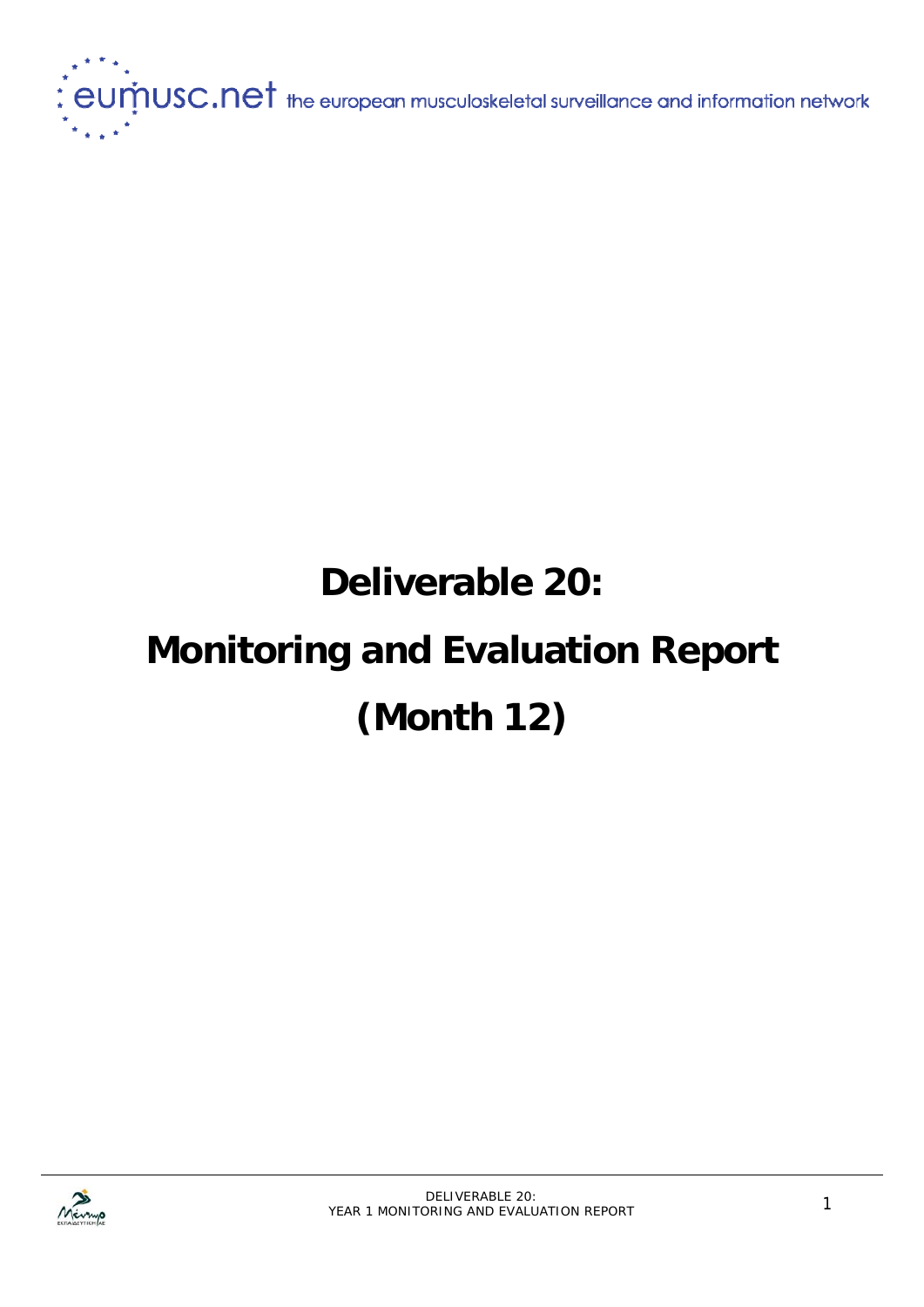$e$ U $\dot{\text{m}}$ USC.net the european musculoskeletal surveillance and information network

## **Deliverable 20: Monitoring and Evaluation Report (Month 12)**

## **1. Introduction**

This is the first year's Monitoring and Evaluation Report of the EUMUSC.NET Project (a project supported by the EC Community Action in the field of Health 2008-2013).

The EUMUSC.net project was launched on the 1<sup>st</sup> of February 2010 and is scheduled to terminate on the  $31<sup>st</sup>$  of January 2013. The project is being undertaken by a partnership of 22 centres across Europe with the support and collaboration of the European League Against Rheumatism (EULAR). It is being co-ordinated by the Royal Cornwall Hospital Trust with the support of a Steering Group, involving representatives of Associated Partner organisations, work package co-ordinators and the EULAR representatives. The Steering Group is responsible for planning, implementing, monitoring and evaluating the overall project.

The monitoring and evaluation of the Project are assigned to the Greek partner, MENTOR TRAINING SA. (Work Package 3: Evaluation of the Project).

## **2. Purpose of the Report**

The purpose of this Report is to evaluate the progress made during Year 1 of the Project. The evaluation of the Project provides:

- **Information** on the project and its various activities (necessary input for Project's monitoring).
- **Assessment** of the project progress and success in relation to the set timelines and targets.
- **Assistance** to the project's administrators to understand and consolidate the acquired knowledge from the activities of the implementation procedure.
- **Information** on the results and impact of the project.
- **Dissemination** of innovative characteristics, products and developed tools.
- **Conclusions** and **lessons** for future projects.

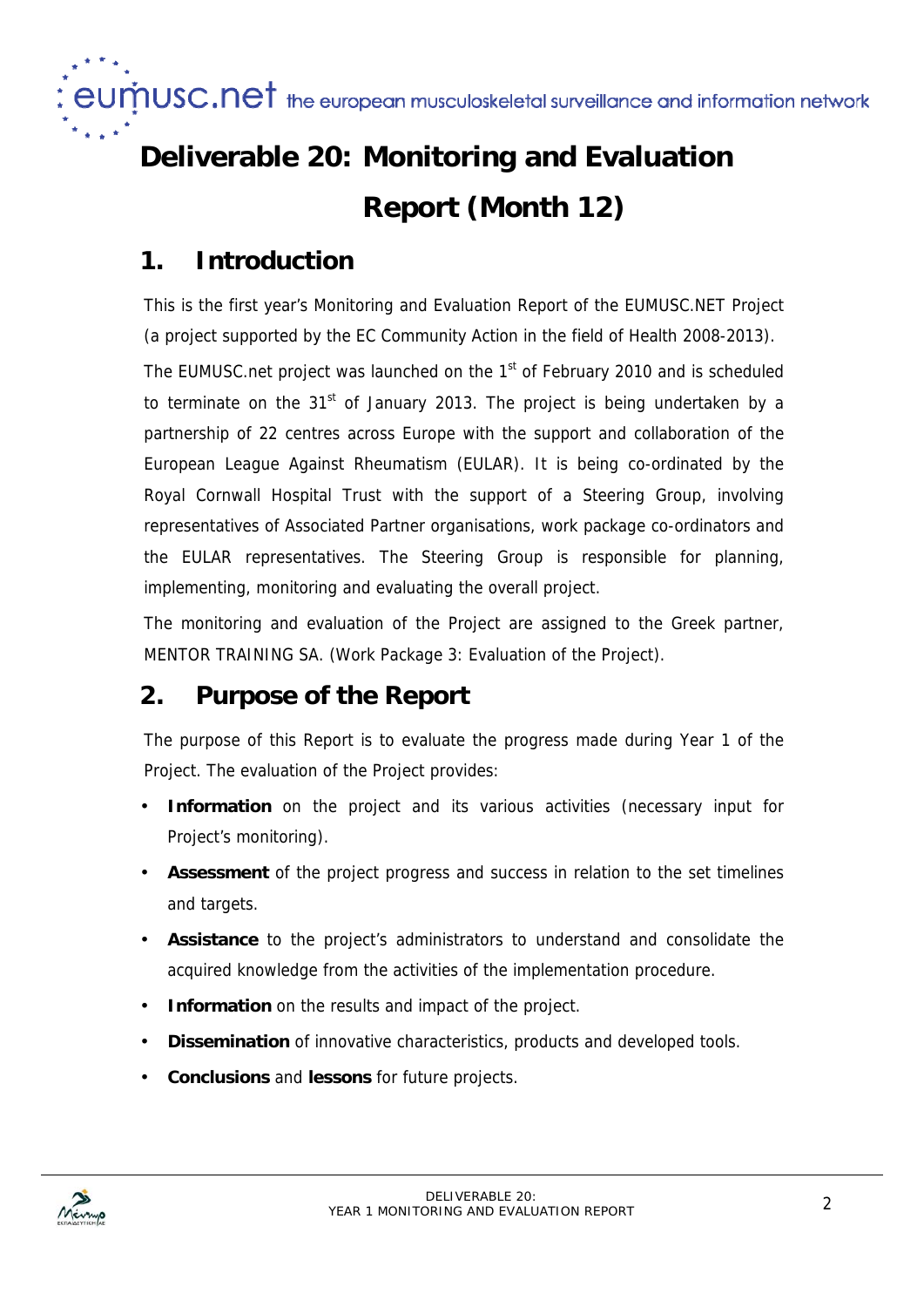$J\dot{\mathsf{M}}$ USC.Net the european musculoskeletal surveillance and information network

## **3. Evaluation Inputs and Process**

For the synthesis of this Report, the staff of MENTOR TRAINING took into consideration the following output:

- The minutes of the kick off meeting (held in Luxembourg in March 2010) and the resulting Protocol of the Study.
- The resulting Project Plan and the set timelines agreed.
- The Progress Report M6.
- The newsletters produced so far.
- The tools (questionnaires, semi-structured interviews etc.) filled in by the responsible persons for every Deliverable.

All tools used for the monitoring and evaluation of the Project are part of the Monitoring and Evaluation Plan (Deliverable 3) which was presented and accepted during the Kick Off Meeting. Furthermore, these tools were commented (via e-mails' exchange) by the members of the Working Group for the Work Package of Evaluation (consisted by the representatives of all WP Leaders and Mr. Rolf Greiff, who represents the Swedish Rheumatism Association). Also, they are uploaded in the restricted area of the Project website and included as an Appendix in this Report.

The deliverables evaluated so far are those described in Annex I: Description of the Action of the Grant Agreement (Agreement Number: 2008 13 01) and executed during Year I, according to this Annex.

The evaluation was executed in accordance with the "Monitoring and Evaluation Plan Matrix" (Deliverable 3: Project Monitor and Evaluation Plan) and the accompanying "Evaluation Instructions", which are also uploaded in the Project's website. That is to say, that the relative forms were filled in by the Work Package Leaders and sent to the Evaluator for processing.

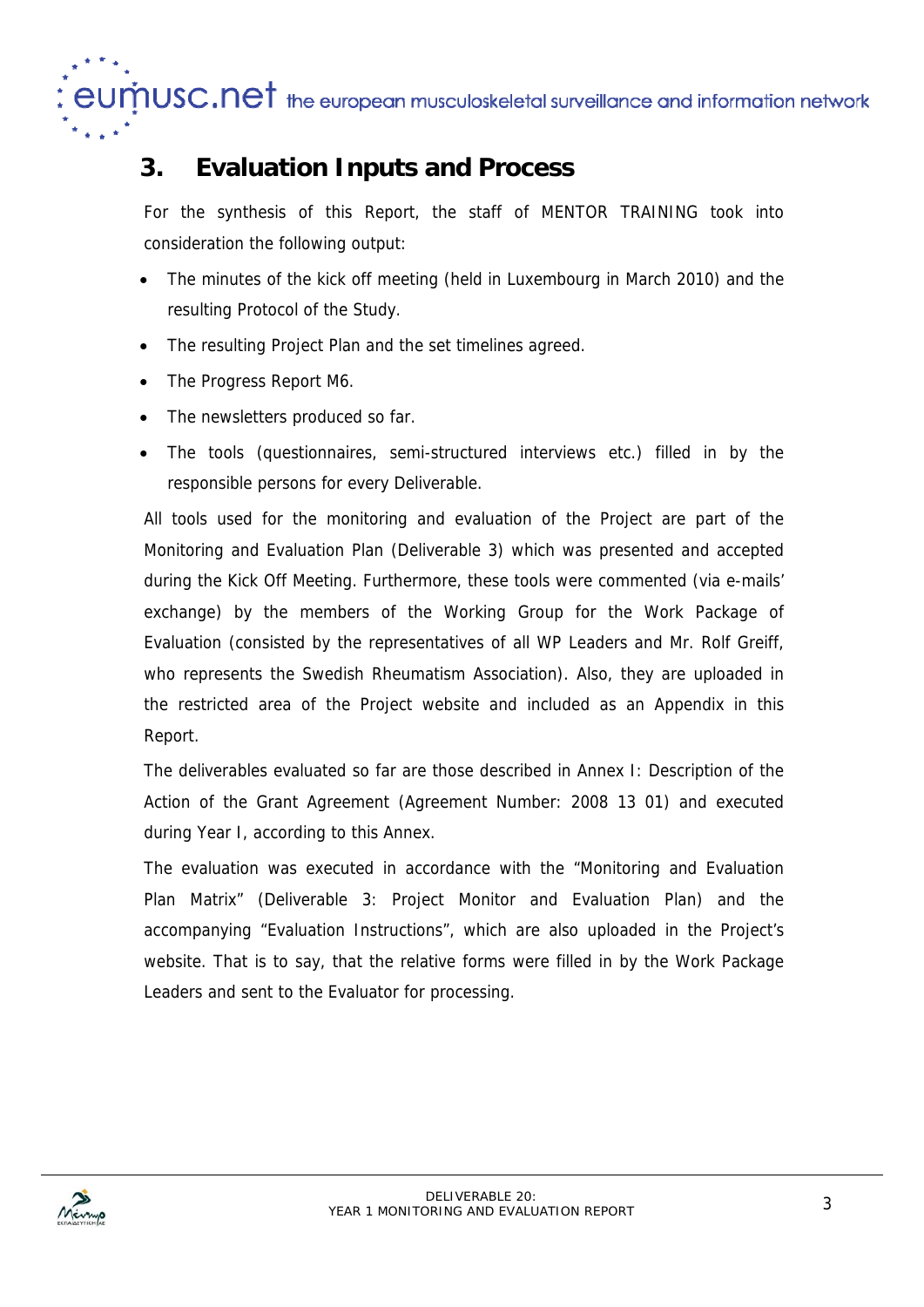$J\dot{M}$ USC.Net the european musculoskeletal surveillance and information network el

## **4. Presentation of the Results**

The results of the evaluation are presented in order of Work Package and Deliverable, in a cohesive form, mentioning the context of the Deliverable, the evaluation document used the person that filled in the relevant document and the evaluation comments. A diagram depicting the Work Package / Deliverable workflow follows each Work Package presentation.

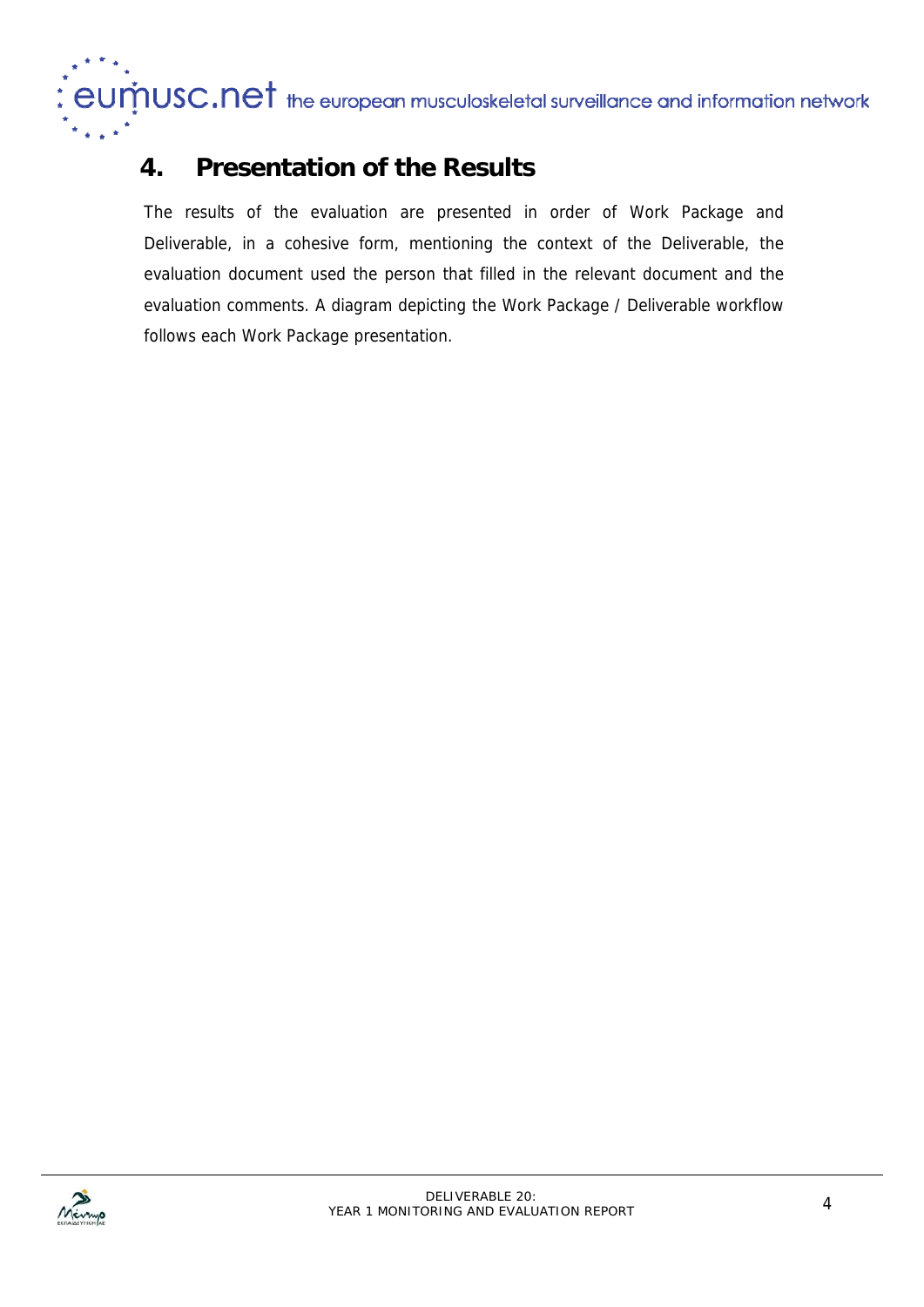$\boldsymbol{\dot{\eta}}$ USC.Ne $\boldsymbol{\dagger}$  the european musculoskeletal surveillance and information network

## **WORK PACKAGE 1: COORDINATION OF THE PROJECT**

The coordination of the EUMUSC.NET Project is referred to its organisation, way of working and administration as well as to its bureaucracy, focusing on the:

- Protocol of the Study.
- Communication Plan.
- Detailed Travel Plan.
- Progress Reports.
- Technical and Financial Intermediate and Final Reports.

## **Deliverable 1: Protocol of the Study**

Protocol of the study is a detailed document agreed with all partners, outlining the plan of the project. Detailed information of duties, time lines and procedures are depicted in it. All decisions mentioned within, will be agreed in the project Kick-off meeting.

#### **Evaluation document:**

WP1D1-F1

## **Form filled in by:**

Jim Howarth – 01 RCHT (UK)

## **Evaluation comments:**

Deliverable 1 (Protocol of the Study) was scheduled for April 2010, almost a month after the March 2010 meeting in Luxemburg. However, the final submission was delayed for more than 3 months from the scheduled date, having been submitted on July 2010 and then uploaded on the project website on August 2010.

Mr. Jim Howarth has informed us that the delay was due to the fact that before publishing it had to be made absolutely certain that all involved parties agreed with the contents of the protocol. Beyond that, Mr. Howarth was appointed Project Manager at the end of April 2010, and the resulting additional delay was due to role assumption from him.

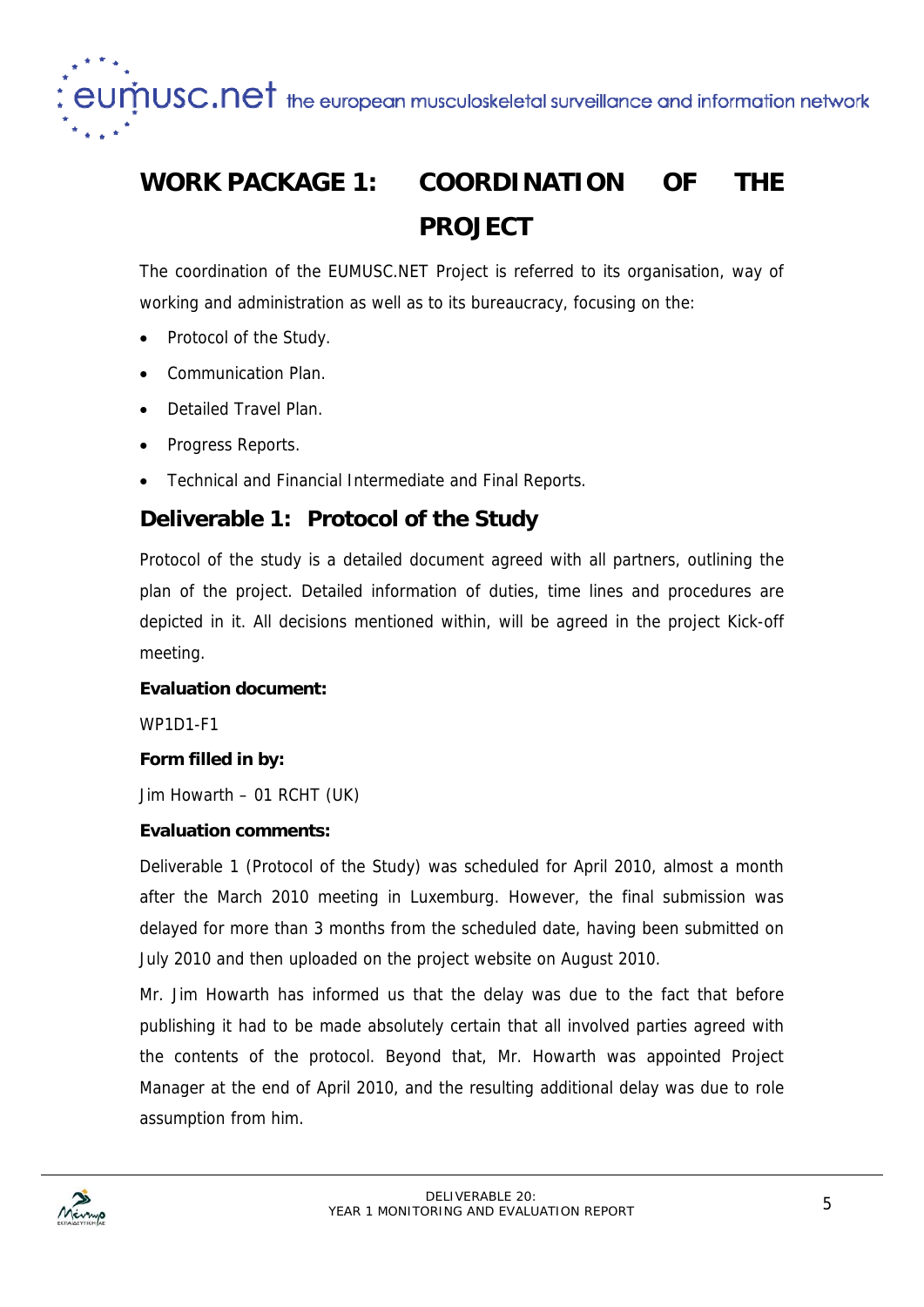$\boldsymbol{\dot{\eta}}$ USC.Net the european musculoskeletal surveillance and information network

## **Deliverable 2: Communication Plan**

Since the project is a trans-national initiative, effective communication is the basis of success. Therefore a communications plan had to be devised, that will ensure flawless information flow, between the partners. The purpose of the Communication plan is to define the:

- Communication mediums to be used on a regular basis to communicate to the partners.
- Responsibilities for each of the communication mediums.
- Timescales for communication.

## **Evaluation document:**

WP1D2-F1

## **Form filled in by:**

Jim Howarth – 01 RCHT (UK)

## **Evaluation comments:**

Deliverable 2 (Communication Plan) was planned for delivery on April 2010, but it was delivered with a three month delay, on July 2010. Moreover, it was uploaded on the project website on August 2010 that is with a further month of delay. Mr. Jim Howarth informed us that the delay was due to the fact that before publishing it had to be made absolutely certain that all involved parties agreed with the contents of the plan. Beyond that, Mr. Howarth was appointed Project Manager at the end of April, and the resulting additional delay was due to role assumption from him.

## **Deliverable 4: Detailed Travel Plan**

The purpose for the Detailed Travel Plan is to reflect the agreed schedule of project meetings and the agreed attendees for each meeting. This will allow the partners to plan ahead for their human resource needs within the time-frame of the project.

## **Evaluation document:**

WP1D4-F1

**Form filled in by:** 

Jim Howarth – 01 RCHT (UK)

## **Evaluation comments:**

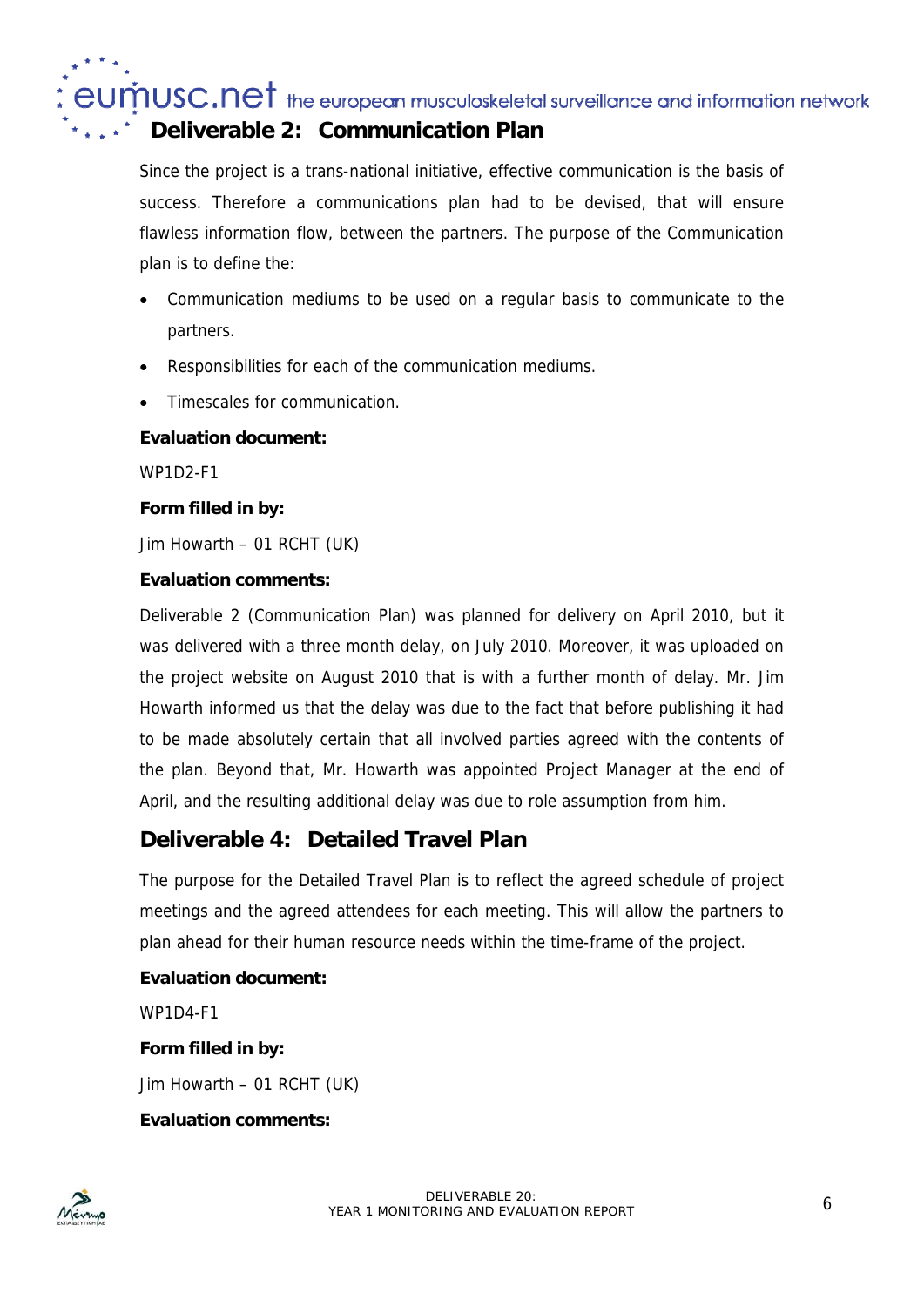$\mathop{\mathsf{DUSC.ne1}}$  the european musculoskeletal surveillance and information network

Deliverable 4 (Detailed Travel Plan) was supposed to have been concluded by April 2010. However, with the consent of EAHC, the submission had been postponed, pending the evaluation of the Case Study for the Luxemburg Kick Off Meeting. The rational behind this decision was that the outcome of this evaluation could result to the revision of the Detailed Travel Plan.

Having reached a final agreement with the partners, the plan was submitted on August 2010.

## **Deliverable 8: Progress Report**

It is a requirement of Work Package 1 to produce a Progress Report every 6 months throughout the project's life cycle.

The purpose of the Progress Report is to summarize the progress made during the preceding six months of the project and to provide a basis for discussion at each of the semi-annual Steering Group meetings.

The Progress Report is not a public document and thus it is available to the Associated Partners and the Executive Agency for Health and Consumers (EAHC) on the restricted area of the project website, so as to keep all included parties informed on the progress of the actions, challenges faced and opportunities exploited.

## **Evaluation document:**

WP1D8-F1

## **Form filled in by:**

Jim Howarth – 01 RCHT (UK)

## **Evaluation comments:**

Deliverable 8 (Progress Report), first part of a repeated task to be performed from months 6 to 36 at six month intervals, was scheduled for July  $30<sup>th</sup>$  2010 and it was delivered on time, in a very detailed form, mentioning the following:

- Deliverables completed.
- Significant meetings.
- Dissemination of the Project and the Project results.
- Plans for the remainder of the Project.
- Deliverables in progress.
- Project administration issues.

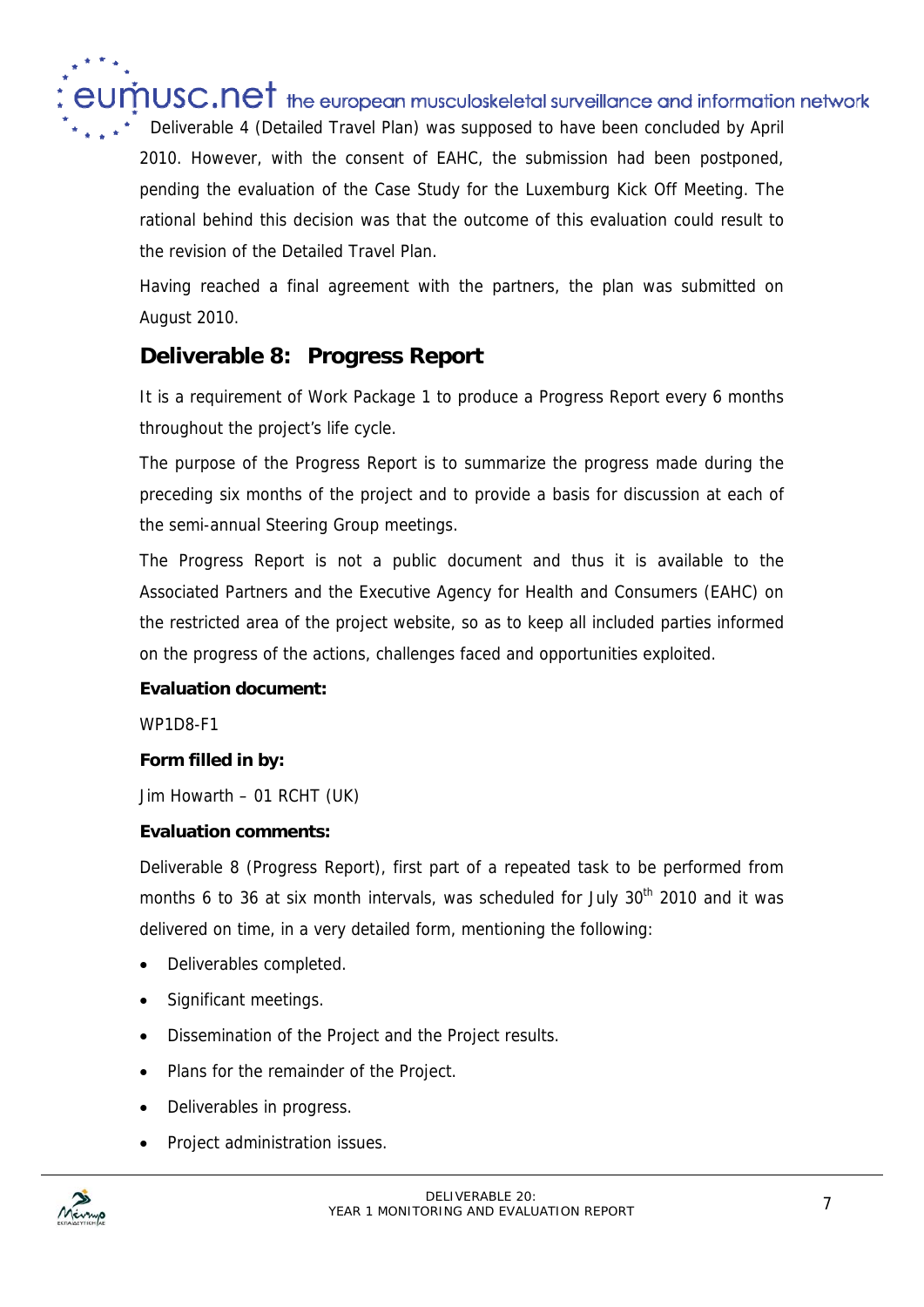: eumusc.net the european musculoskeletal surveillance and information network



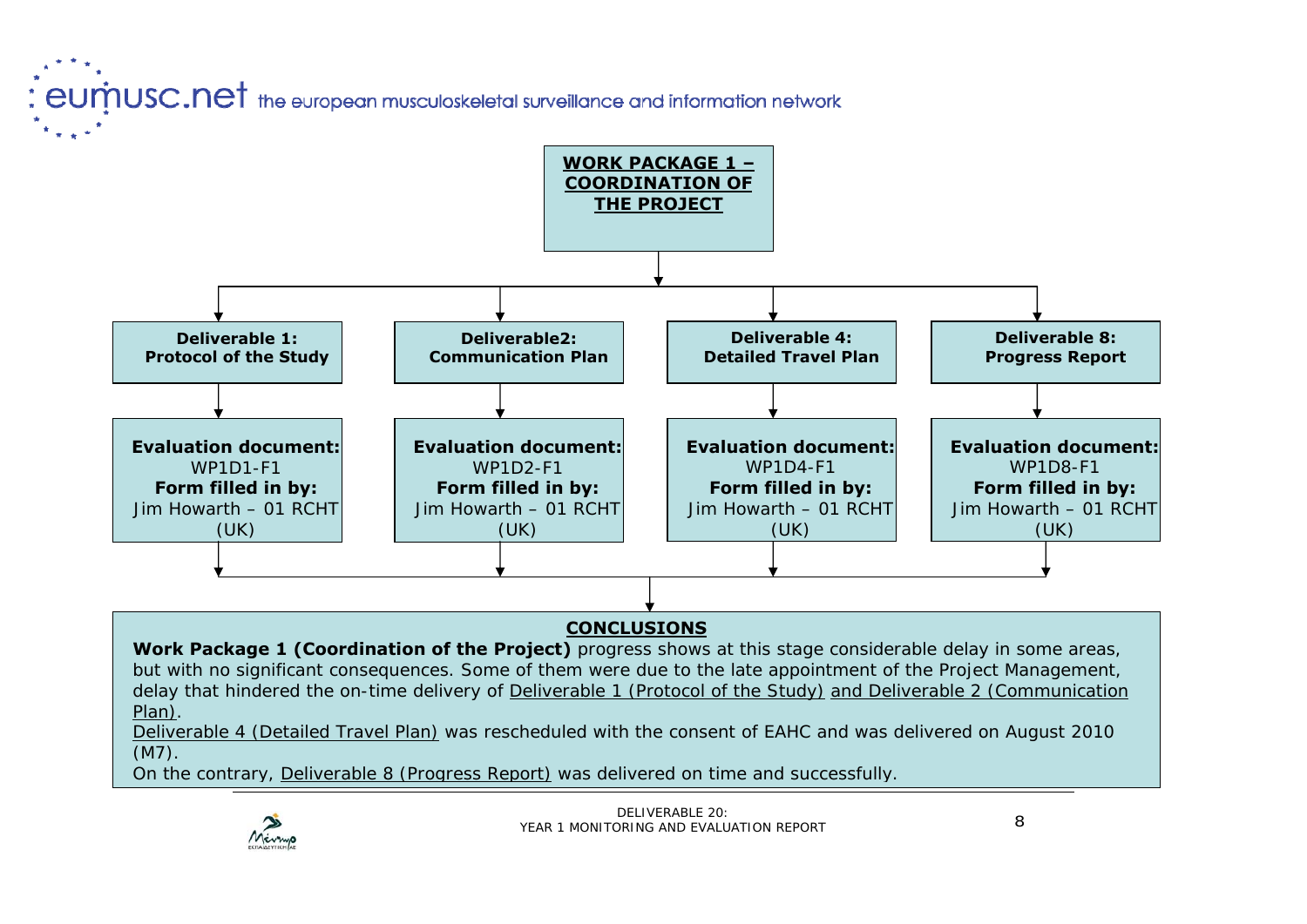$\boldsymbol{\dot{p}}$ USC.Ne $\boldsymbol{\dot{r}}$  the european musculoskeletal surveillance and information network

## **WORK PACKAGE 2: DISSEMINATION OF THE**

## **RESULTS**

The activities included in the Dissemination of the Results form a continuous process throughout the Project, while the objective of its actions is to ensure that the results and deliverables of the Project are available to the target groups and stakeholders.

## **Deliverable 5: Map of Relevant Stakeholders**

One of the major deliverables of the Project is the creation of a key directory that should include all the intended target groups that could be associated with the project, on a national and regional basis. Its contribution to the overall project objectives is:

- To make sure that the results and deliverables of the project will be available to the target groups and stakeholders.
- To provide the basis to identify different levels for the dissemination of the project results
- To be a key directory around which the dissemination of the project results to the Member States will be organised

## **Evaluation document:**

WP2D5-F1

## **Form filled in by:**

Jim Howarth – 01 RCHT (UK) and / Reumapatientdond (NL).

## **Evaluation comments:**

Deliverable 5 (Map of relevant stakeholders) although planned for delivery on April 2010, is considered an on-going task. Its first draft was delivered as scheduled from Reumapatientdond in the Netherlands identifying **36** Patients Associations, **62** Public Health Authorities and **47** Rheumatology Societies at Country level in all the member-states, in total **146** stakeholders (including EULAR).

The process, as mentioned earlier, will continue to produce results throughout the course of the project.

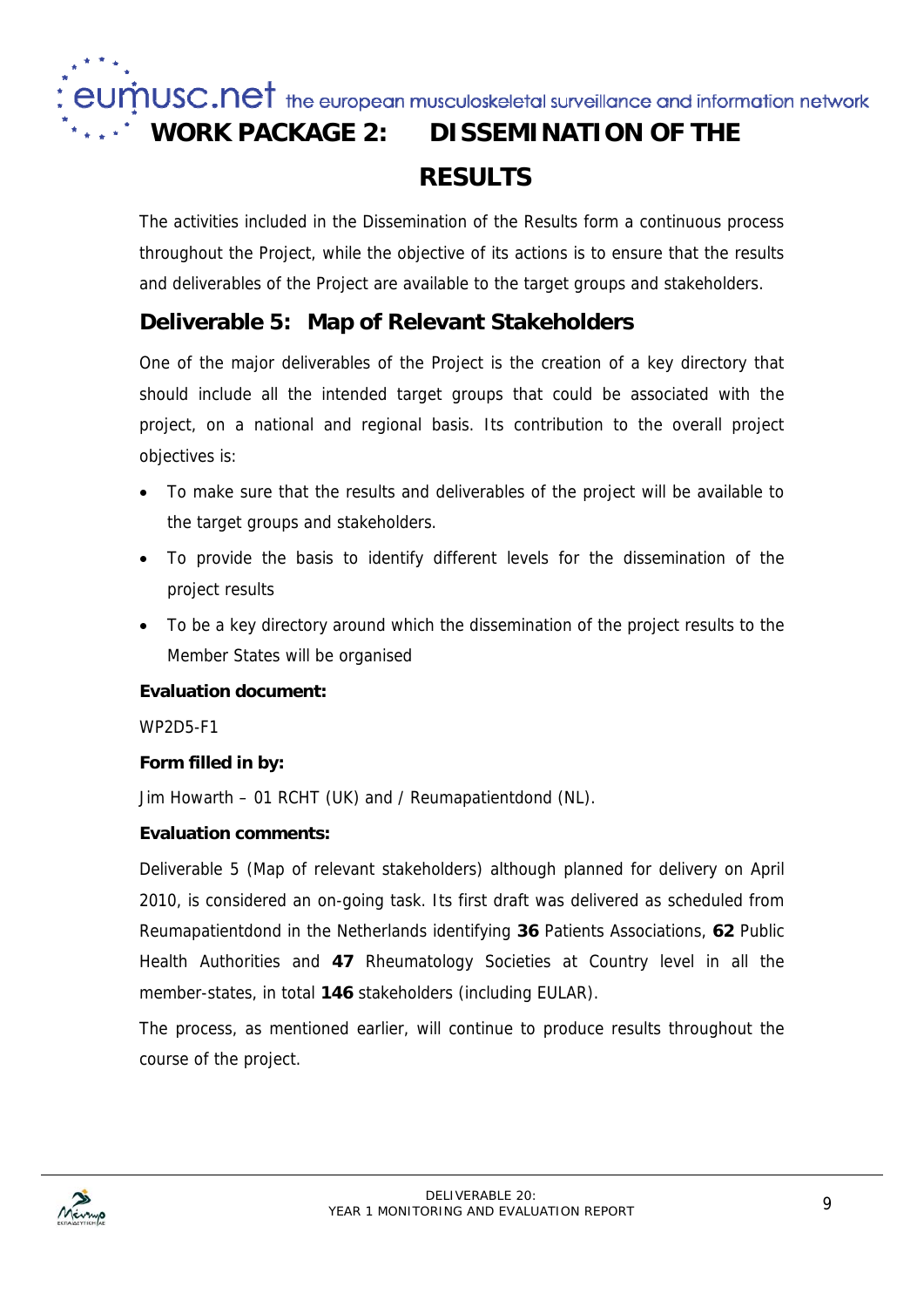$\mathop{\text{ind}}$  the european musculoskeletal surveillance and information network

## **Deliverable 7: Dissemination Plan**

The Dissemination Plan is the key tool that will define the needs of distribution of the project results and products towards the intended target groups. Although the basic plan has been devised, it is considered a working document that will be reviewed and revised at each of the six-monthly Steering Group meetings. Its main functions are:

- To detail the different levels of dissemination activities that will be targeted towards the relevant stakeholders
- Being the key to the dissemination of the project results to the Member States at the required levels of organisation.
- Being the basis on which the dissemination of the project outputs and deliverables will be handled.

## **Evaluation document:**

WP2D7-F1

## **Form filled in by:**

Jim Howarth – 01 RCHT (UK) and / Reumapatientdond (NL).

## **Evaluation comments:**

- Deliverable 7 (Dissemination Plan) controls one of the most vital parts of the project that being the communication to the target environment of the project products. It was a Month 6 (July 2010) deliverable and it was delivered on time.
- The working group responsible for the task was formed in May 2010 and includes representatives from the core team and patient organizations.
- During the development of the Dissemination Plan, no problems whatsoever disturbed the process.
- As a process, it specifies aims and goals, the communication media to be used for the dissemination and defines the intended target groups as they have been described in the grant agreement.
- The current version of the Dissemination Plan was uploaded on the Website on September 2010.

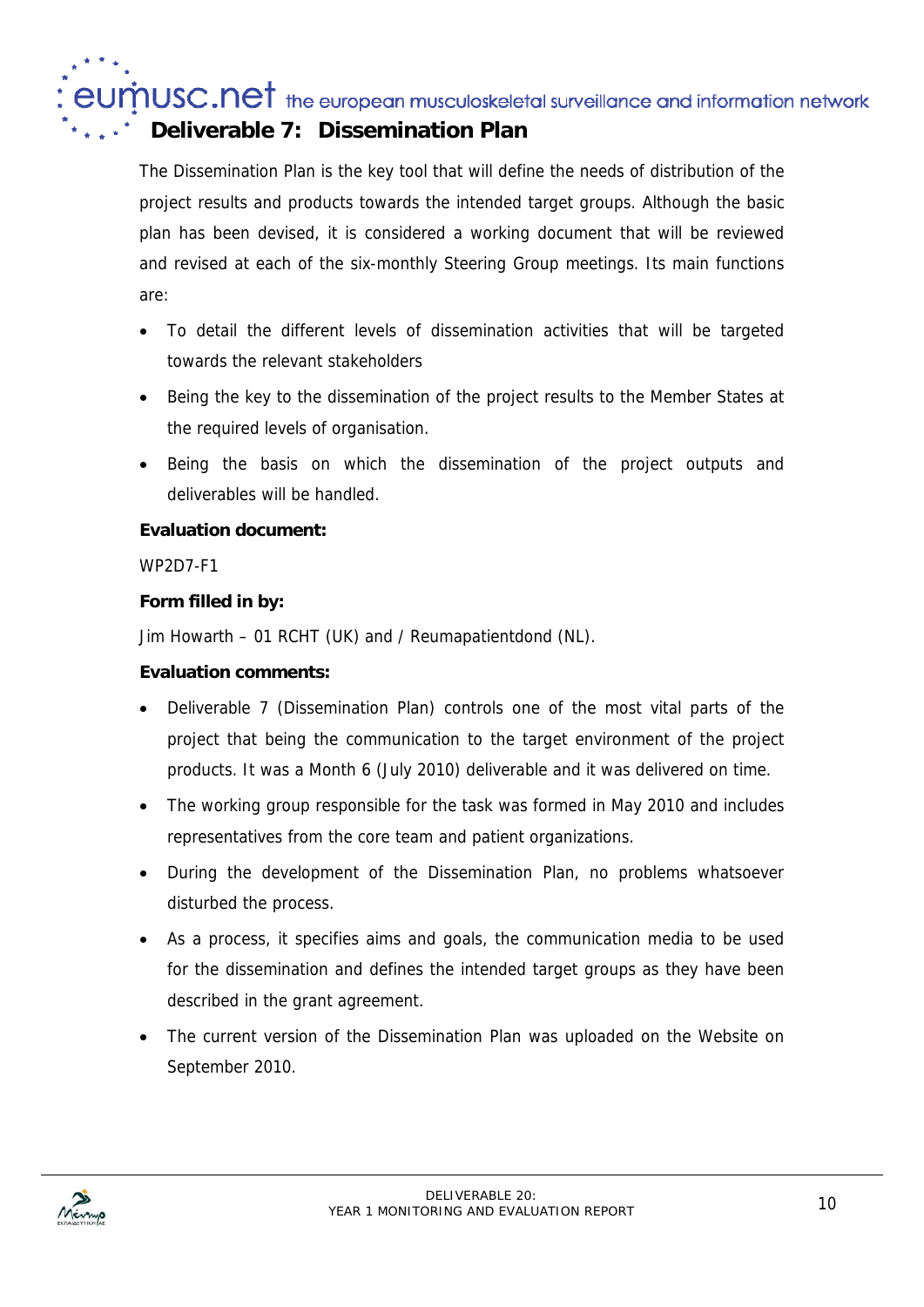: eumnusc.net the european musculoskeletal surveillance and information network



## **CONCLUSIONS**

**Work Package 2 (Dissemination of Results)** consists of two Deliverables.

Deliverable 5 (Mar of Relevant Stakeholders) was delivered on time, however, it is an on-going task and it will continue to produce results throughout the Project life.

The same apply for Deliverable 7 (Dissemination Plan).

It should be mentioned, that unexpected transitions in personnel at BOND had disturbed the workflow around September 2010 with no significant impact however.

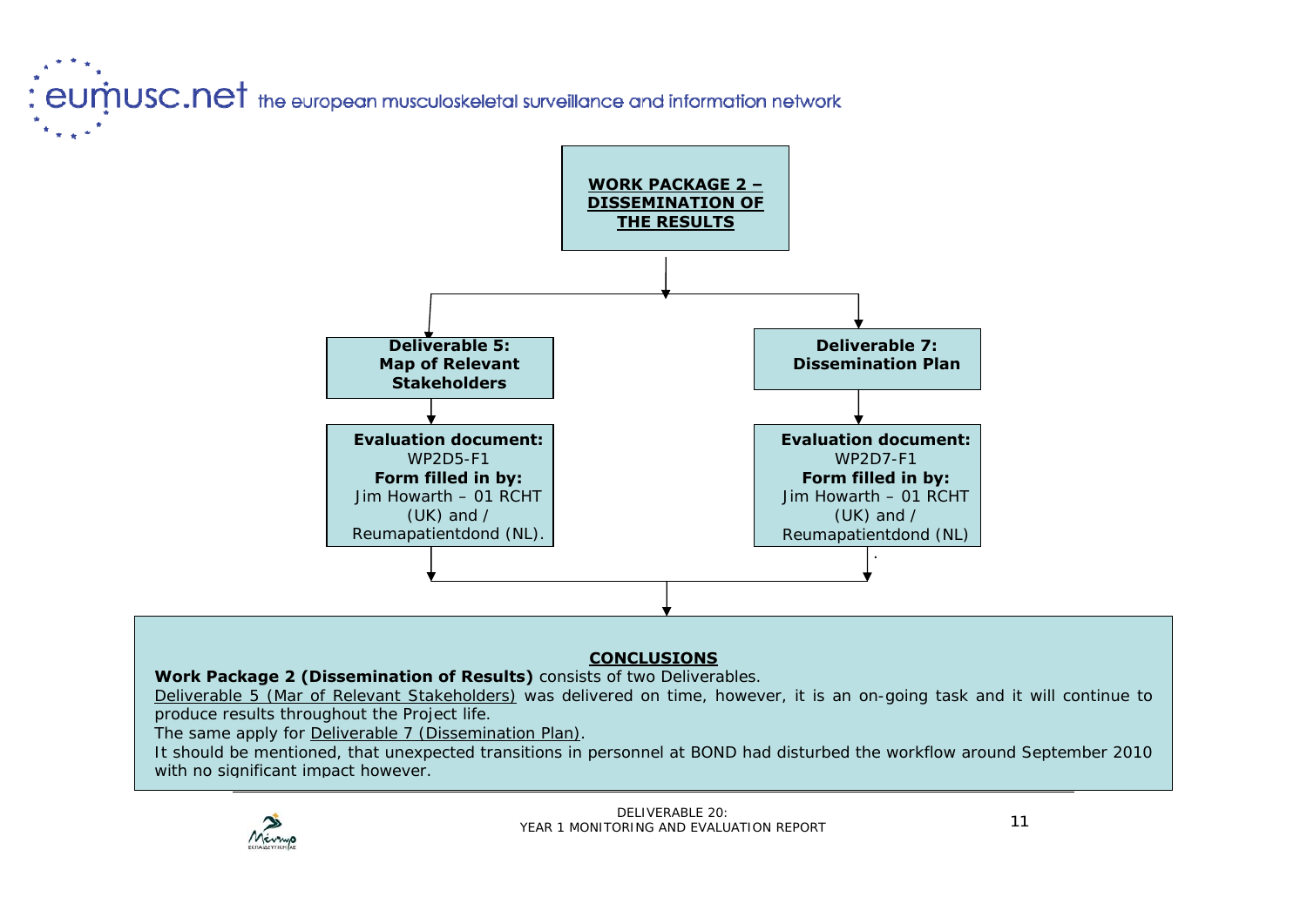$\boldsymbol{\dot{p}}$ USC.Net the european musculoskeletal surveillance and information network

## **WORK PACKAGE N° 3: EVALUATION OF THE PROJECT**

Evaluation is a critical task in the life cycle of a project, from the point of the project plan, up to the point of implementation and beyond. The principal suggests that however well designed, a plan can go wrong without the appropriate controls in place.

To that extent, all integral parts of the project are being subjected to regular controls, in aspects of:

- Compliance.
- Timeliness.
- Delivery.
- Consistency.
- Deliverables.

In order to maintain an efficient evaluation process, a proper plan has to be devised, agreed from all participants and followed by the evaluation task group.

## **Deliverable 3: Project monitoring and evaluation plan**

The objective of a project monitoring and evaluation is the evaluation of all project steps, at specific intervals up to (and including) the end of the project.

## **Evaluation document:**

WP3D3-F1

## **Form filled in by:**

Christos Kouroussis – Mentor Training (GR)

## **Evaluation comments:**

Deliverable 3 (Project monitoring and evaluation plan) was submitted as planned during the Kick-off meeting in March 2010. No problems have been identified during the development of the deliverable, and there are no deviations from the initial description of the project proposal.

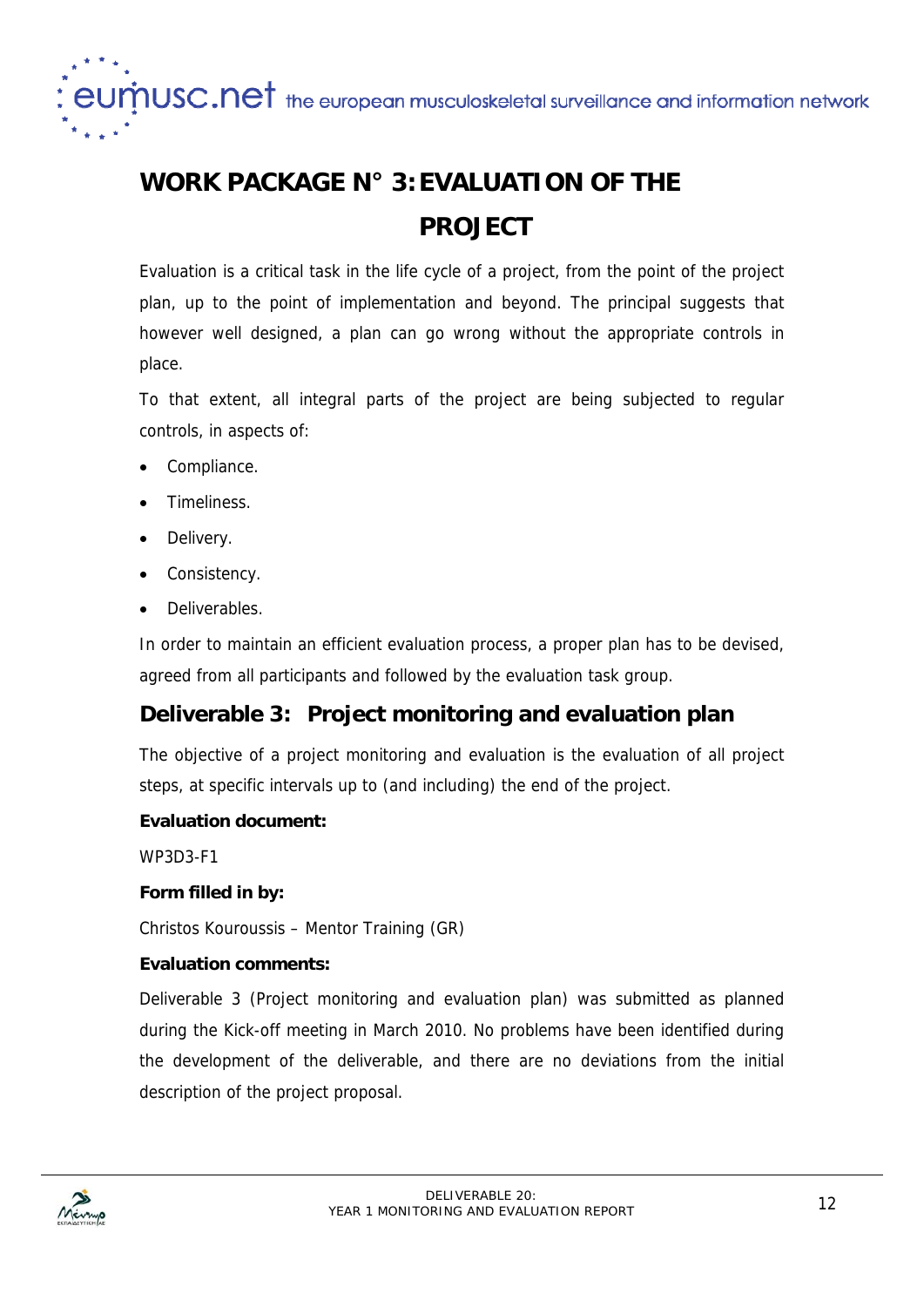$\boldsymbol{\dot{p}}$ USC.Net the european musculoskeletal surveillance and information network The processes and methodologies used are based in a series of forms and questionnaires as well as interviews with the involved personnel and are deemed the most appropriate for the given task.

The Evaluation Tools have been completed and uploaded to the project website, where they can be accessed by the Work Package leads.

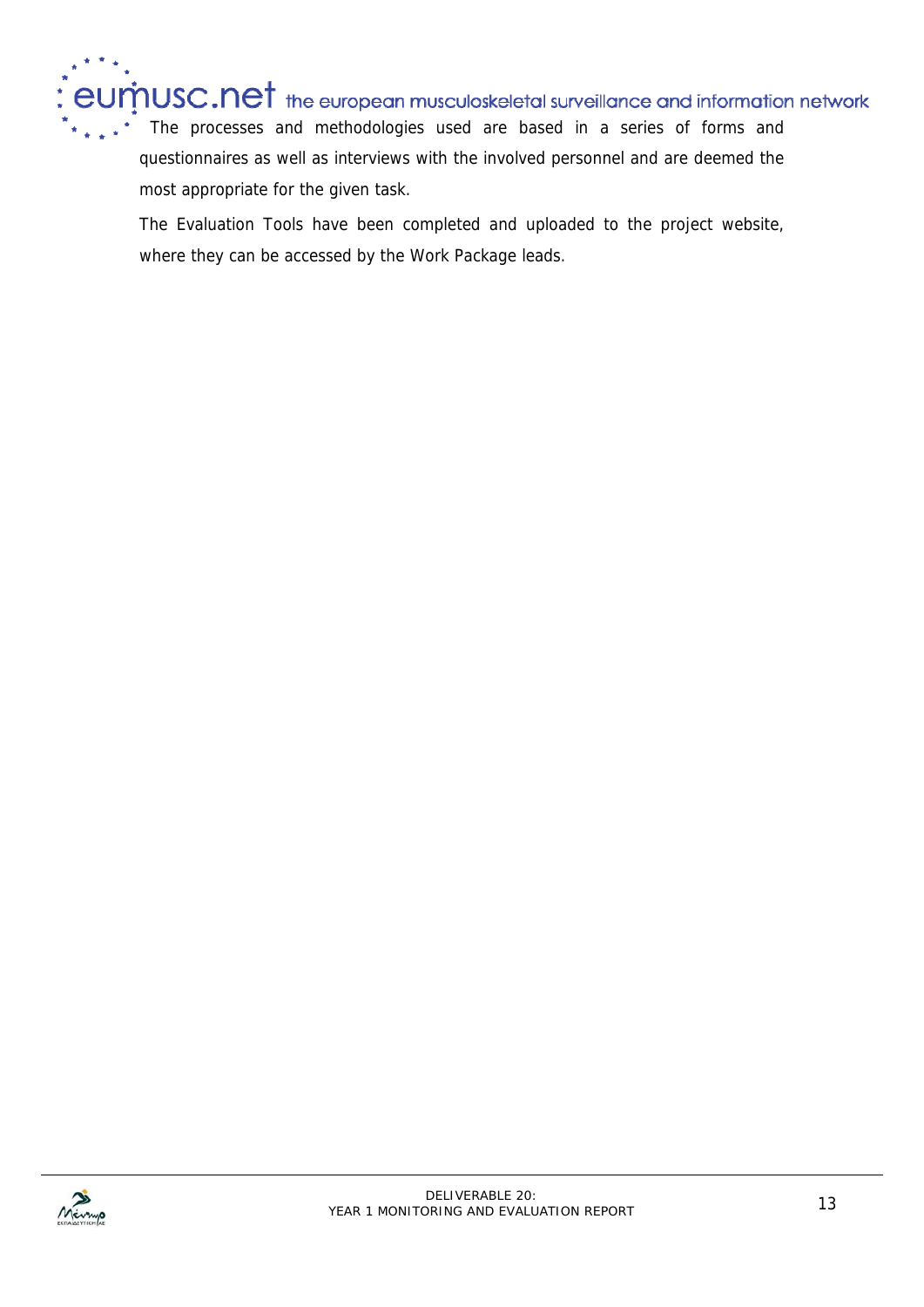: eumusc.net the european musculoskeletal surveillance and information network



#### **CONCLUSIONS**

**Work Package 3 (Evaluation of the project)** consist two deliverables: •**Deliverable 3 (Project Monitoring and Evaluation Plan),** which was presented, commented, agreed upon during the Kick Off Meeting (March 2010) and uploaded in the Project's website together with the relative tools and evaluation instructions.

•**Deliverable 20 (Monitoring and Evaluation Report),** whose first year version is presented in this Report and which will be discussed and finalised in the Third Steering Committee in Vienna on February 21st, 2011.

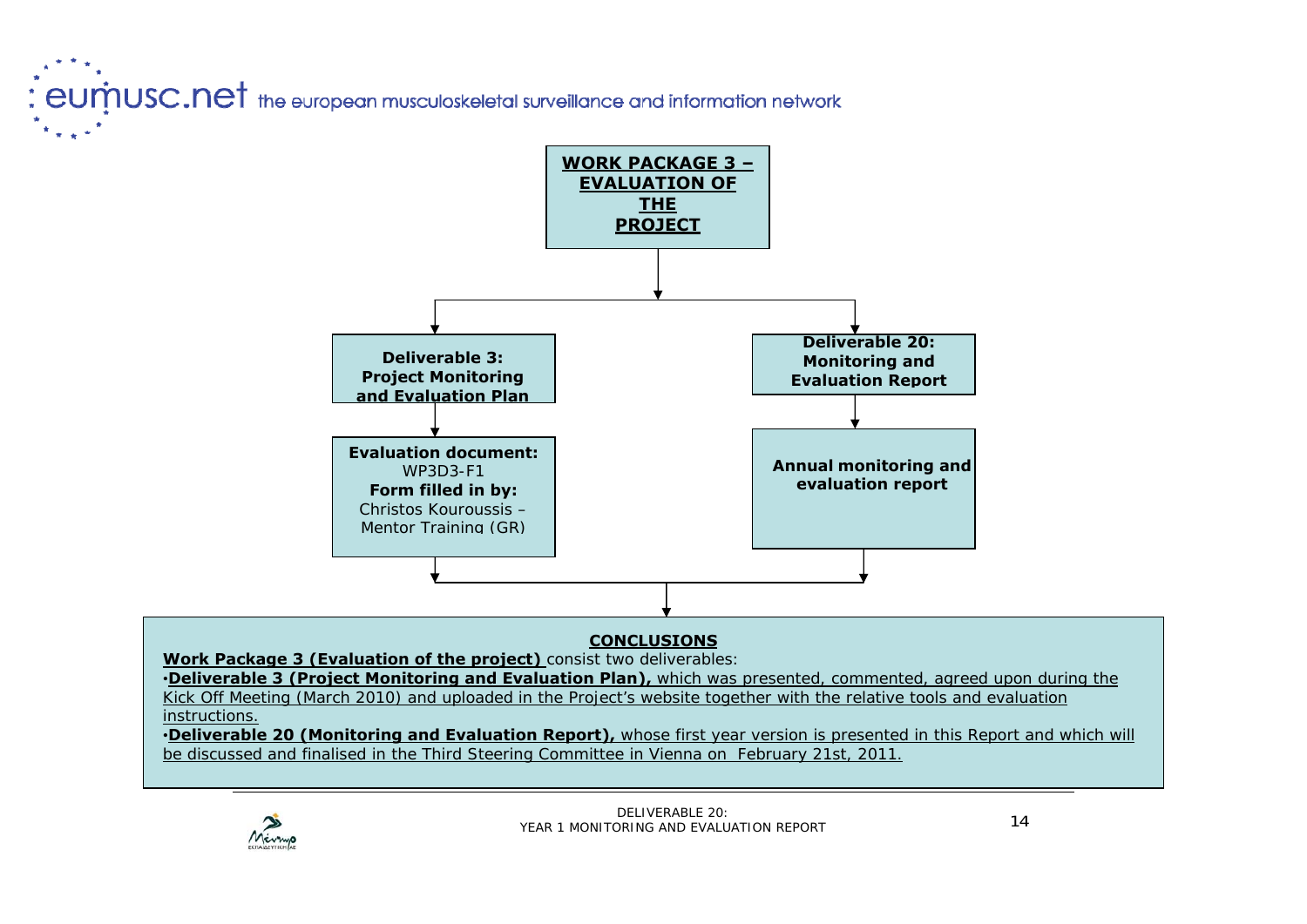$\boldsymbol{\dot{p}}$ USC.Ne $\boldsymbol{\dagger}$  the european musculoskeletal surveillance and information network

## **WORK PACKAGE 4: MUSCULOSKELETAL HEALTH STATUS IN EUROPE**

The objective of Work Package 4 is to provide up-to-date information on health, social, employment and economic impact deriving from musculoskeletal conditions across all Member States.

In order to achieve its target, a web based health information system has been proposed, one that will be able to provide the necessary data to improve quality of care eventually, through-out the member states. The necessary steps towards the target include the following:

- Creation of an on-line assessment tool to collect and collate information on the impact of MSC
- Creation the Web-based Information System it self.
- Produce comprehensive impact reports.

As a long term option, data collection routinely received by integrating with health monitoring systems will have to be considered as a value-added product.

WP4 processes are divided in three deliverables:

Deliverable 9: Assessment tool creation.

Deliverable 10: Web-based health information system.

Deliverable 11: Reporting.

## **Deliverable 9: Assessment tool, easily updatable and available on line to collect and collate information on the impact of musculoskeletal conditions**

The creation of a user friendly assessment tool is of key importance to the project. It consists of a data collection mechanism, based on previously agreed indicators, that having the appropriate data input, can collate and produce results concerning musculoskeletal problems within the involved countries/ member states.

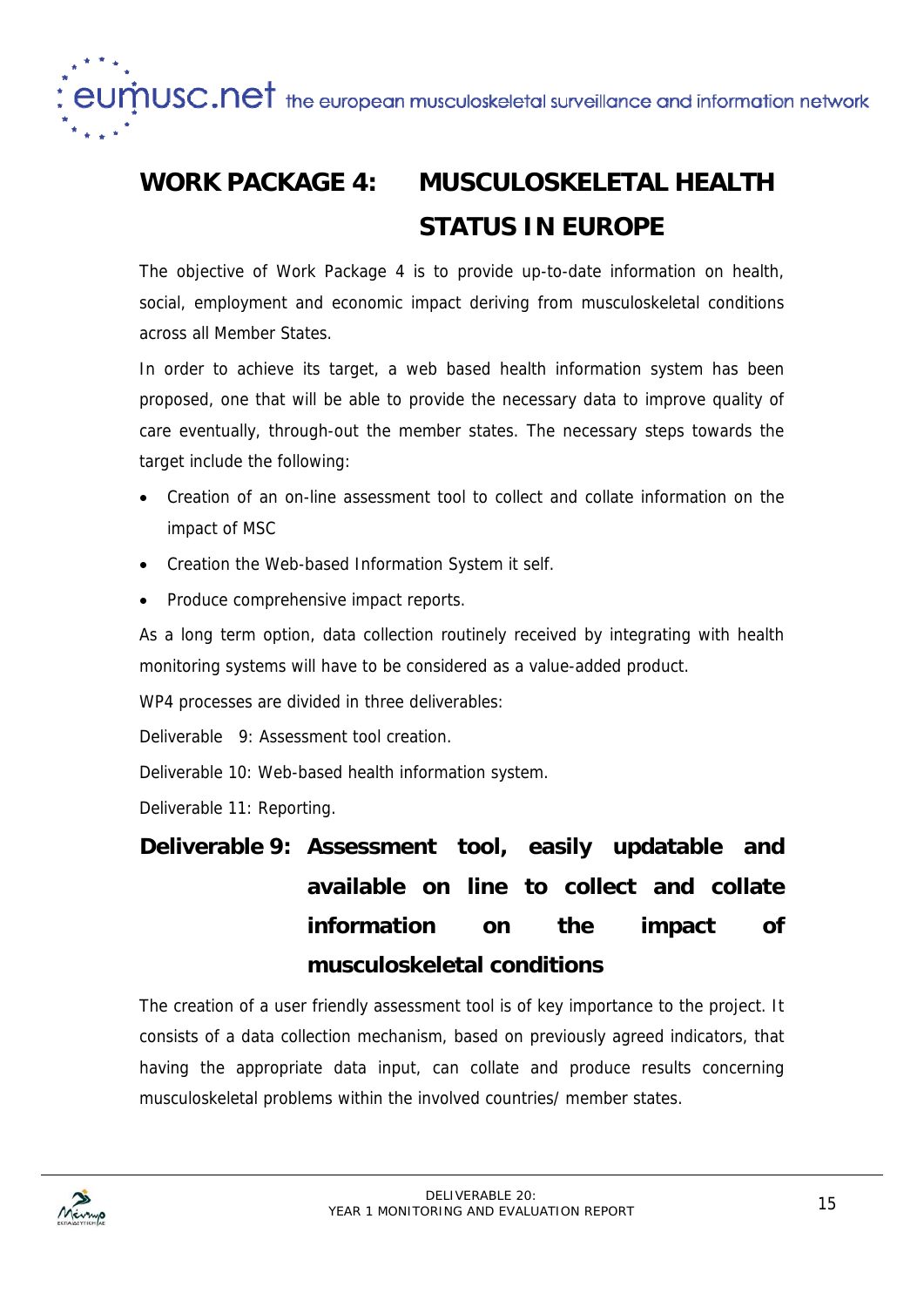$\mathsf{p}_\mathsf{USC}$  .net the european musculoskeletal surveillance and information network

The whole Deliverable 9 process is divided in stages (Process Requirements,

Process Draft, Process acceptance test, Process Implementation) as follows:

### **1: Indicator agreement.**

#### **Evaluation document:**

WP4D9-F1 – Indicators agreed by month 4.

## **Form filled in by:**

Jim Howarth – 01 RCHT (UK)

### **Evaluation comments:**

The formation of the Working Group was decided in principle by the Work Package Lead and in detail by the Work package Researcher. Two meetings were held – both in London – the first in August 2010 and the second in January 2011.

The agreement on indicators was achieved after discussion about usability, availability of data and relevance to the work package objectives. The selection criteria for indicators were based on:

- Need and usefulness.
- Technical merit.
- Level of definition
- Collection feasibility.

It was evident, however, that the lack of a standardized data collection and health care statistics procedures among the EU Member States, poses the biggest of the problems for the Project. There are numerous gaps, since the received information is inconsistent in some cases with the project needs.

#### **2: Assessment tool draft**

#### **Evaluation document:**

WP4D9-F2 – Assessment tool drafted by month 5

## **Form filled in by:**

Jim Howarth – 01 RCHT (UK)

#### **Evaluation comments:**

The objective was to produce an assessment tool that was easily obtainable and available on line to facilitate the collection and collation of further data relating to musculoskeletal conditions. The draft of the tool should have been delivered by

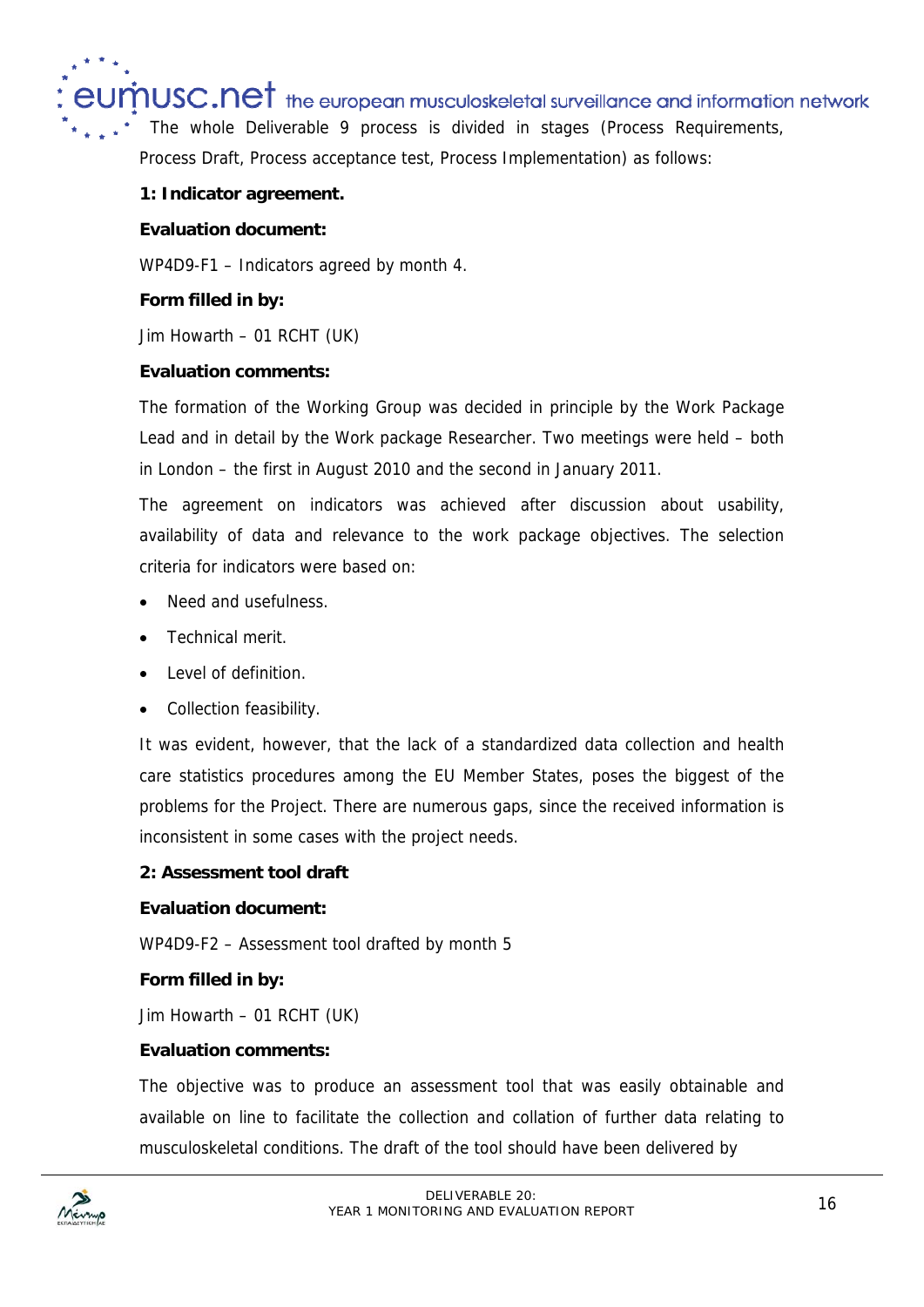

Month 5 (June 2010), however it was delivered with a significant delay on December 2010, mainly because the assessment tool required frequent iterations in order prove its compatibility with the inconsistent data available across the Member States.

The assessment tool is consistent with the objectives of the Work Package in that it will support the collection and collation of the required data.

## **3: Assessment tool test**

## **Evaluation document:**

WP4D9-F3 – Assessment tool tested by month 7

## **Form filled in by:**

Jim Howarth – 01 RCHT (UK)

## **Evaluation comments:**

The assessment tool was tested by the Work Package 4 researcher, using data collected during the Work package work-flow.

Although the task was to be performed on Month 8 (September 2010), following the delay of the previous task, it was initially tested during January 2011 and will be retested before final submission

The assessment tool performed satisfactorily during the initial tests.

## **4: Assessment tool development by month 9 and availability on line.**

## **Evaluation document:**

WP4D9-F4: Assessment tool developed by month 9 of the project and available on line.

## **Form filled in by:**

Jim Howarth – 01 RCHT (UK)

## **Evaluation comments:**

The final development of the assessment tool was made by the Work Package 4 researcher. The used approach was to:

- Firstly, to understand the objectives of the project.
- Secondly, to understand the data required to be collected and collated and
- Thirdly, to develop the tool to consolidate the available with the required criteria.

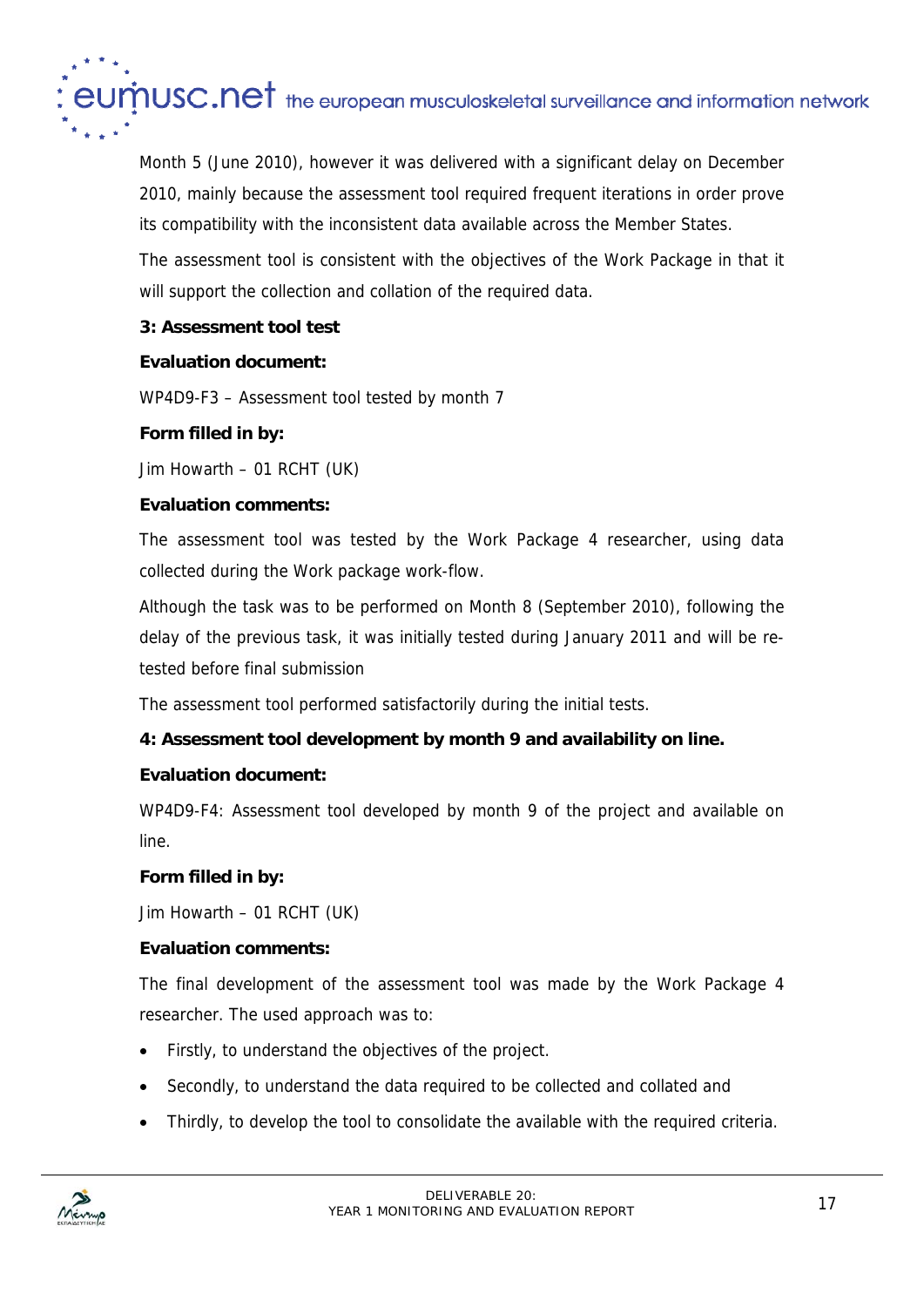

The assessment tool is in the form of a structured questionnaire, so as to allow non experts to use it without the need of further training.

The assessment tool was due for delivery on Month 9 (October 2010), but due to the rolling delays of the previous steps, it will be made available in draft form during February 2011 on the project website.

## **5: Determination of usability, relevance and completeness of the assessment tool.**

### **Evaluation document:**

WP4D9-SS1 – Level of usability, relevance and completeness of the assessment tool.

### **Form filled in by:**

Jim Howarth – 01 RCHT (UK)

### **Evaluation comments:**

The assessment tool is user-friendly and can be easily be accessed by non- experts.

Its major advantage is that it can process and handle data collected across the Member States information grid. It is unfortunate however, that this advantage is its major disadvantage as well, since it suffers from data inconsistency on the grid, even from Member States participating in the project, which it is unable to handle.

The assessment tool is the first of its kind, open information that is available for use by health practitioners, NGOs and policy makers. It will provide significant additional value by underlining the need for consistency of data across the Member States.

There was excellent co-operation between the Work Package Leader, researcher and other members of the working group.

Because of data inconsistencies, and delays in finding a suitably skilled researcher at the outset, there have been significant delays in completing the work within the expected timeframe. As a consequence, the final work package deliverables will be about two months behind the project plan.

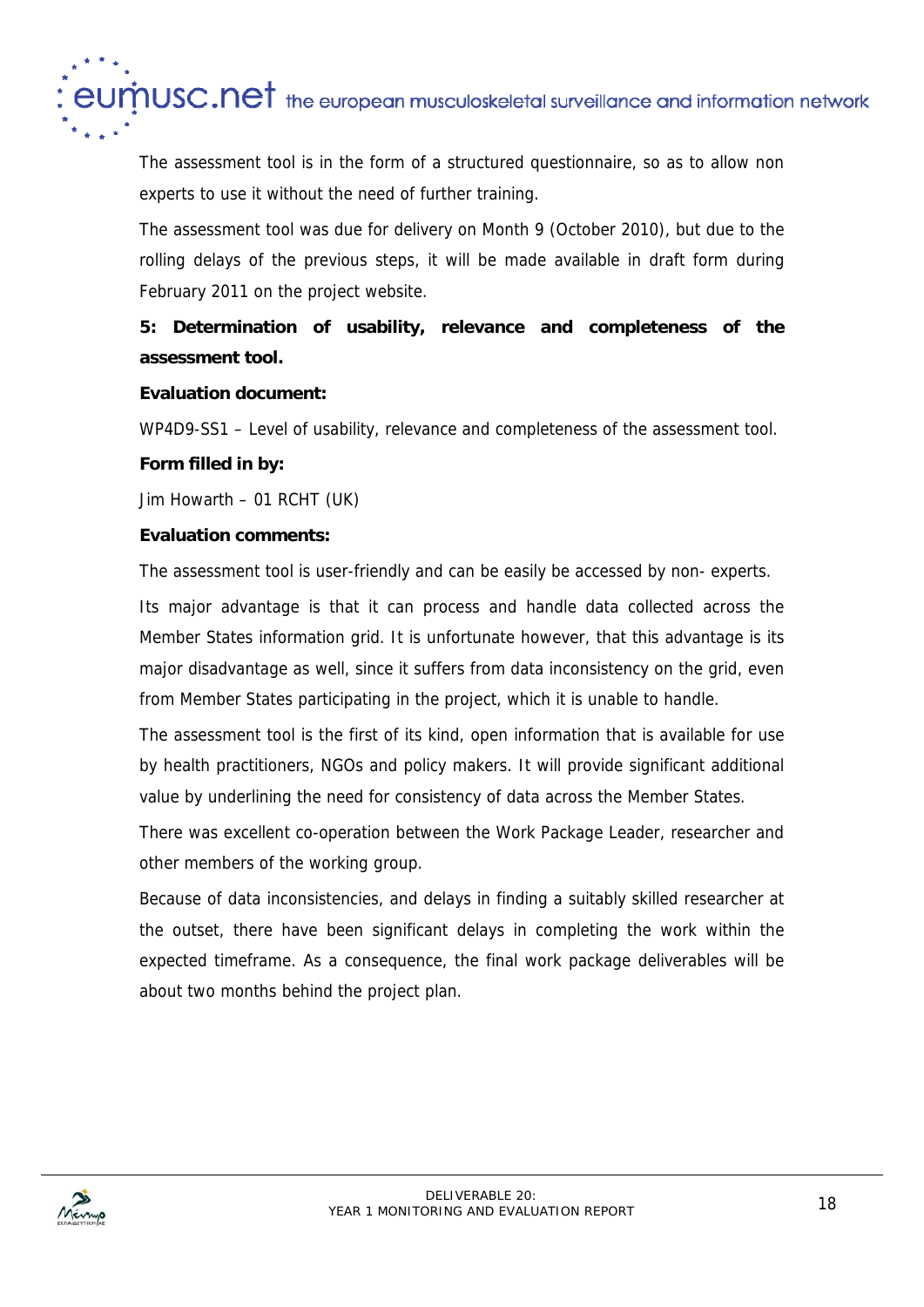: eumnusc.net the european musculoskeletal surveillance and information network



#### **CONCLUSIONS**

Work Package 4 (Musculoskeletal Health Status in Europe) consists of three Deliverables as follows: Deliverable 9 (Assessment Tool) with five sequential steps (*indicator agreement – assessment tool draft – assessment tool test – assessment tool development – determination of usability*) and their relative evaluation tools were not executed on time, due to the fact that these steps are a cascading process. Delays in the first step caused rolling delays on to the next and so on and so forth unless mended. However, cause one is the unavailability of human resources devoted to the project which, as a result, left a vital part of the processes (Access database of the assessment tool) unattended. The second cause has been identified as a major disability of the project. It is the inconsistency of the collected data between the member states within the project. The impact of the finding is huge, as far as the project is concerned, since it identifies a major weakness, that being non-common EU processes in place, that might pose obstacles not only in this, but in future alike projects concerning Health. Possibly, a workshop to define a set of rules commonly accepted within the project, as proposed might resolve the issues. Deliverable 10 (Web-based Health Information System) has not been delivered on time (January 2011 as opposed to May 2010) due to delays imposed from Deliverable 9 and for the same reasons. Deliverables 9 and 10 are in progress and delivery date will be given during the Vienna meeting. The report of Deliverable 11 (Musculoskeletal Conditions Impact Report) was delivered on time as planned. Data collection and consistency issues that affected Deliverables 9 and 10 still apply, but the effect is minimal.

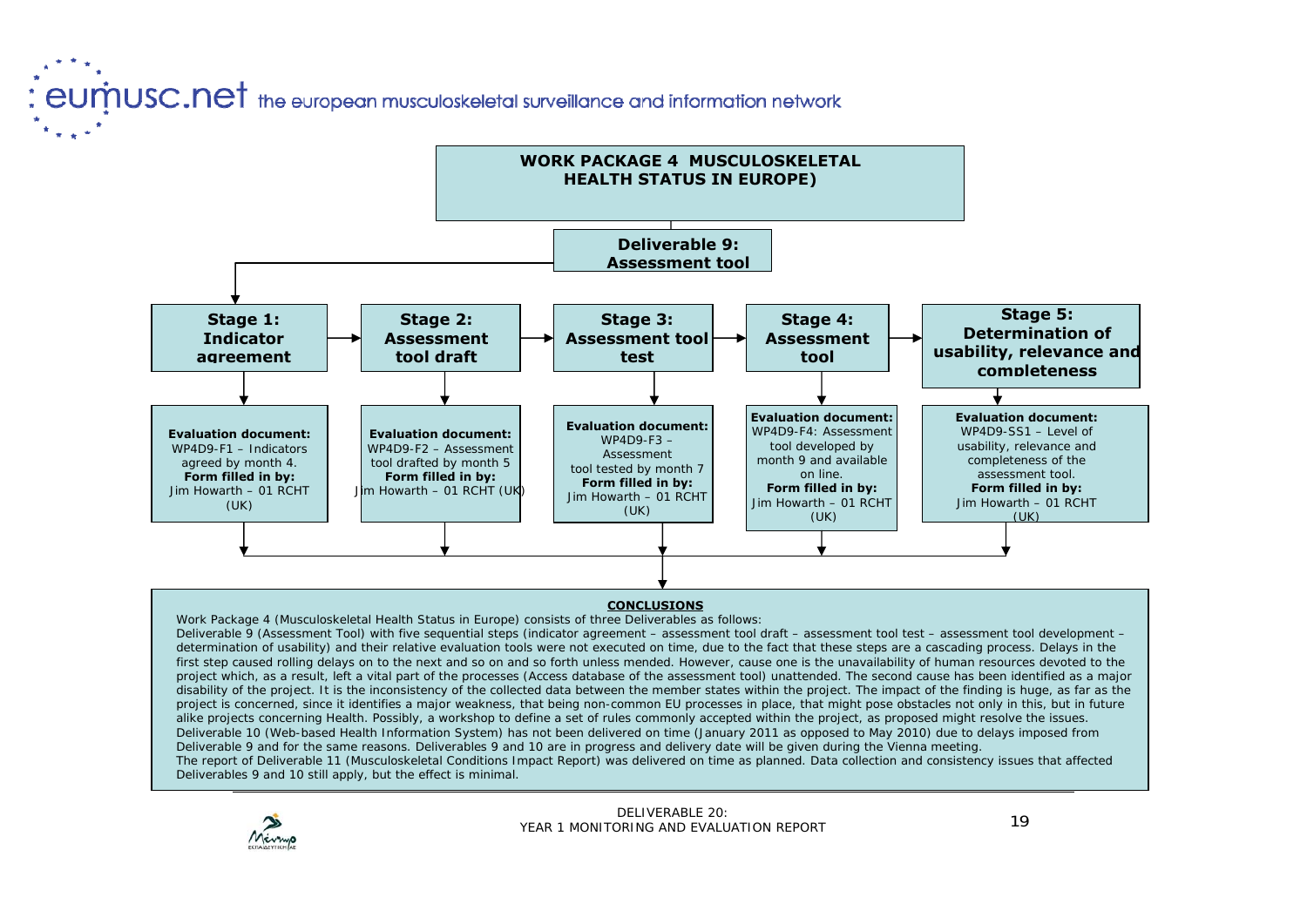

## **Deliverable 10: Web-based health information system giving data to improve quality of care**

The development of an Information System for Quality of Care will contribute towards a web based health information system giving data to improve quality of care through-out the Member States.

The process is broken-down to major steps:

## **1. Web based information system draft**

## **Evaluation document:**

WP4D10-F1 – Web based information system drafted by month 4.

## **Form filled in by:**

Jim Howarth – 01 RCHT (UK).

## **Evaluation comments:**

The primary objective of the web based information system is to meet the objectives of Work Package 4, which is to provide information to all involved parties in order to improve quality of care.

The web base information system draft was a Month 4 deliverable (May 2010), it was however delivered on January 2011 by the Researcher for Work Package 4 at RCHT  $-$  UK.

As in all work packages of this type the major problem encountered was the consistency, availability and quality of comparable data from the Member States, problem identified also in Deliverable 9. This problem, led to the delay of delivery.

The content of the web base information system meets the project objectives and has highlighted the need for further work to more clearly identify and close the data consistency gaps between the Member States. This will be the subject of separate work.

## **2. Web based information system Development**

## **Evaluation document:**

WP4D10-F2 – Web based information system developed by month 11.

## **Form filled in by:**

Jim Howarth – 01 RCHT (UK).

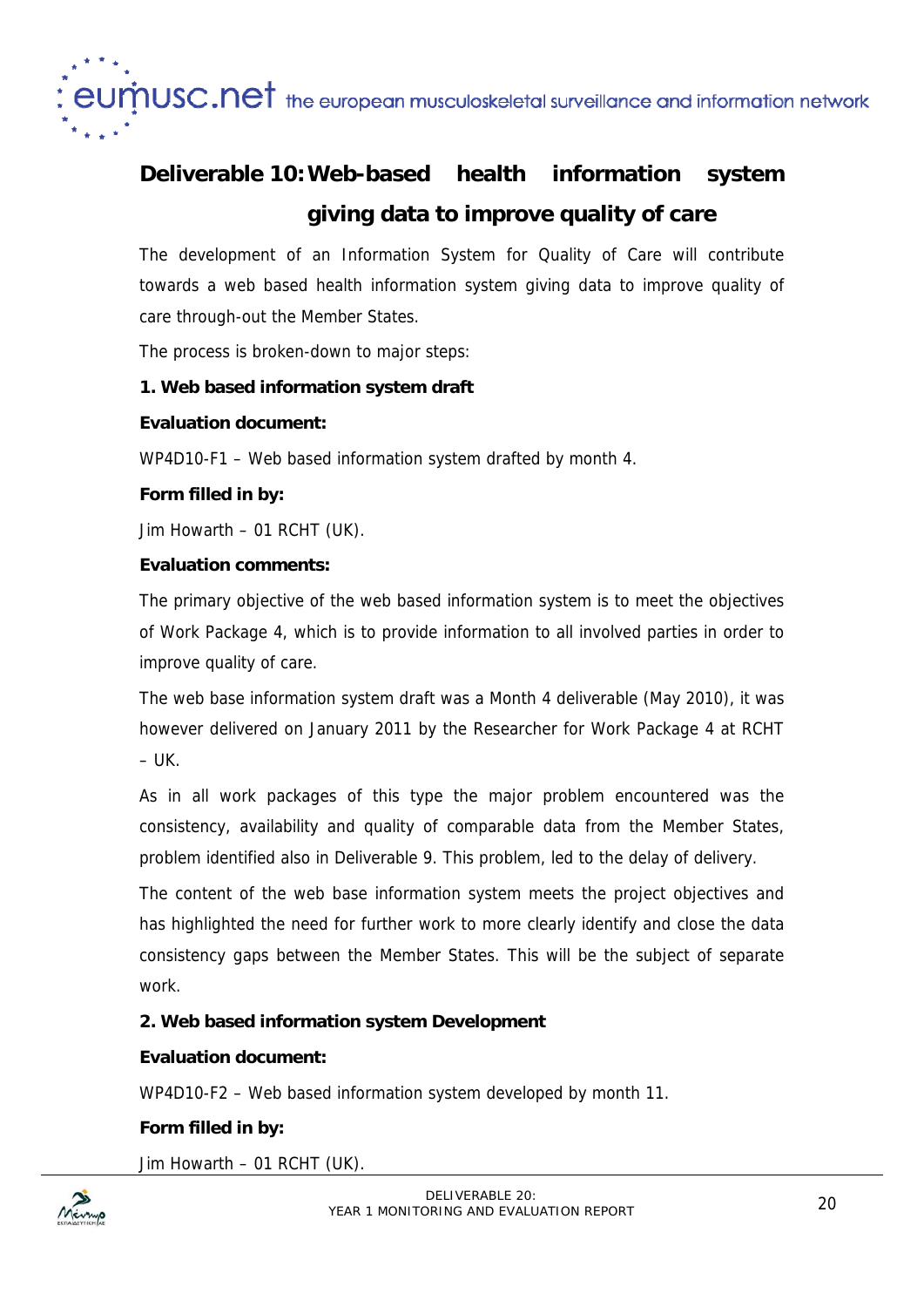$\boldsymbol{\dot{p}}$ USC.Ne $\boldsymbol{\dagger}$  the european musculoskeletal surveillance and information network

## **Evaluation comments:**

The web based information system for Work package 4 was developed by RCHT UK with collaboration from the Associated Partners

A questionnaire was developed and sent to relevant organizations within Europe, the results were collated and validated at Workshops with the Associated Partners and invited experts.

The content of the website is based on the content of the Conditions Impact Report. Structured as a table, the content pivots around a number of indicators such as Incidence and Prevalence, Mortality, Health Services Utilization, Hospital Services Utilization, Drug Use, Human Resources, Physical Resources, Accessibility of Health Care, Clinical Management, Disability and Social Consequence, Health Related Quality of Life, Co-Morbidity, Population Health, Socio Demographic, and Inequality.

It was a Month 11 Deliverable (December 2010), and a draft version was supposed to be posted on the website on February 2011, after an acceptance test at a workshop of the Associated Partners and invited experts in January 2011.

However, since the process is related with the finalization of the Assessment tool's Access Database, and the delay of its delivery due to resource management issues, the new delivery estimate is March 2010.

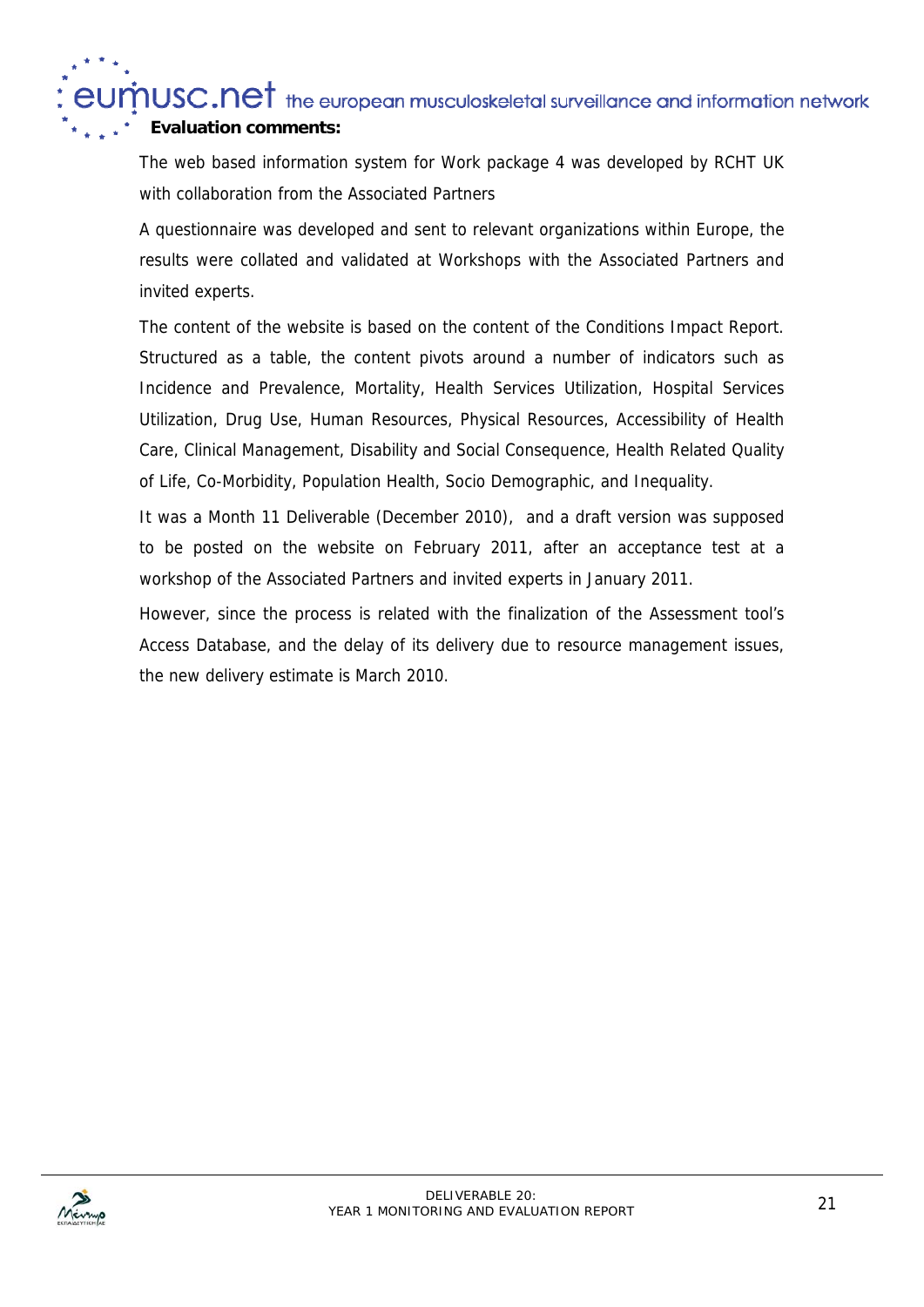: eumnusc.net the european musculoskeletal surveillance and information network



#### **CONCLUSIONS**

**Deliverable 10 (Web-based Health Information System)** has not been delivered on time (January 2011 as opposed to May 2010) due to delays imposed from Deliverable 9 and for the same reasons. Deliverables 9 and 10 are in progress and delivery date will be given during the Vienna meeting.

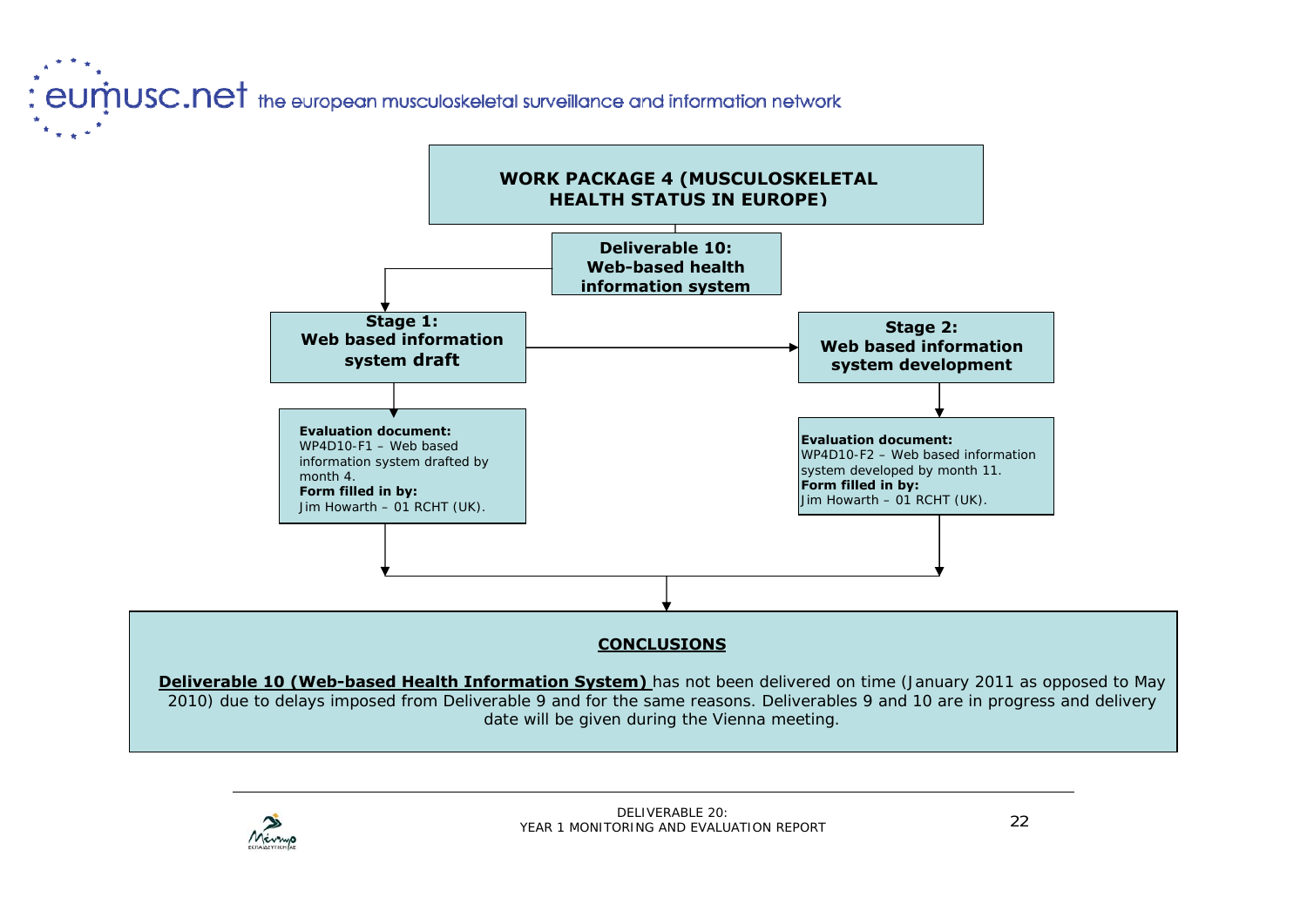$\boldsymbol{\dot{p}}$ USC.Ne $\boldsymbol{\dagger}$  the european musculoskeletal surveillance and information network

## **Deliverable 11: Musculoskeletal Conditions Impact Report**

The Musculoskeletal Conditions Impact Report will be a comprehensive report with updated and harmonised information of health, social, employment and economic impact of musculoskeletal conditions across all Member States available on the project's website.

## **Evaluation document:**

WP4D11-SS1 - Report on social, employment and economic impact of musculoskeletal conditions

### **Form filled in by and person interviewed:**

Jim Howarth – 01 RCHT (UK).

### **Evaluation comments:**

- The report has been drafted by the Work Package researcher and presented to the working group for validation in January 2011 (Month 12) as planned.
- The aims and objectives of the report have been fully achieved within the constraints of the data inconsistencies within the Member States.
- The needs of the users have been completely met by the output.
- The activities, based on questionnaires, working group meetings and collation of results were phased to complement each other, culminating in effective use of expert's time and the Associated Partners involvement at each of the Working group meetings.
- Data collection and consistency issues between the Member States as mentioned previously in Work Package 4 other deliverables, hindered the process, however it did not pose any real threat to it.
- The material is intended for wide dissemination and it will be posted in the public section of the site.
- No problems of communication or cooperation surfaced during the project.

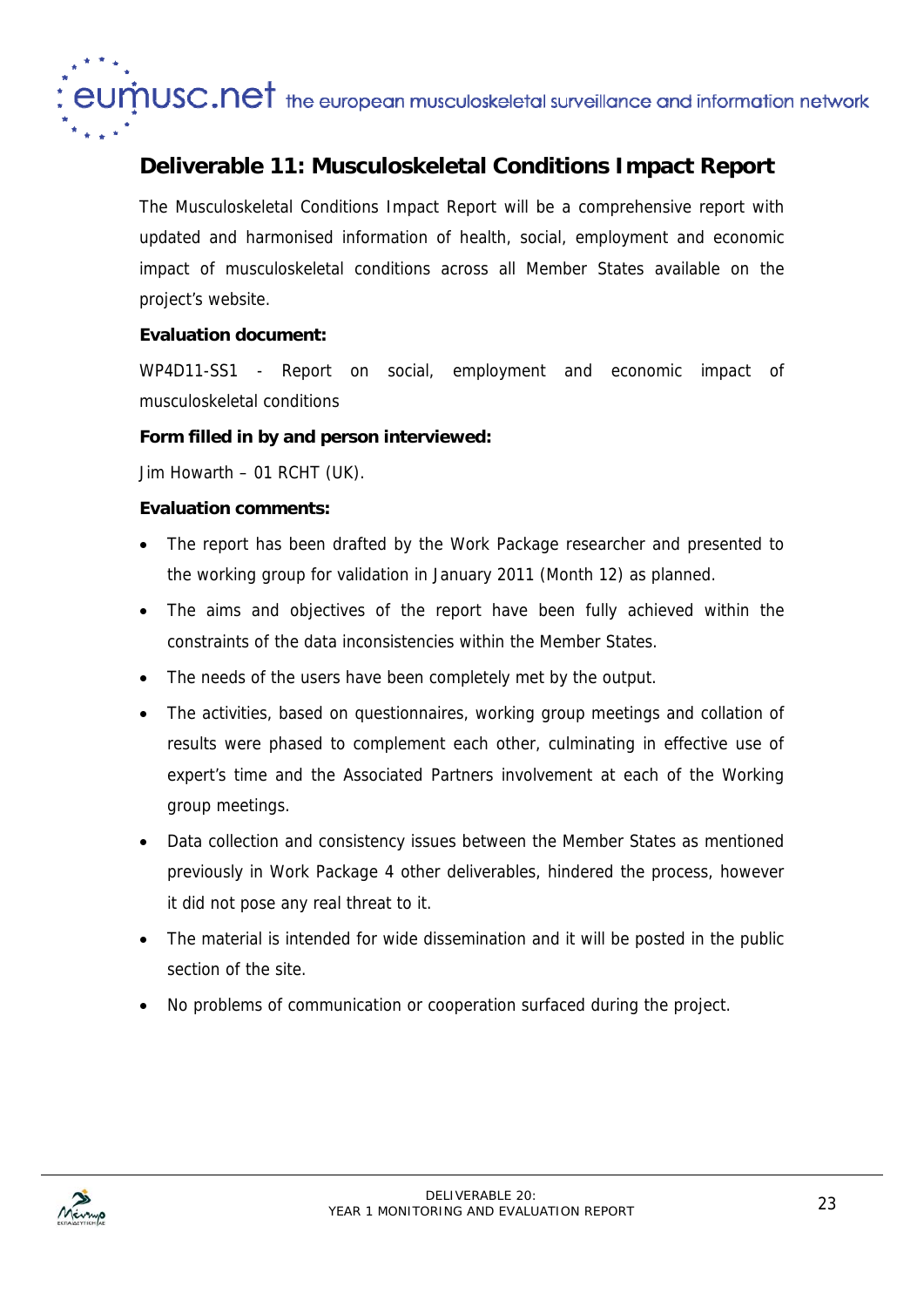: eumnusc.net the european musculoskeletal surveillance and information network



## **CONCLUSIONS**

The report of Deliverable 11 (Musculoskeletal Conditions Impact Report) was delivered on time as planned. Data collection and consistency issues that affected Deliverables 9 and 10 still apply, but the effect is minimal.

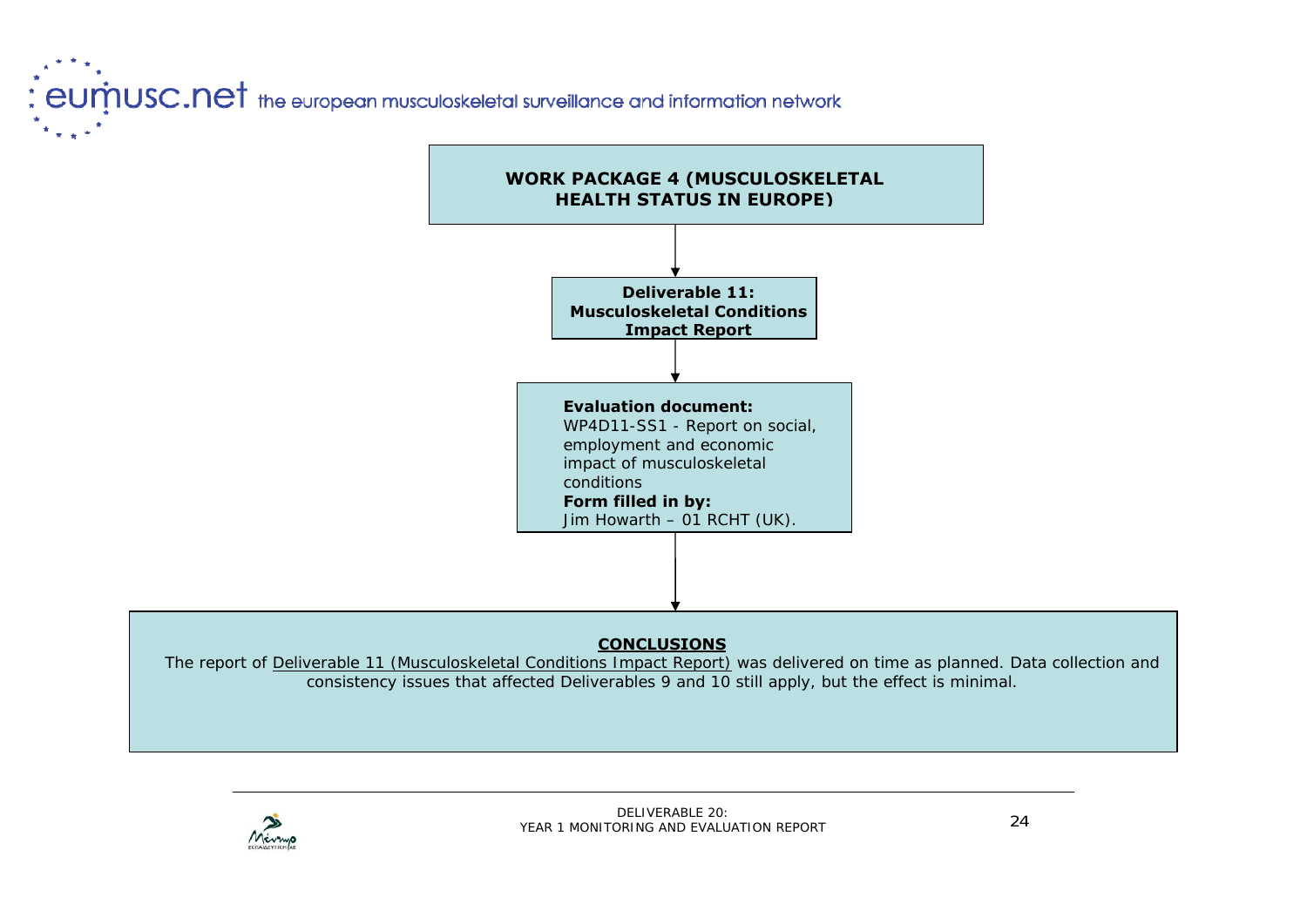eumnusc.net the european musculoskeletal surveillance and information network

## **WORK PACKAGE 5: STANDARDS OF CARE**

One of the major challenges of the project was identified as the need to improve the treatment outcome for people with arthritis across EU Member States. It was agreed that by developing patient-based standards of care for prevention, case finding, access to care, early treatment and management of established disease, the challenge could be met.;

It was therefore evident that when we develop standards of care (SOC) for the major musculoskeletal conditions and disseminate through-out the Member States, individual patients will be aware of the care they should be receiving.

## **Deliverable 12: Standards of care report**

## **Evaluation document:**

WP5D12-F1 – Standards of Care drafted by month 10

## **Form filled in by:**

Josef Smolen, Tanja Stamm and Michaela Stoffer (Medizinische Universität Wien, Austria)

## **Evaluation comments:**

The working group was formatted in February and March 2010.

The selection criteria for the appointment of a researcher were as follows: A health professional (Master-level) with extensive clinical experience in the area of musculoskeletal conditions and some experience in research and / or project management and/ or any area of business administration.

No major problems were identified during the process. However it has to be mentioned that 25% of the 45 countries originally contacted never replied despite repeated reminders. Also, all material received was in the native languages of the countries of origin and that posed a problem, both communications wise as well as financially, since translation costs had not been budgeted.

The objective have been to develop evidence based and user- focused standards of care (SOC).Particular emphasis on user-friendly language, clear formulation and understandable but evidence based content. The standards have been drafted at the Work Package Meeting 5.1, on September 2010 in Vienna well before the target date of Month 10 (November 2010).

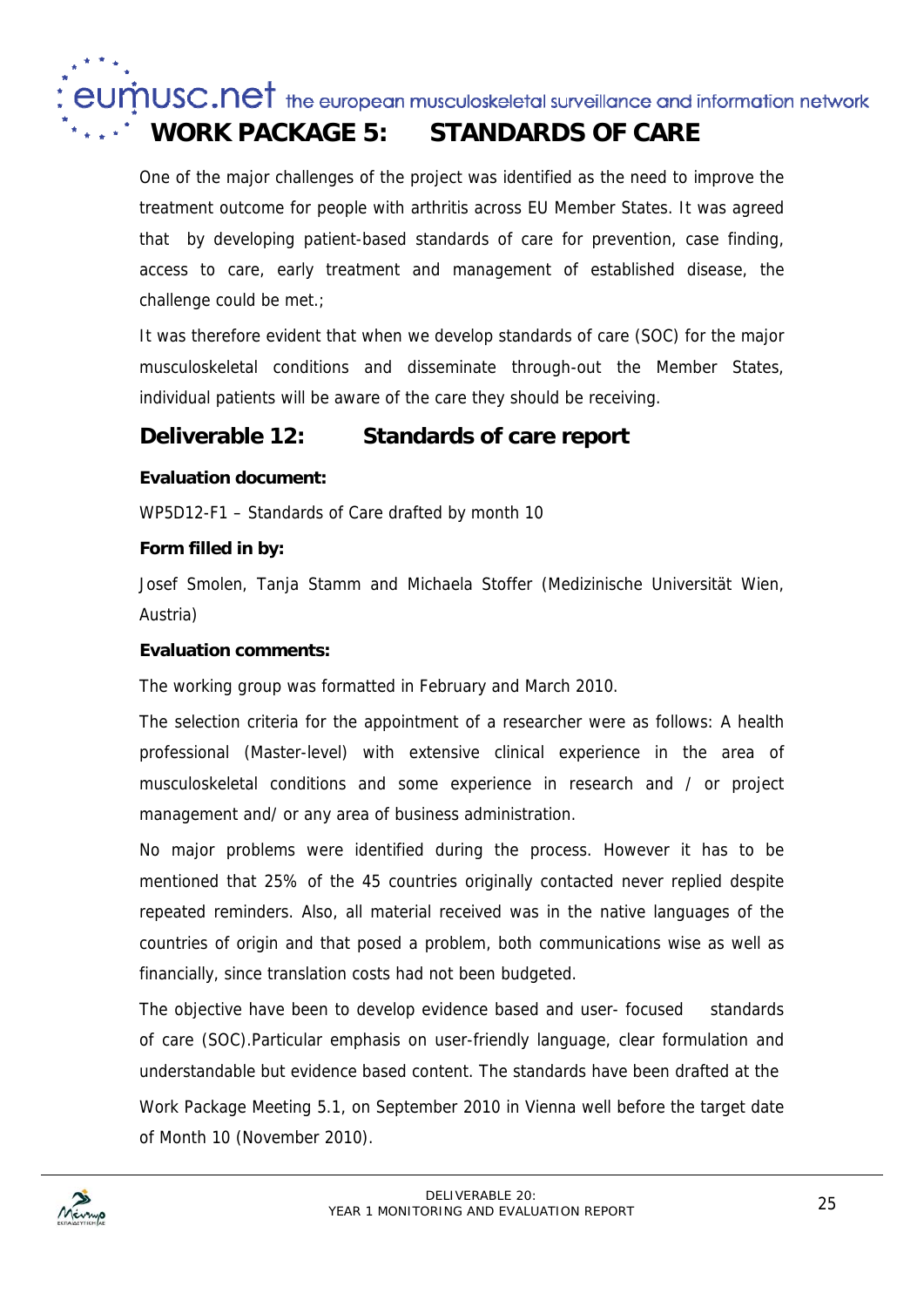$\dot{m}$ USC.Net the european musculoskeletal surveillance and information network A systematic review of international documents covering SOC for OA was conducted. National scientific societies, social leagues and health professional were asked via the EULAR secretariat to provide relevant documents.

All recommended methods to treat OA as well as possible interrelation with other methods were extracted. Thus, a scheme was developed with groups of interventions and formulated in a way that could be understood by users.

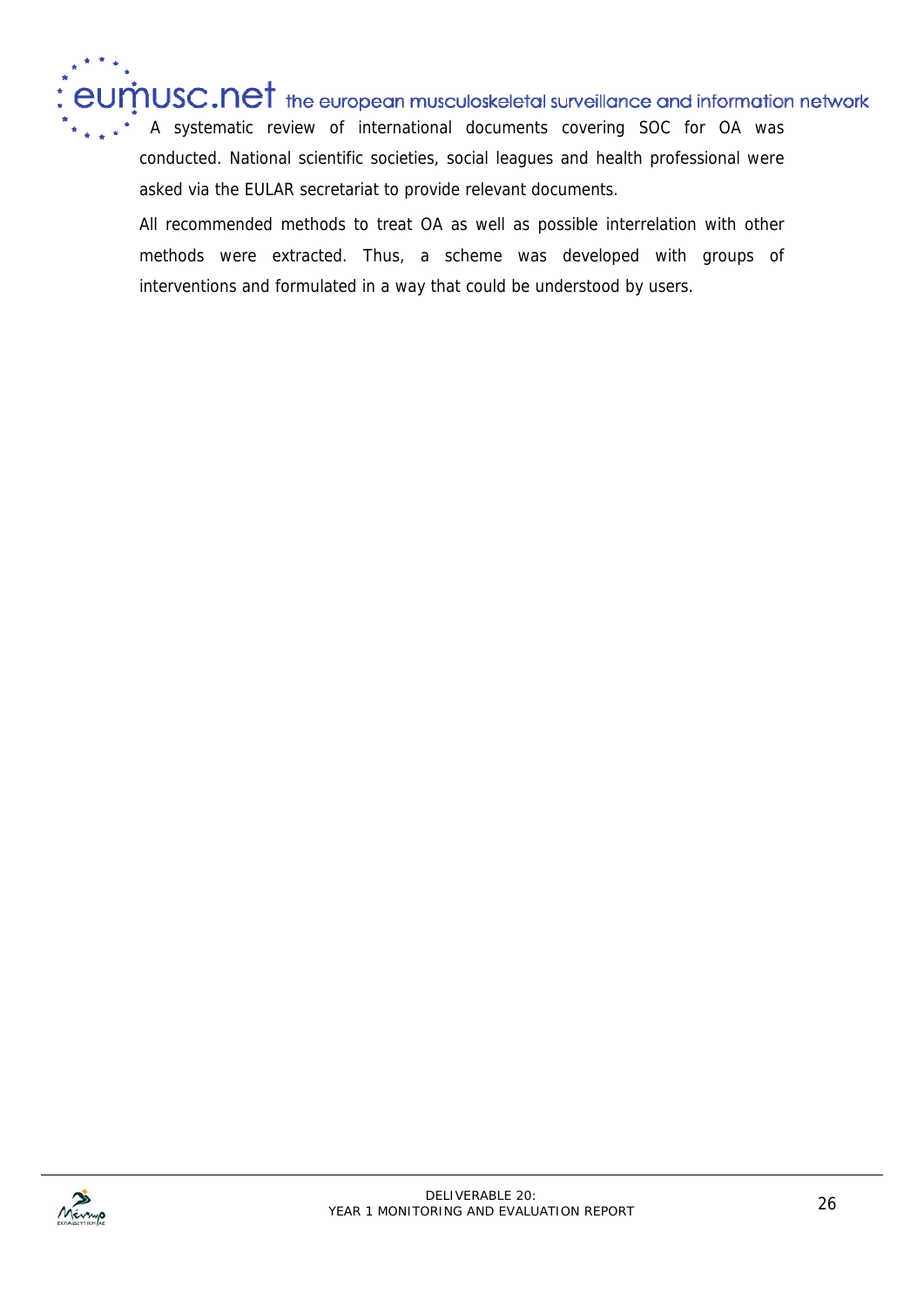: eumnusc.net the european musculoskeletal surveillance and information network



## **CONCLUSIONS**

**Work Package 5 (Standards of Care)** consists of Deliverable 12 (Standards of Care Report), which was delivered before time on September 2010. No major problems were identified during the process, while a scheme was developed with groups of interventions in a way that could be understood by users. It consists of patient-based standards of care applicable to all EU member-states to be used as a table of reference for the individual patient.

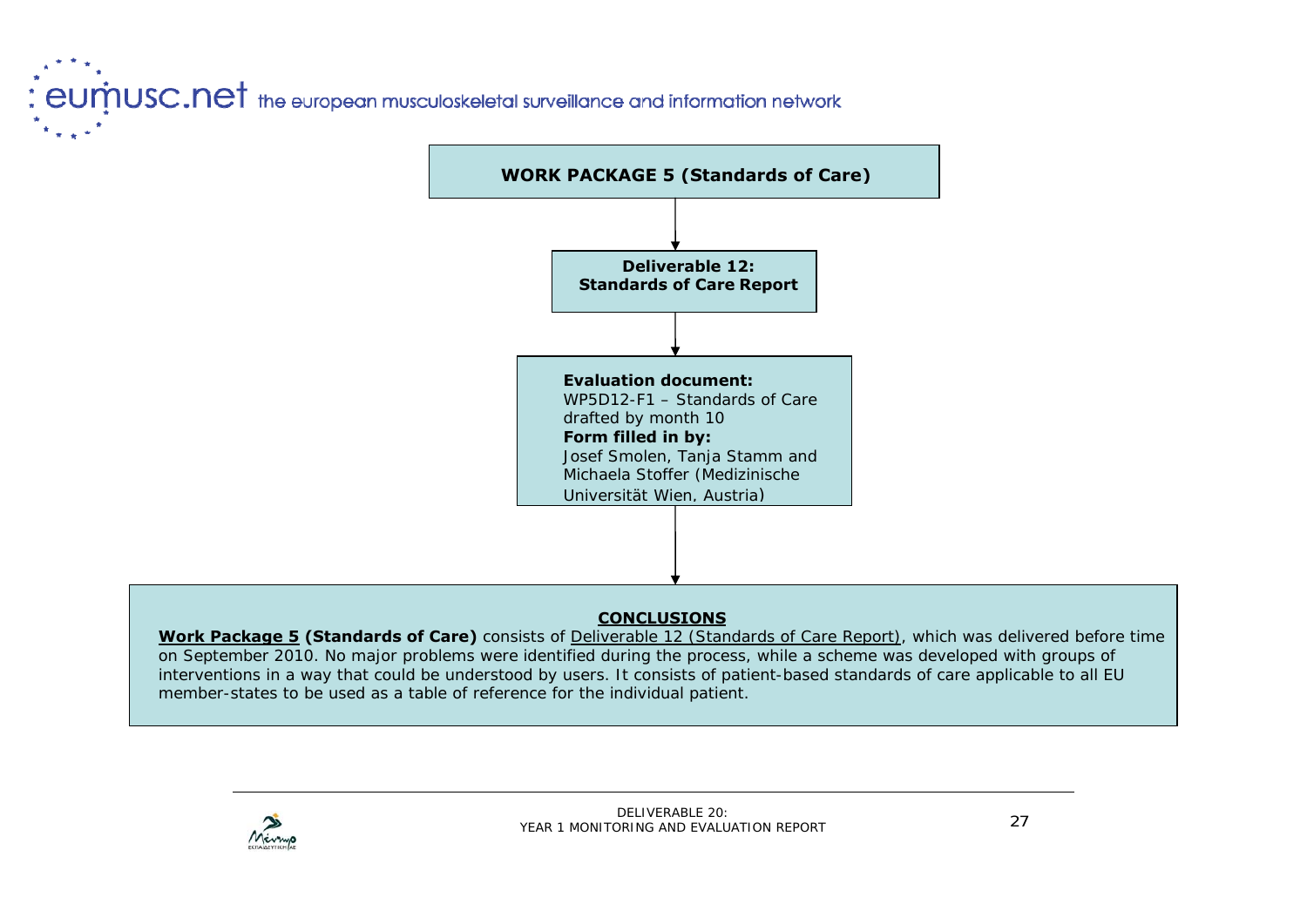$\boldsymbol{\dot{p}}$ USC.Ne $\boldsymbol{\dagger}$  the european musculoskeletal surveillance and information network

## **WORK PACKAGE 8: EUROPEAN MUSCULOSKELETAL SURVEILLANCE AND INFORMATION NETWORK (EUMUSC.NET)**

The EUMUSC.Net project website is the major carrier of interactive communication for the project. In the current situation, where information driven environments integrate with every-day life, non-appearance in "cyberspace" virtually makes any effort "invisible" to the general public. Bearing in mind that the major task of the project is in essence Information exchange and processing, the existence of a well designed, user friendly website is considered imperative.

## **Deliverable 6: EUMUSC.NET project website**

The website includes both public (intended for the general public) and restricted areas (reserved for the project participants and the steering groups).

The contribution of deliverable D6 EUMUSC.Net Project website to the overall project objectives is:

- Support the project and future activities of the network linked to the EULAR website.
- Play a significant role in the dissemination of the project outputs and deliverables.
- Promote communication among the Associated Partners and the Collaborating Partners of the project

The website was launched in June 2010, as scheduled. From then on, the following site surveys have been performed:

## **1. Monthly registration of the site**

## **Evaluation document:**

WP8D6-F1 - Number of the surveillance network members monthly registered on the website

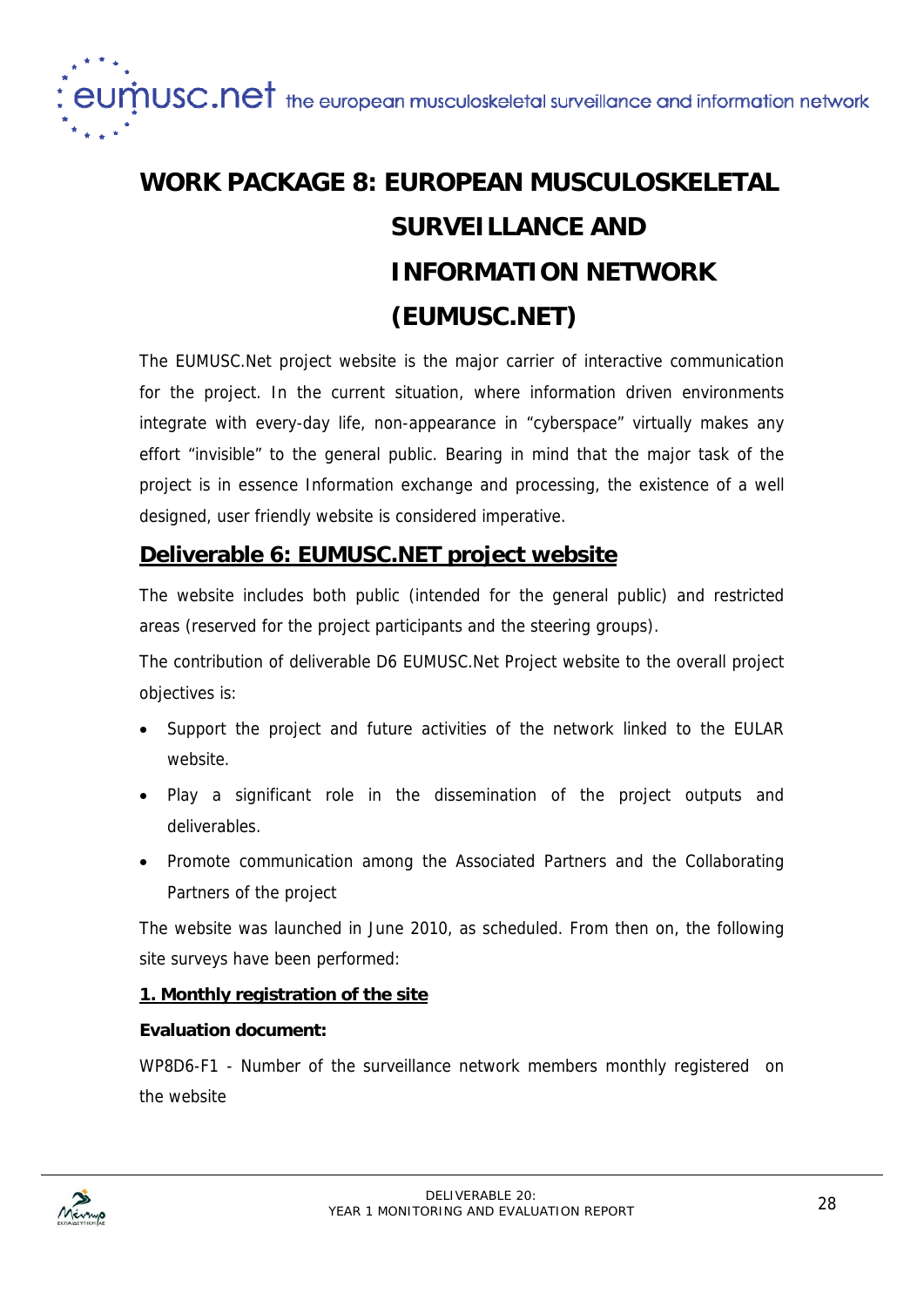$\boldsymbol{\dot{p}}$ USC.Ne $\boldsymbol{\dot{r}}$  the european musculoskeletal surveillance and information network **Form filled in by:**

Jim Howarth – 01 RCHT (UK).

### **Evaluation comments:**

Monthly evaluation report, from Month 4 and onwards. So far, however, no data have been collected or reported.

Mr Jim Howarth informed us that the specific application has not been developed yet. There are draft specifications of the process, but not beyond the drawing-board. Delivery is estimated for July 2010.

### **2. Project website availability**

## **Evaluation document:**

WP8D6-SS1 - Project website availability

### **Form filled in by:**

Jim Howarth – 01 RCHT (UK).

### **Evaluation comments:**

The site was launched in June 2010 as scheduled. Development was under the responsibility RCHT – UK in collaboration with EULAR.

A subcontractor was employed, who was selected on the basis of best financial offer, understanding of the specifications and project requirements, availability, experience and evidence of similar work

The specifications were written by the project team and made available to the selected web developer to prepare the initial pages for evaluation and testing by the WP1 core team prior to a final version being launched on the web.

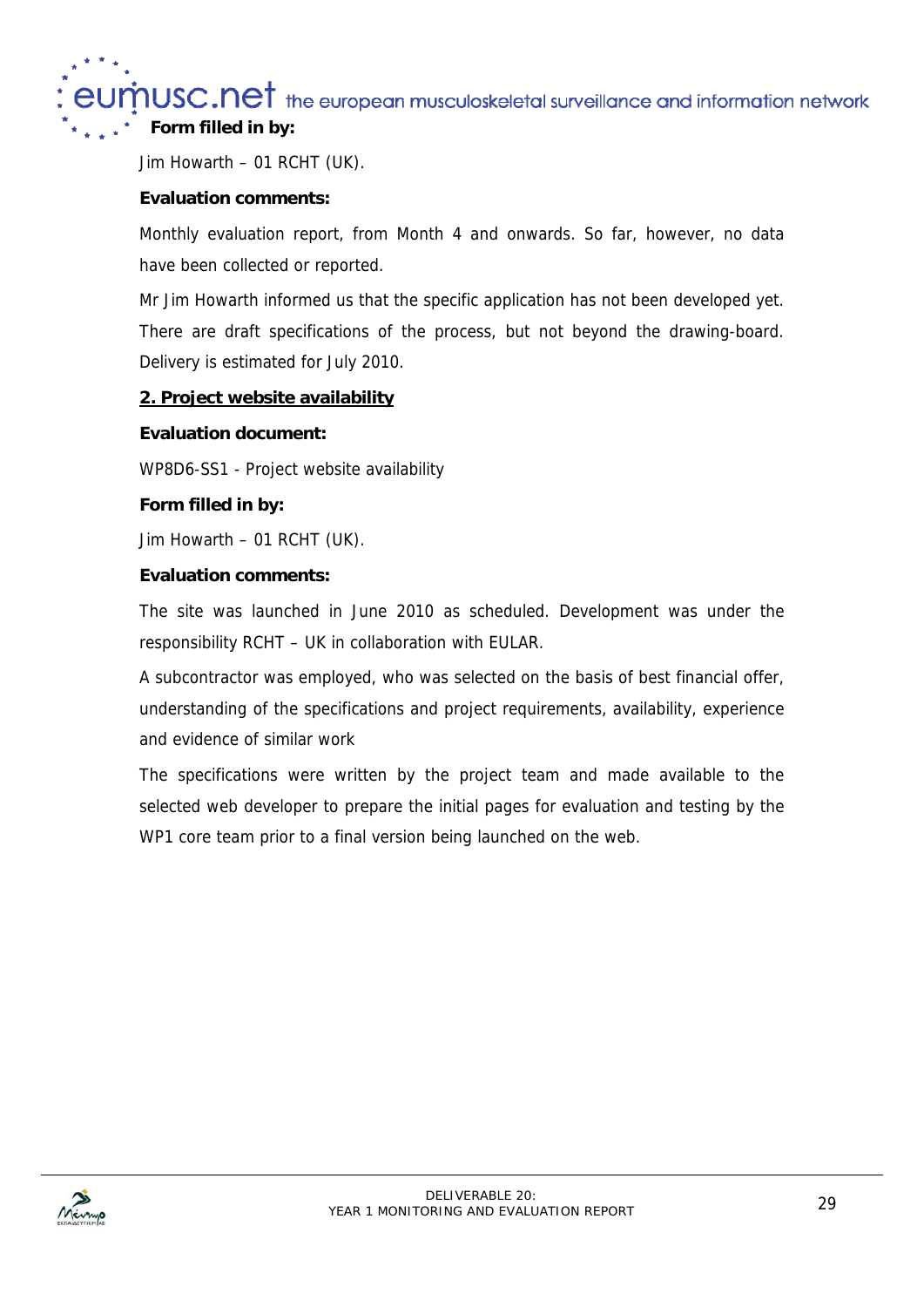: eumnusc.net the european musculoskeletal surveillance and information network

## **WORKPACKAGE:8 EUROPEAN MUSCULOSKELETALSURVEILLANCE AND INFORMATION NETWORK (EUMUSC.NET)**



#### **CONCLUSIONS**

*Monthly registration of the site* - a monthly evaluation report from Month 4 and onwards. However the process is not in place, since it has not been developed yet and, therefore, no data have been collected. Delivery estimation of July 2011 will have to be confirmed by the Project Manager in the Vienna meeting.

*Project website availability*. The Project's site was launched in June 2010, as scheduled.

*Project website questionnaire*. An evaluation questionnaire was circulated among the partners to ensure website efficiency and user satisfaction. The results were positive and the overall satisfaction rate is almost excellent (rate 3.2 out of 4).

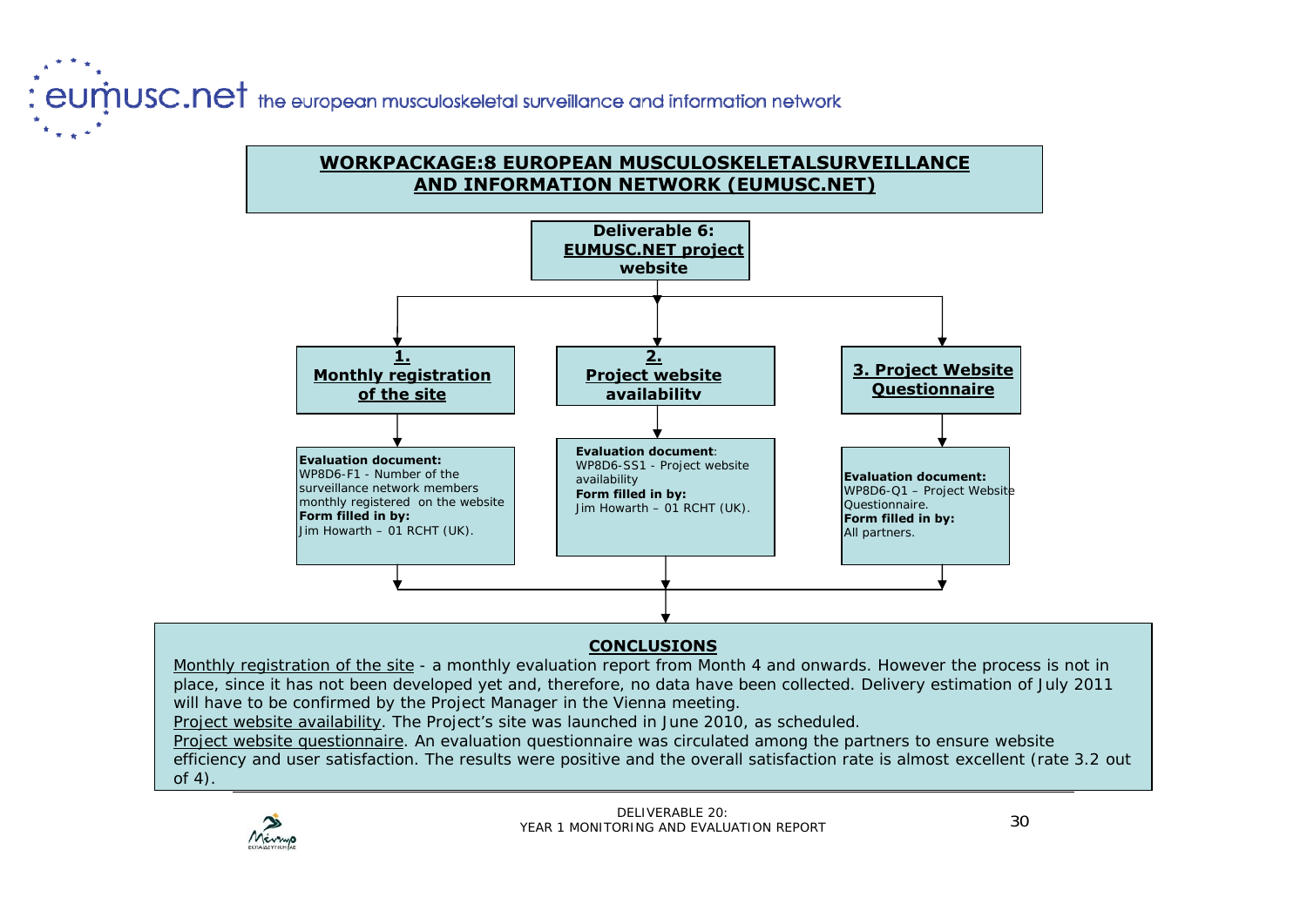$\dot{\eta}$ USC.Net the european musculoskeletal surveillance and information network

## **3. Project Website Questionnaire**

One of the commonly used tools to survey satisfaction of a process or product, are targeted questionnaires. In this case, users are called to rate the Project Website and contribute to its enhancement. The evaluation document was presented and approved during the Kick-Off meeting, and is uploaded on the website for usage from the Work Package Leaders.

### **Evaluation document:**

WP8D6-Q1 – Project Website Questionnaire.

### **Form filled in by:**

All partners.

### **Evaluation comments:**

The questionnaire, addressed to all partners, is evaluating the Website in all aspects of its functionality. For reasons of efficiency, and in order to be able to elaborate on the data, it has been divided in 6 sections, each dealing with a different aspect.

Finally, there is an option to evaluate the Website in an overall estimate. The evaluation options of the main questionnaire have four ratings as shown in the table below:

**INTERFACE:** It deals with the User Interface and possible appearance problems.

- $\Rightarrow$  Do the fonts make the text easy to read?
- $\Rightarrow$  Is the text style suitable for the web?
- $\Rightarrow$  Are texts and images well balanced?

#### **Average Score: 3.5 - Rate: >Fair**

- **Comment:** The three individual items have an average rate from 3.5 and above, signifying that the overall appearance of the website is well balanced, easily readable and comforting to the users' eye.
- **SURFING:** It deals with the ability given to surf within the site itself or return to and from the web in general.
	- $\Rightarrow$  Does every page have surfing options?

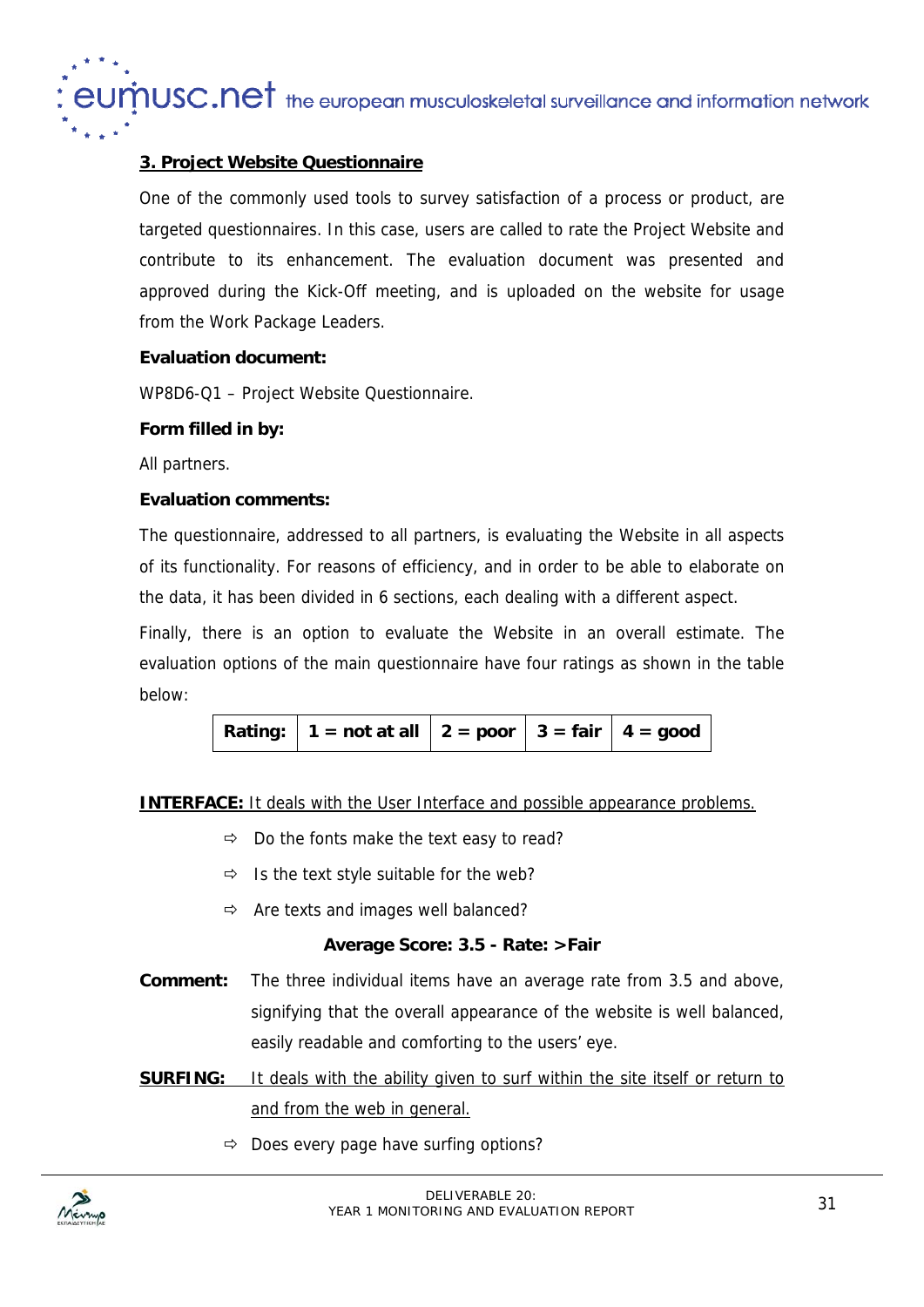$\sqrt{10}$  and  $\pm$  the european musculoskeletal surveillance and information network

- $\Rightarrow$  Is there a function to go back to the home page?
- $\Rightarrow$  Is it easy to find contents of interest?

### **Average Score: 3.5 - Rate: >Fair**

**Comment:** The rated items show that the ability to navigate within or to and from the site is at a very good level at this point. It has to be mentioned that as the project progresses and the list of stakeholders grows, the number of available links will grow as well.

### **TECHNICAL FUNCTIONS:** It deals with embedded functions of the page.

- $\Rightarrow$  Are the functions adequate and correct?
- $\Rightarrow$  Is the loading time of the web site acceptable?
- $\Rightarrow$  Does the web site have any links that do not work?

#### **Average Score: 2.7 - Rate: >Poor**

**Comment:** Individual items 1 and 2 have both scored 3.5 thus are rated as >Fair. In item 3 however **(**"**Does the web site have any links that do not work?**") most of the ratings were "1 = not at all", signifying no problem whatsoever. **Although the answer was intended as positive, it bears a negative impact on the overall evaluation of the item as it lowers the average rating.** 

**CONTENTS:** It deals with the actual project related content of the site.

- $\Rightarrow$  Does the home page correctly communicate the objectives of the web site?
- $\Rightarrow$  Are the contents easily structured?
- $\Rightarrow$  Is the length of the texts acceptable?
- $\Rightarrow$  Do all pages have a significant title showing the information to be viewed?
- $\Rightarrow$  Is the informative content correct and appropriate to the objectives of the web site?
- $\Rightarrow$  Is the web site well structured and divided into thematic areas concerning the key objectives of the project?

## **Average Score: 3.5 - Rate: >Fair**

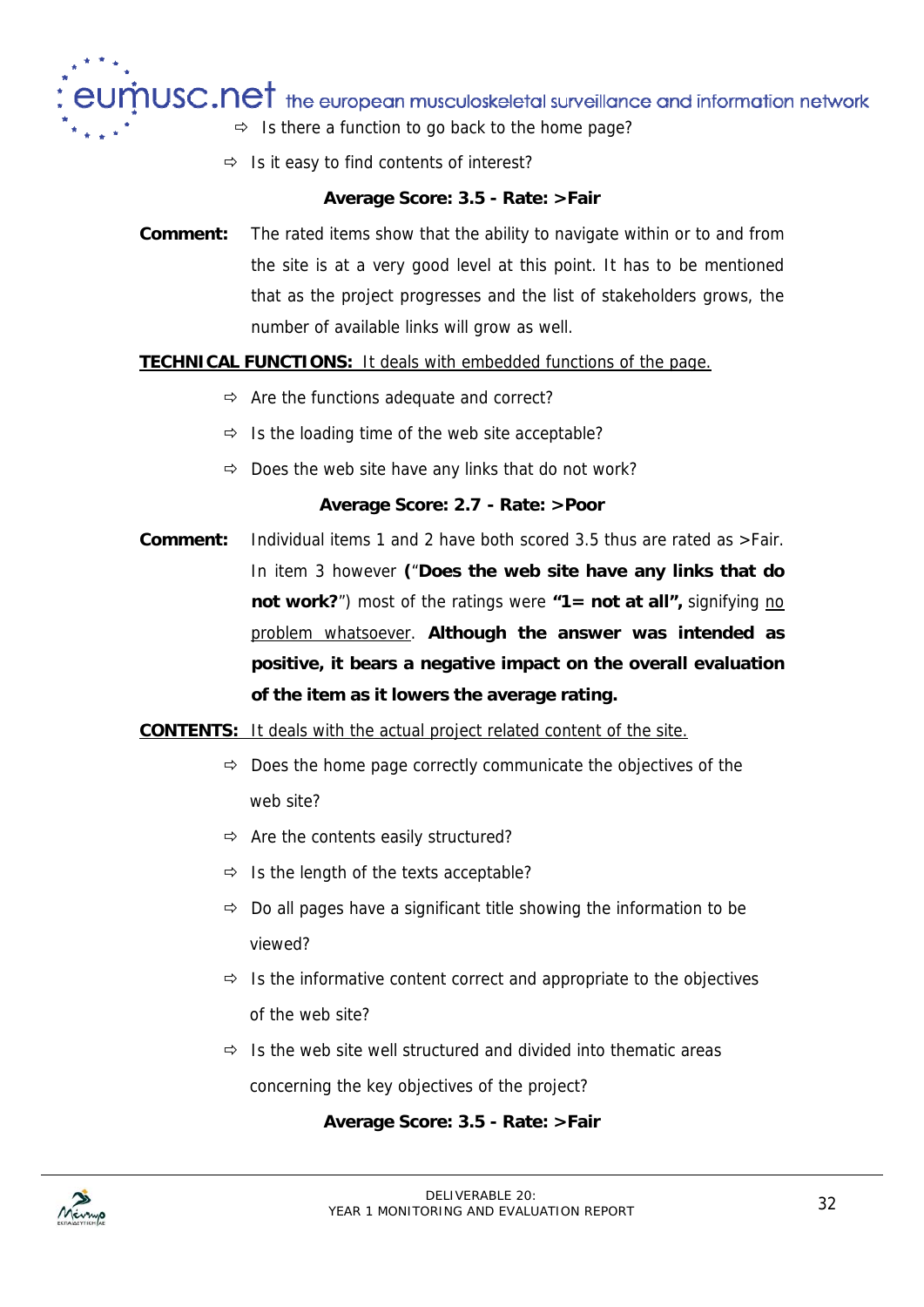$1USC. net$  the european musculoskeletal surveillance and information network **Comment:** All individual items have been rated from 3.5 and above, that brings the evaluated item in the area of > Fair. The contents of the site are considered well defined and structured, divided in the segments required to enable easy access and carrying all the necessary relative information.

## **COMMUNICATION:** It addresses project communication issues.

- $\Rightarrow$  Are there informative contents (Newsletters etc.)?
- $\Rightarrow$  Is there information about contacts (addresses, telephone numbers, etc.)?
- $\Rightarrow$  Are all pages printable correctly?

#### **Average Score: 3.6 - Rate: >Fair**

**Comment:** The rated items range from 3.2 to 3.9. Information on the project progress as well as the contact information of the participants and stakeholders is readily available to the users.

### **ACCESSIBILITY:** It deals with the accessibility of the site through the web.

- $\Rightarrow$  Is the web site viewable by any browser?
- $\Rightarrow$  Is it easy to find the web site with the most common browsers?

#### **Average Score: 3.9 - Rate: -Good**

**Comment:** Not problems were identified in the access of the site.

## **OVERALL EVALUATION:** It depicts the overall satisfaction of the end users with the application

The overall evaluation option ratings are slightly different than those of the Per Item Evaluation as follows:

| 2 = fair   3 = good   4 = excellent<br>Rating:<br>$1 = poor$ |  |
|--------------------------------------------------------------|--|
|--------------------------------------------------------------|--|

#### **Average Score: 3.2 - Rate: >Fair**

**Comment:** The overall satisfaction of the users is quite high, in the rating of >Fair. No major problems were identified that can degrade the application rating.

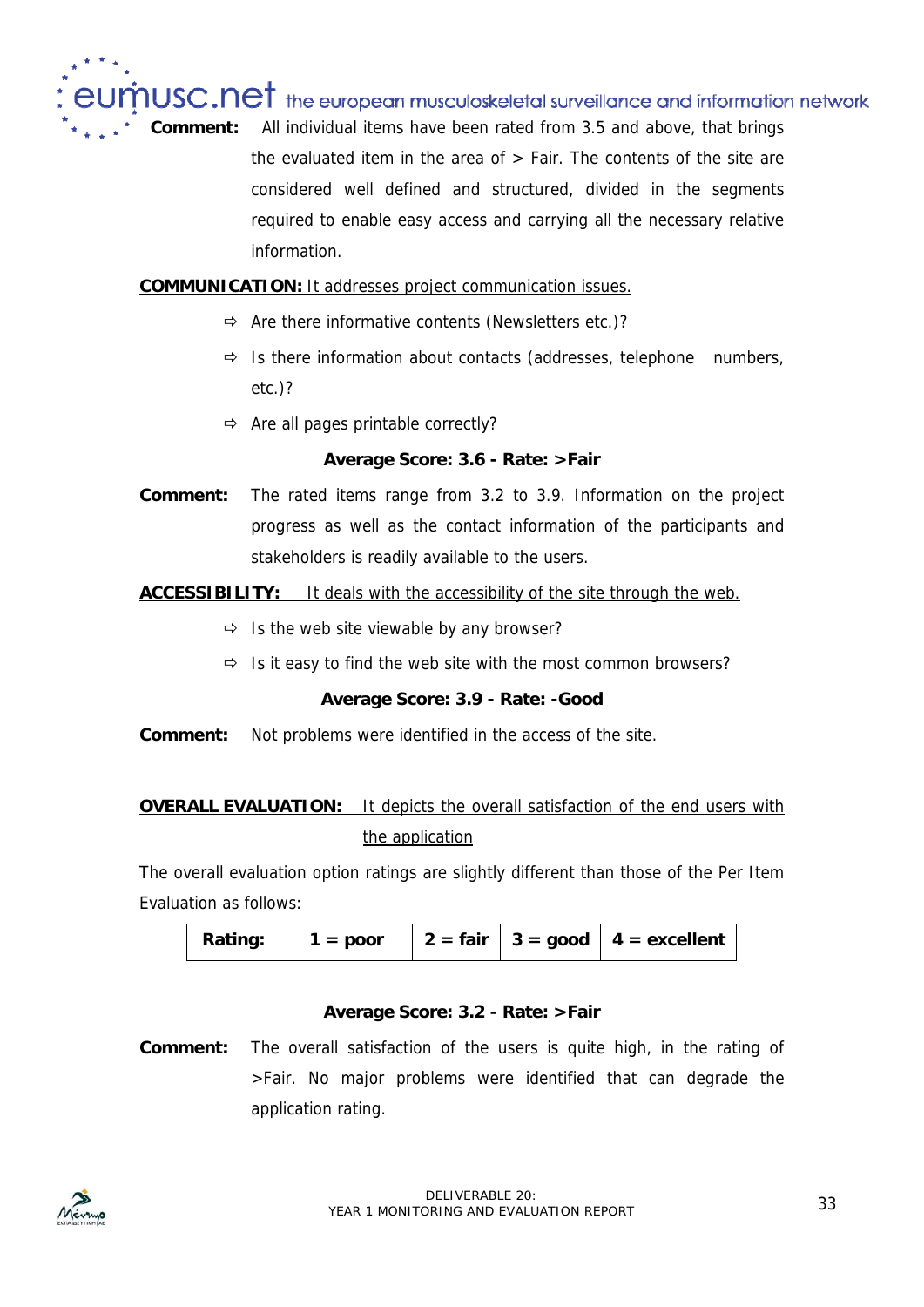**MUSC.Net** the european musculoskeletal surveillance and information network<br>CONCLUSION:

## **EVALUATION RESULTS TABLE Evaluated Item Rating** INTERFACE 3.5 SURFING 3.5 TECHNICAL FUNCTIONS | 2.7 CONTENTS 3.5 COMMUNICATION 3.6 ACCESSIBILITY 1 3.9 OVERALL EVALUATION 3.2

The average of the evaluated items is shown in the table below:

The conclusions drawn from the evaluation reports are satisfactory. All average ratings per group of questions were above **3.5**, which results in an evaluation over "**Fair**" and closing on "**Good**".

The users are judging the application to be sound, user friendly, quite informative and overall achieving the project goals at this stage, which is very satisfactory considering the fact that the applications is just created and that changes will me applied in the process.

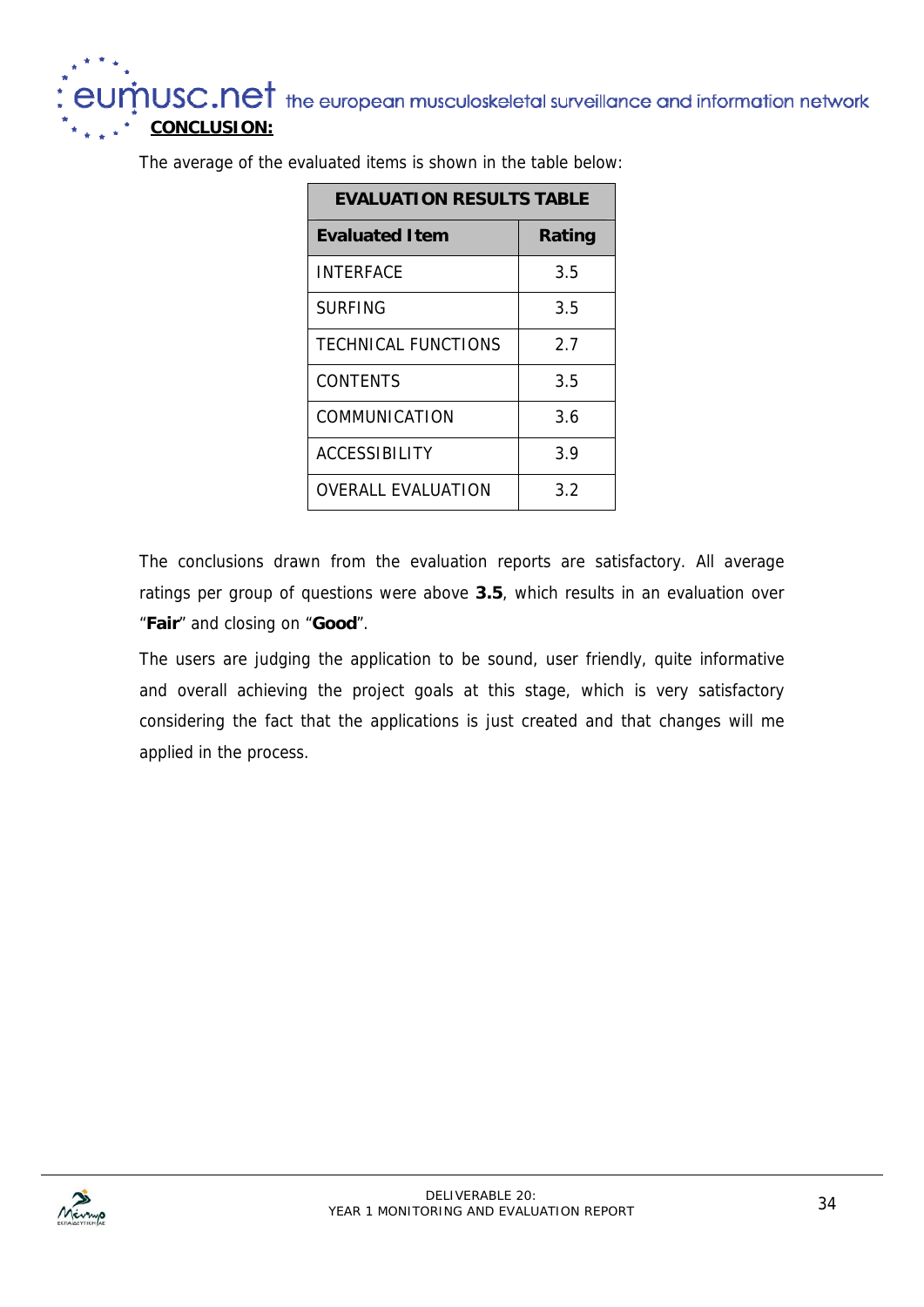eumusc.net the european musculoskeletal surveillance and information network

## **5. Conclusions**

**Work Package 1 (Coordination of the Project)** progress shows at this stage considerable delay in some areas, but with no significant consequences. Some of them were due to the late appointment of the Project Management, delay that hindered the on-time delivery of Deliverable 1 (Protocol of the Study) and Deliverable 2 (Communication Plan). Deliverable 4 (Detailed Travel Plan) was rescheduled with the consent of EAHC and was delivered on August 2010 (M7). On the contrary, Deliverable 8 (Progress Report) was delivered on time and successfully.

**Work Package 2 (Dissemination of Results)** consists of two Deliverables. Deliverable 5 (Mar of Relevant Stakeholders) was delivered on time, however, it is an on-going task and it will continue to produce results throughout the Project life. The same apply for **Deliverable 7 (Dissemination Plan)**. It should be mentioned, however, that unexpected transitions in personnel at BOND had disturbed the workflow around September 2010 with no significant impact.

**Work Package 3 (Evaluation of the Project)** consists of:

- Deliverable 3 (Project Monitoring and Evaluation Plan), which was presented, commented, agreed upon during the Kick Off Meeting (March 2010) and uploaded in the Project's website together with the relative tools and evaluation instructions.
- Deliverable 20 (Monitoring and Evaluation Report), whose first year version is presented in this Report and which will be discussed and finalised in the Third Steering Committee in Vienna on February  $21<sup>st</sup>$ , 2011.

**Work Package 4 (Musculoskeletal Health Status in Europe)** consists of three Deliverables as follows:

Deliverable 9 (Assessment Tool) with five sequential steps (*indicator agreement* assessment tool draft – assessment tool test – assessment tool development – determination of usability) and their relative evaluation tools were not executed on time, due to the fact that these steps are a cascading process. Delays in the first step caused rolling delays on to the next and so on and so forth unless mended. However, cause one is the unavailability of human resources devoted to the project which, as a result, left a vital part of the processes (Access database of the assessment tool) unattended. The second cause has been identified as a

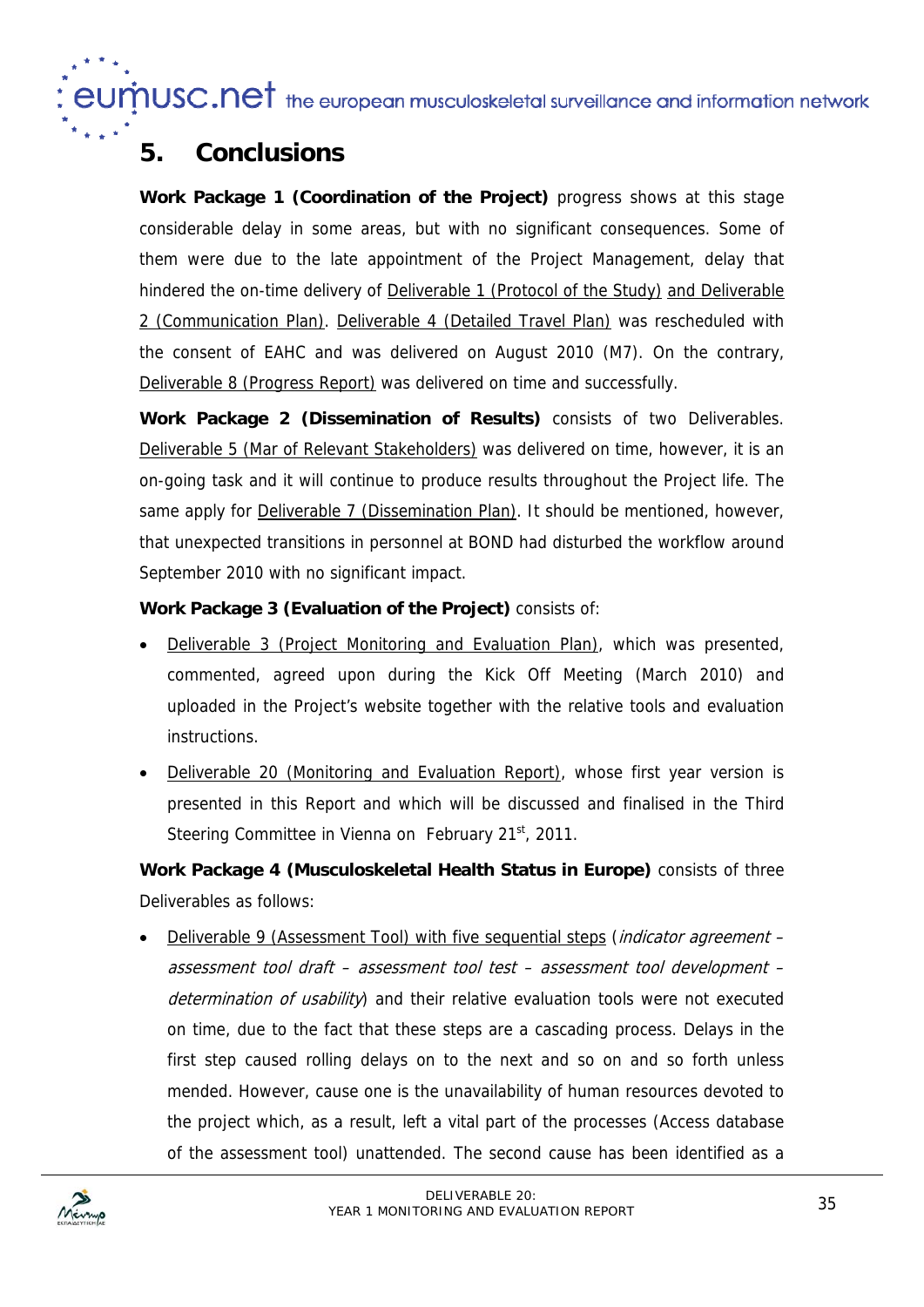**NUSC.Net** the european musculoskeletal surveillance and information network major disability of the project. It is the inconsistency of the collected data between the member states within the project. The impact of the finding is huge, as far as the project is concerned, since it identifies a major weakness, that being non-common EU processes in place, that might pose obstacles not only in this, but in future alike projects concerning Health. Possibly, a workshop to define a set of rules commonly accepted within the project, as proposed might resolve the issues.

- Deliverable 10 (Web-based Health Information System) has not been delivered on time (January 2011 as opposed to May 2010) due to delays imposed from Deliverable 9 and for the same reasons. Deliverables 9 and 10 are in progress and delivery date will be given during the Vienna meeting.
- The report of Deliverable 11 (Musculoskeletal Conditions Impact Report) was delivered on time as planned. Data collection and consistency issues that affected Deliverables 9 and 10 still apply, but the effect is minimal.

**Work Package 5 (Standards of Care)** consists of Deliverable 12 (Standards of Care Report), which was delivered before time on September 2010. No major problems were identified during the process, while a scheme was developed with groups of interventions in a way that could be understood by users. It consists of patient-based standards of care applicable to all EU member-states to be used as a table of reference for the individual patient.

**Work Package 8 (European Musculoskeletal Surveillance and Information Network)** consists of Deliverable 6 (EUMUSC.NET Project Website), which is broken down in three different tasks:

- Monthly registration of the site a monthly evaluation report from Month 4 and onwards. However the process is not in place, since it has not been developed yet and, therefore, no data have been collected. Delivery estimation of July 2011 will have to be confirmed by the Project Manager in the Vienna meeting.
- Project website availability. The Project's site was launched in June 2010, as scheduled.
- Project website questionnaire. An evaluation questionnaire was circulated among the partners to ensure website efficiency and user satisfaction. The results were positive and the overall satisfaction rate is almost excellent (rate 3.2 out of 4).

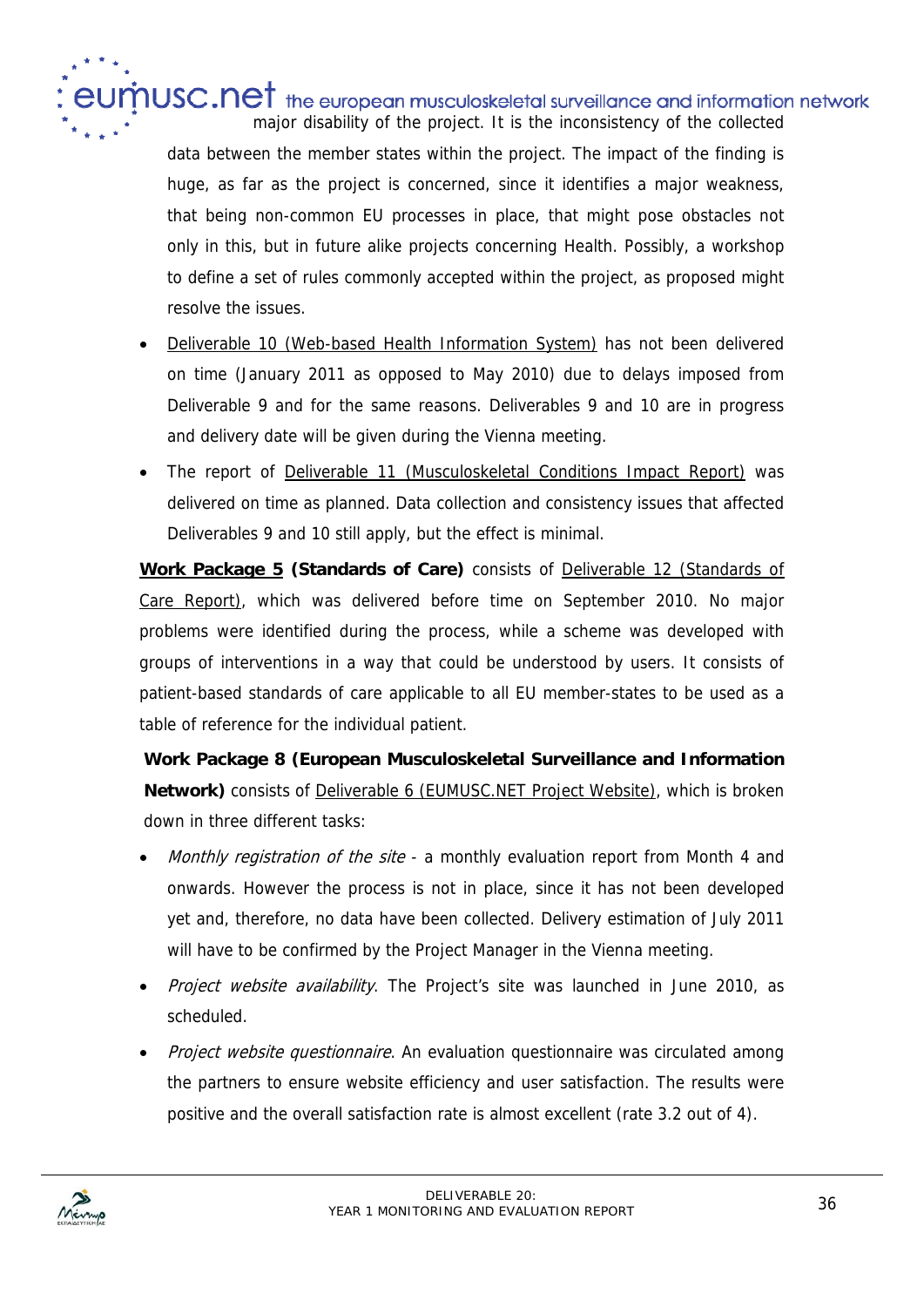

## **6. ANNEX: TOOLS USED**

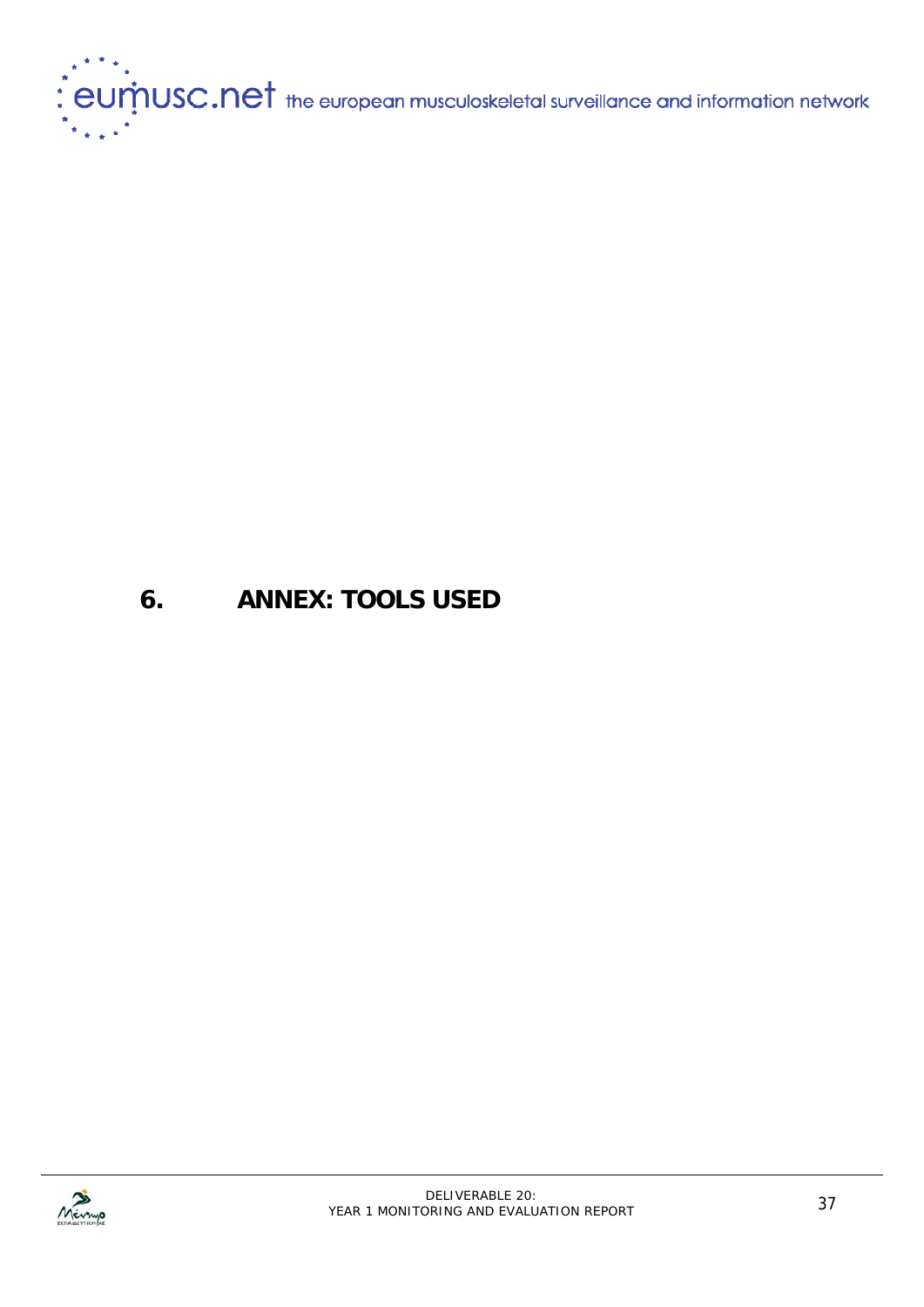# eumnusc.net the european musculoskeletal surveillance and information network

| <b>Work Package</b>                                                                        |                              |
|--------------------------------------------------------------------------------------------|------------------------------|
| <b>Deliverable</b>                                                                         | ID 1                         |
| <b>Indicator</b>                                                                           | <b>Protocol of the study</b> |
| Method                                                                                     | <b>Data collection</b>       |
| Tool                                                                                       | Form                         |
| <b>Serial Number of Form</b>                                                               | <b>WP1D1-F1</b>              |
| <b>Time Due</b>                                                                            | M1                           |
| Name of Person and Organization/<br><b>Partner Responsible for Filling In</b><br>this Form |                              |
| <b>Submission Date</b>                                                                     |                              |

- Target date:
- Final submission date:
- Comments

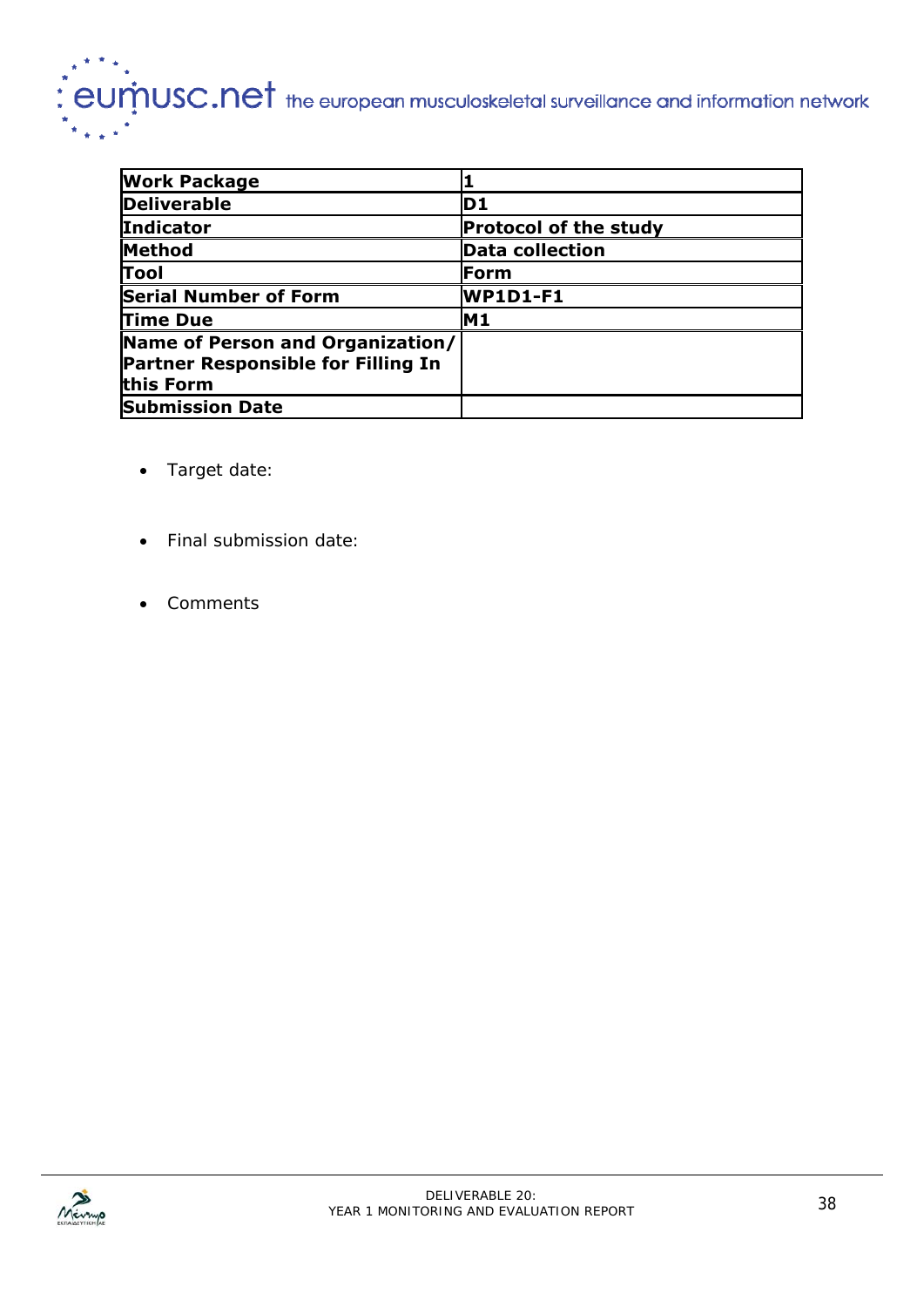# $\therefore$   $e$ U $\dot{m}$ USC.Net the european musculoskeletal surveillance and information network

| <b>Work Package</b>                                                                        |                           |
|--------------------------------------------------------------------------------------------|---------------------------|
| <b>Deliverable</b>                                                                         | D <sub>2</sub>            |
| <b>Indicator</b>                                                                           | <b>Communication plan</b> |
| <b>Method</b>                                                                              | <b>Data collection</b>    |
| Tool                                                                                       | <b>Form</b>               |
| <b>Serial Number of Form</b>                                                               | <b>WP1D2-F1</b>           |
| <b>Time Due</b>                                                                            | IM 1                      |
| Name of Person and Organization/<br><b>Partner Responsible for Filling In</b><br>this Form |                           |
| <b>Submission Date</b>                                                                     |                           |

- Target date:
- Final submission date:
- Comments

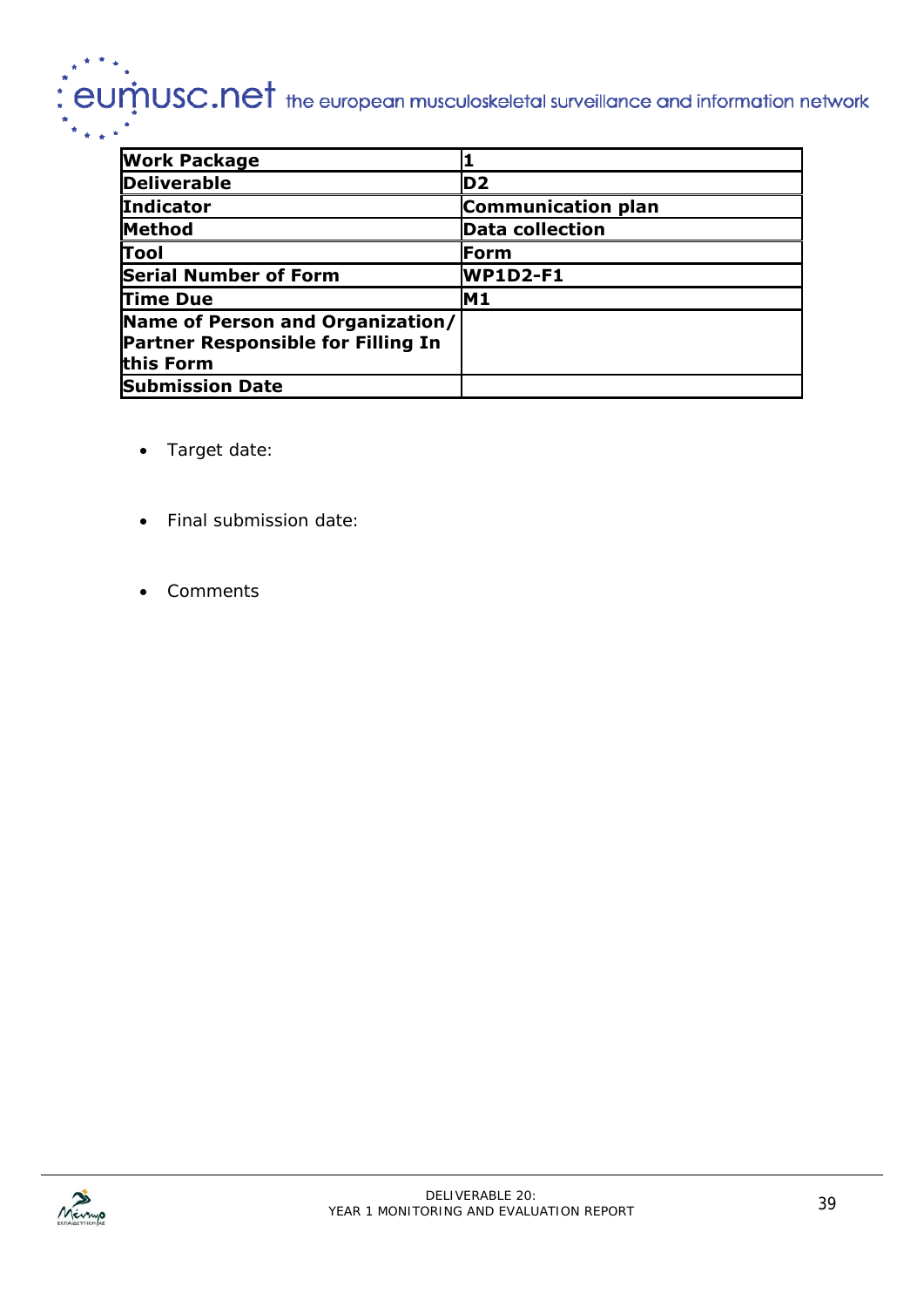# $\therefore$   $e$ U $\dot{m}$ USC.Net the european musculoskeletal surveillance and information network

| <b>Work Package</b>                                                                        |                        |
|--------------------------------------------------------------------------------------------|------------------------|
| <b>Deliverable</b>                                                                         | D <sub>4</sub>         |
| Indicator                                                                                  | Detailed travel plan   |
| Method                                                                                     | <b>Data collection</b> |
| Tool                                                                                       | Form                   |
| <b>Serial Number of Form</b>                                                               | <b>WP1D4-F1</b>        |
| Time Due                                                                                   | IM 1                   |
| Name of Person and Organization/<br><b>Partner Responsible for Filling In</b><br>this Form |                        |
| <b>Submission Date</b>                                                                     |                        |

- Target date:
- Final submission date:
- Comments

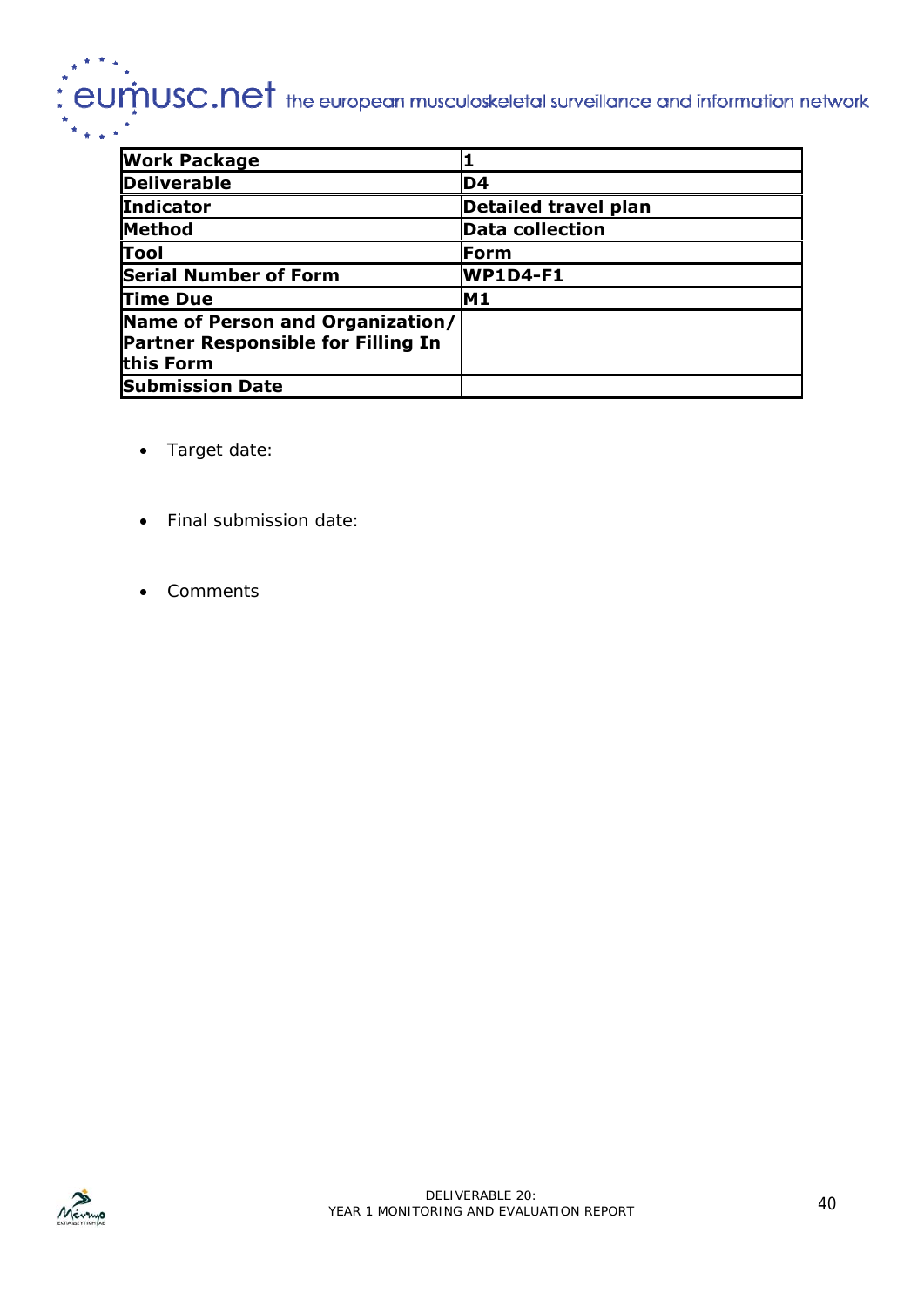# $\therefore$   $e$ U $\dot{m}$ USC.Net the european musculoskeletal surveillance and information network

| <b>Work Package</b>                                                                 |                             |
|-------------------------------------------------------------------------------------|-----------------------------|
| <b>Deliverable</b>                                                                  | D8                          |
| Indicator                                                                           | <b>Progress reports</b>     |
| Method                                                                              | <b>Data collection</b>      |
| Tool                                                                                | Form                        |
| <b>Serial Number of Form</b>                                                        | <b>WP1D8-F1</b>             |
| <b>Time Due</b>                                                                     | M6, M12, M18, M24, M30, M36 |
| Name of Person and Organization/<br>Partner Responsible for Filling In<br>this Form |                             |
| <b>Submission Date</b>                                                              |                             |

- Target date:
- Final submission date:
- Comments

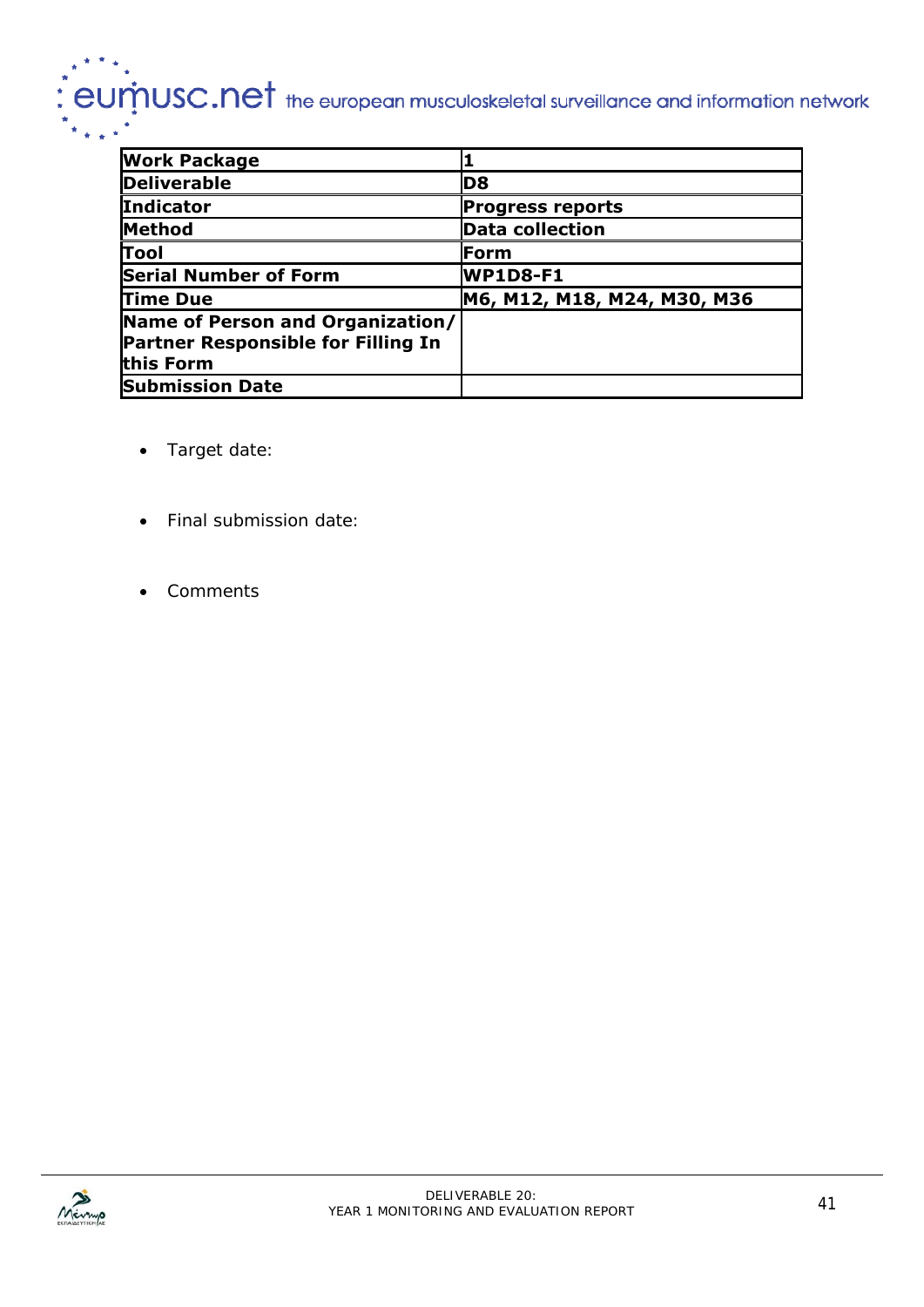# $\overline{\mathsf{curr}}$ USC.Net the european musculoskeletal surveillance and information network

| <b>Work Package</b>                                                                        |                                  |
|--------------------------------------------------------------------------------------------|----------------------------------|
| <b>Deliverable</b>                                                                         | D5                               |
| <b>Indicator</b>                                                                           | Map of the relevant stakeholders |
| <b>Method</b>                                                                              | <b>Data collection</b>           |
| Tool                                                                                       | Form                             |
| <b>Serial Number of Form</b>                                                               | <b>WP2D5-F1</b>                  |
| <b>Time Due</b>                                                                            | IM3                              |
| Name of Person and Organization/<br><b>Partner Responsible for Filling In</b><br>this Form |                                  |
| <b>Submission Date</b>                                                                     |                                  |

- When the map was drafted?
- By whom?
- Which procedure/methodology was used?
- Stakeholders identified by category:

| <b>STAKEHOLDER</b>                                               | <b>NUMBER</b> |
|------------------------------------------------------------------|---------------|
| FUI AR                                                           |               |
| <b>Patients Associations</b>                                     |               |
| <b>Public Health Authorities</b>                                 |               |
| Rheumatology Societies at Country level in all the member-states |               |

• Comments

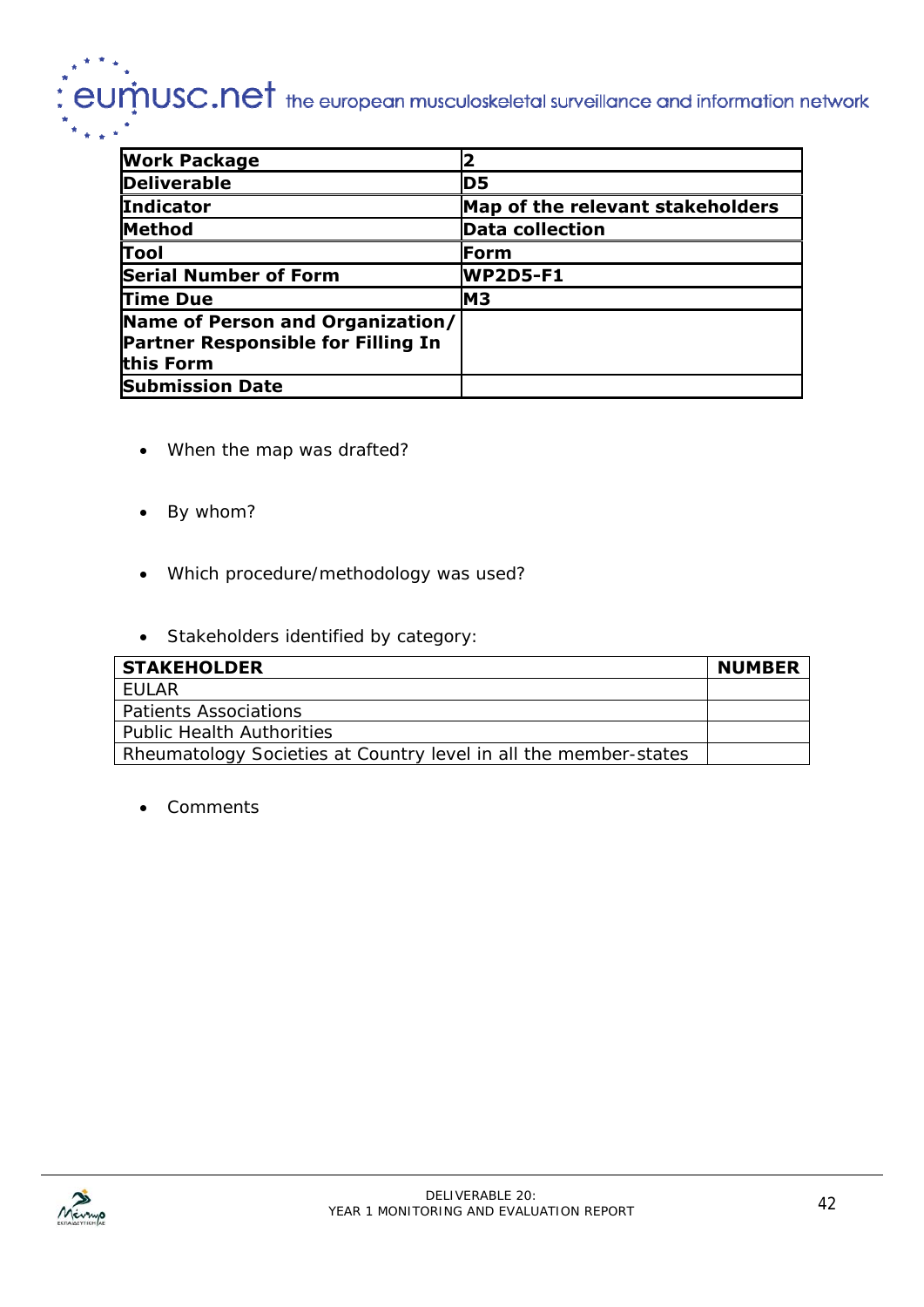# $\dot{\eta}$ USC.Net the european musculoskeletal surveillance and information network

| <b>Work Package</b>                       |                           |
|-------------------------------------------|---------------------------|
| <b>Deliverable</b>                        | D7                        |
| <b>Indicator</b>                          | <b>Dissemination plan</b> |
| <b>Method</b>                             | <b>Data collection</b>    |
| Tool                                      | <b>Form</b>               |
| <b>Serial Number of Form</b>              | <b>WP2D7-F1</b>           |
| <b>Time Due</b>                           | M6                        |
| Name of Person and Organization/          |                           |
| <b>Partner Responsible for Filling In</b> |                           |
| this Form                                 |                           |
| <b>Submission Date</b>                    |                           |

- When the working group was formatted?
- Can you remark any differences to the aim and the objectives while compared to their initial description in the project proposal?
- Are the methodologies (working methods) used for the dissemination plan been appropriate?
- Have there been any problems concerning the development of the dissemination plan, and which were they?
- When the dissemination plan was submitted?
- Which are the major provisions of the dissemination plan?
- Comments

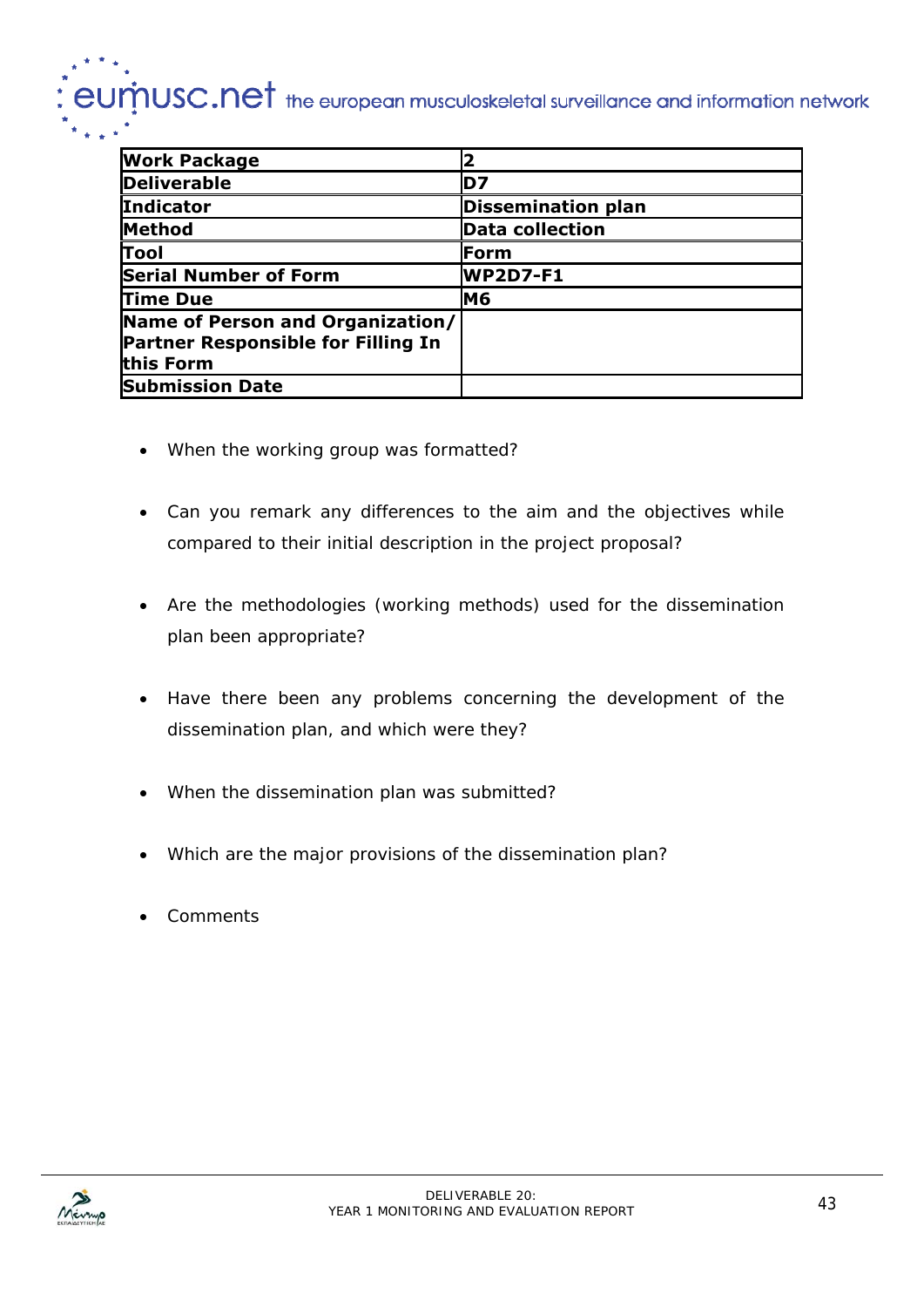## $\boldsymbol{\dot{p}}$ USC.Ne $\boldsymbol{\dot{r}}$  the european musculoskeletal surveillance and information network

| <b>Work Package</b>                                                                        |                                                  |
|--------------------------------------------------------------------------------------------|--------------------------------------------------|
| <b>Deliverable</b>                                                                         | ID3                                              |
| <b>Indicator</b>                                                                           | <b>Project monitoring and evaluation</b><br>plan |
| <b>Method</b>                                                                              | <b>Data collection</b>                           |
| Tool                                                                                       | Form                                             |
| <b>Serial Number of Form</b>                                                               | <b>WP3D3-F1</b>                                  |
| <b>Time Due</b>                                                                            | M1                                               |
| Name of Person and Organization/<br><b>Partner Responsible for Filling In</b><br>this Form |                                                  |
| <b>Submission Date</b>                                                                     |                                                  |

- When the working group was formatted?
- Can you remark any differences to the aim and the objectives while compared to their initial description in the project proposal?
- Are the methodologies (working methods) used for the Project monitoring and evaluation plan been appropriate?
- Have there been any problems concerning the development of the Project monitoring and evaluation plan, and which were they?
- When the Project monitoring and evaluation plan was submitted?
- Which are the major provisions of the Project monitoring and evaluation plan?
- Comments

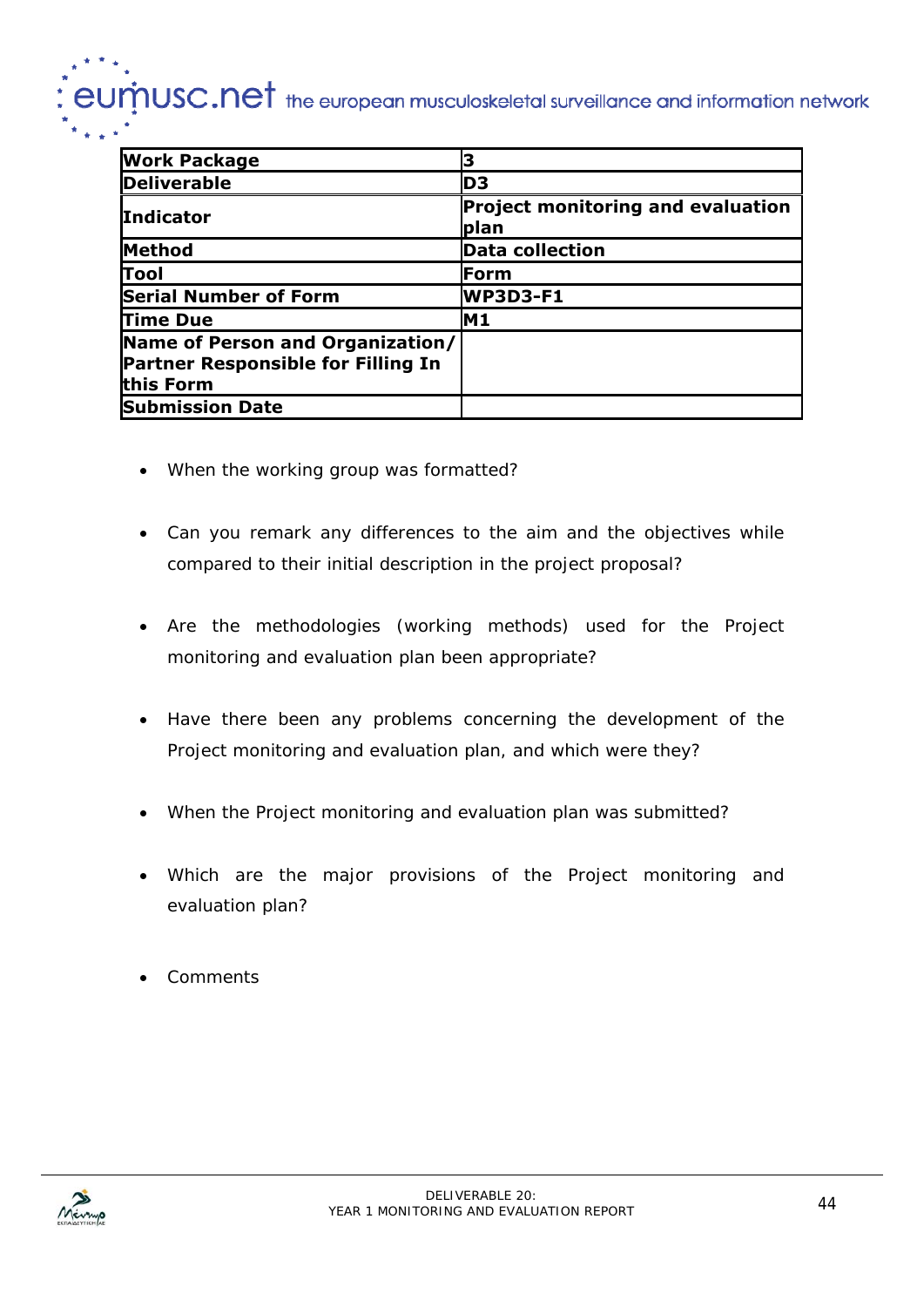# $\operatorname{p}$ USC.Net the european musculoskeletal surveillance and information network

| <b>Work Package</b>                                                           |                              |
|-------------------------------------------------------------------------------|------------------------------|
| <b>Deliverable</b>                                                            | ID9                          |
| <b>Indicator</b>                                                              | Indicators agreed by month 4 |
| Method                                                                        | <b>Data Collection</b>       |
| Tool                                                                          | ⊩Form                        |
| <b>Serial number of Form</b>                                                  | WP4D9-F1                     |
| Time Due                                                                      | IM5                          |
| Name of Person and Organization/<br><b>Partner Responsible for Filling In</b> |                              |
| this Form                                                                     |                              |
| <b>Submission Date</b>                                                        |                              |

- When the working group was formatted and who took the decision?
- Number of meetings held (and dates).
- Which were the selection criteria for the appointment of a researcher?
- Which problems were encountered with partners and experts on reaching an agreement on indicators to be used?
- Which were the selection criteria for indicators put?
- Were they any problems/gaps in the type of indicators to be collected from various sources/countries?
- How the final decision on the indicators to be used was taken?
- Comments

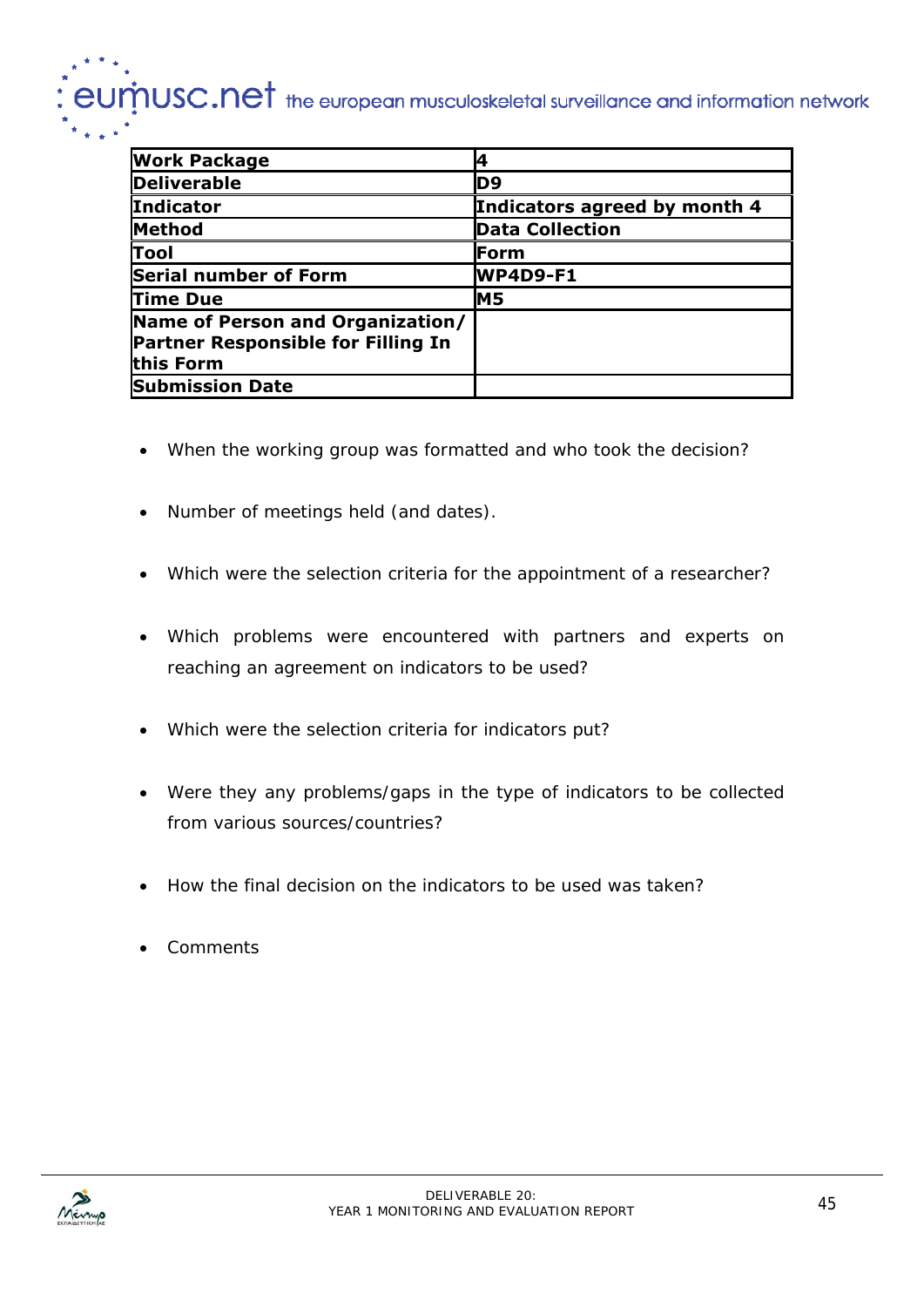## eumnusc.net the european musculoskeletal surveillance and information network

| <b>Work Package</b>                                                                 |                                       |
|-------------------------------------------------------------------------------------|---------------------------------------|
| <b>Deliverable</b>                                                                  | ID9                                   |
| <b>Indicator</b>                                                                    | Assessment tool drafted by<br>month 5 |
| Method                                                                              | <b>Data Collection</b>                |
| Tool                                                                                | ⊩Form                                 |
| <b>Serial number of Form</b>                                                        | <b>WP4D9-F2</b>                       |
| <b>Time Due</b>                                                                     | M6                                    |
| Name of Person and Organization/<br>Partner Responsible for Filling In<br>this Form |                                       |
| <b>Submission Date</b>                                                              |                                       |

- Which were the objectives for the formulation of the assessment tool?
- When the assessment tool was drafted?
- Who drafted the assessment tool?
- Which were the major problems encountered for the drafting of the assessment tool?
- How is the assessment tool evaluated in relation to the initial objectives?
- Comments

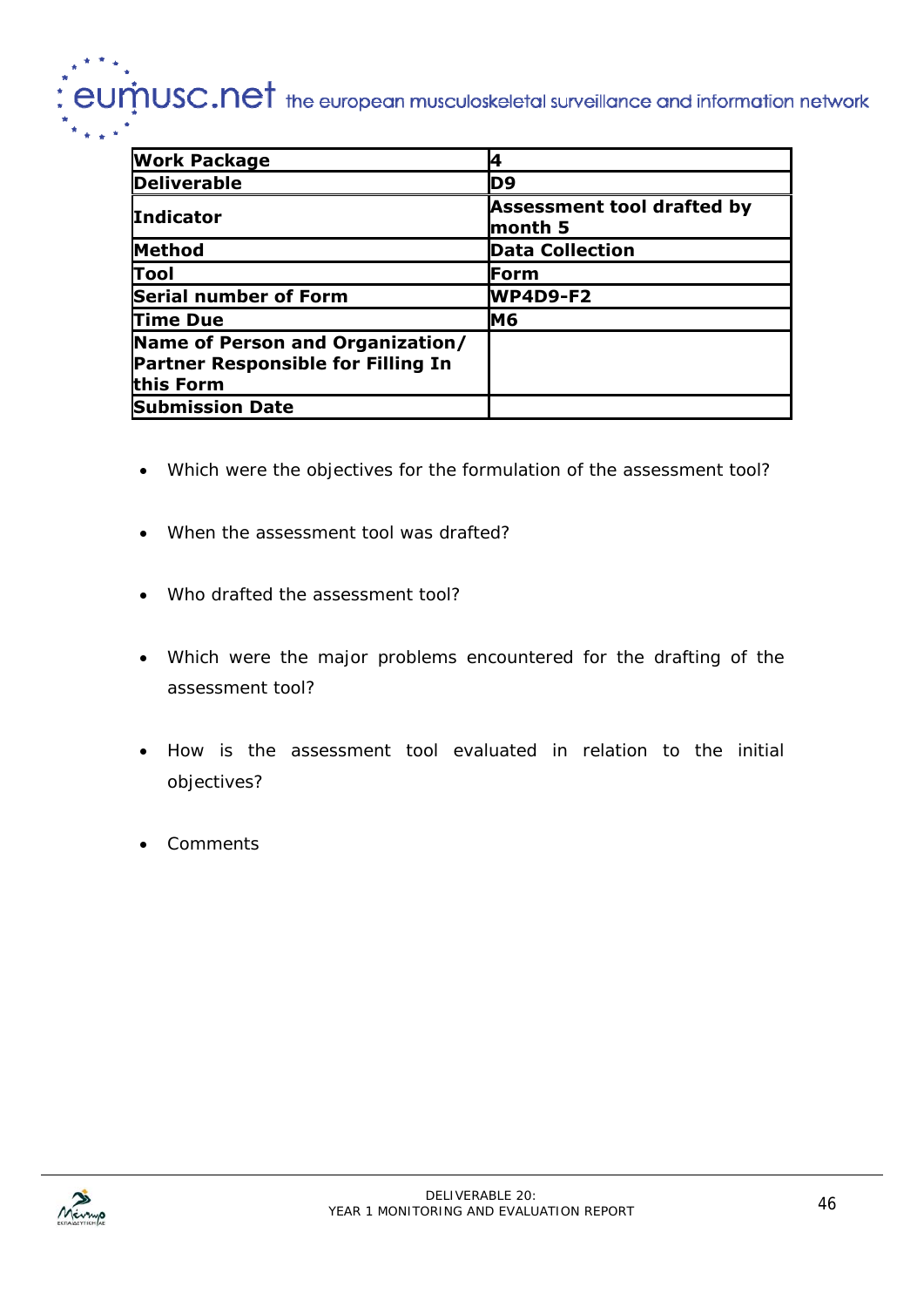# $\therefore$   $\text{e}\text{um}$   $\text{us}\text{c}.\text{net}$  the european musculoskeletal surveillance and information network

| <b>Work Package</b>                                                                        |                                      |
|--------------------------------------------------------------------------------------------|--------------------------------------|
| <b>Deliverable</b>                                                                         | D9                                   |
| <b>Indicator</b>                                                                           | Assessment tool tested by<br>month 7 |
| <b>Method</b>                                                                              | <b>Data Collection</b>               |
| Tool                                                                                       | Form                                 |
| <b>Serial number of Form</b>                                                               | <b>WP4D9-F3</b>                      |
| <b>Time Due</b>                                                                            | M8                                   |
| Name of Person and Organization/<br><b>Partner Responsible for Filling In</b><br>this Form |                                      |
| <b>Submission Date</b>                                                                     |                                      |

- How the assessment tool was tested?
- By whom the assessment tool was tested?
- When the assessment tool was tested?
- Which were the results of the assessment tool test?
- Comments

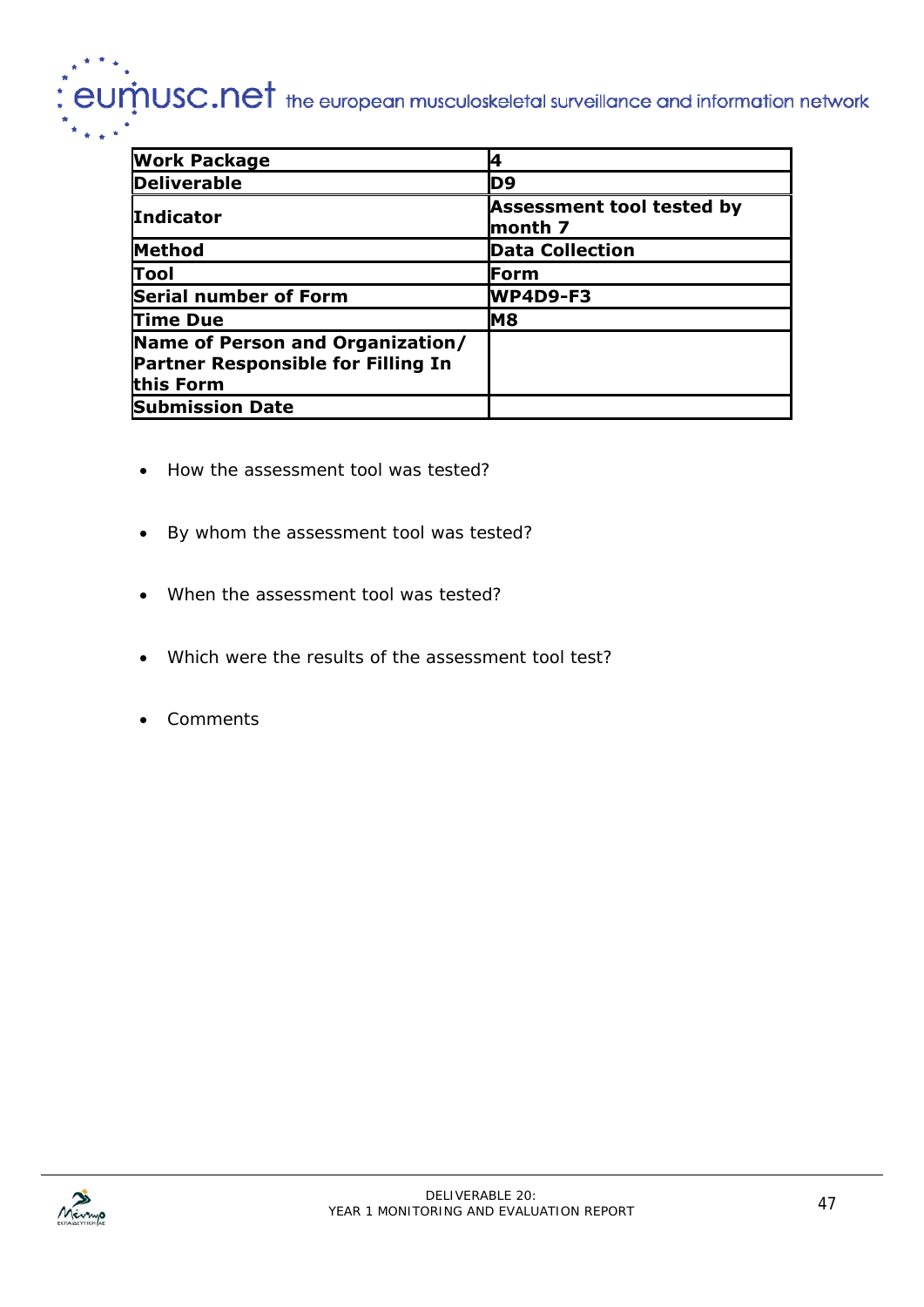## eumnusc.net the european musculoskeletal surveillance and information network

| <b>Work Package</b>                                                                 |                                                                                 |
|-------------------------------------------------------------------------------------|---------------------------------------------------------------------------------|
| <b>Deliverable</b>                                                                  | ID9                                                                             |
| <b>Indicator</b>                                                                    | Assessment tool developed by<br>month 9 of the project and<br>available on line |
| <b>Method</b>                                                                       | Data Collection                                                                 |
| lTool                                                                               | Form                                                                            |
| <b>Serial number of Form</b>                                                        | <b>WP4D9-F4</b>                                                                 |
| Time Due                                                                            | <b>M10</b>                                                                      |
| Name of Person and Organization/<br>Partner Responsible for Filling In<br>this Form |                                                                                 |
| <b>Submission Date</b>                                                              |                                                                                 |

- Who made the final development of the assessment tool?
- Which was the methodology used?
- When the assessment tool was available on-line in the Project's website?
- Which is the content of the assessment tool (structure, communication, relationship with the objectives, division in thematic areas)?
- Comments

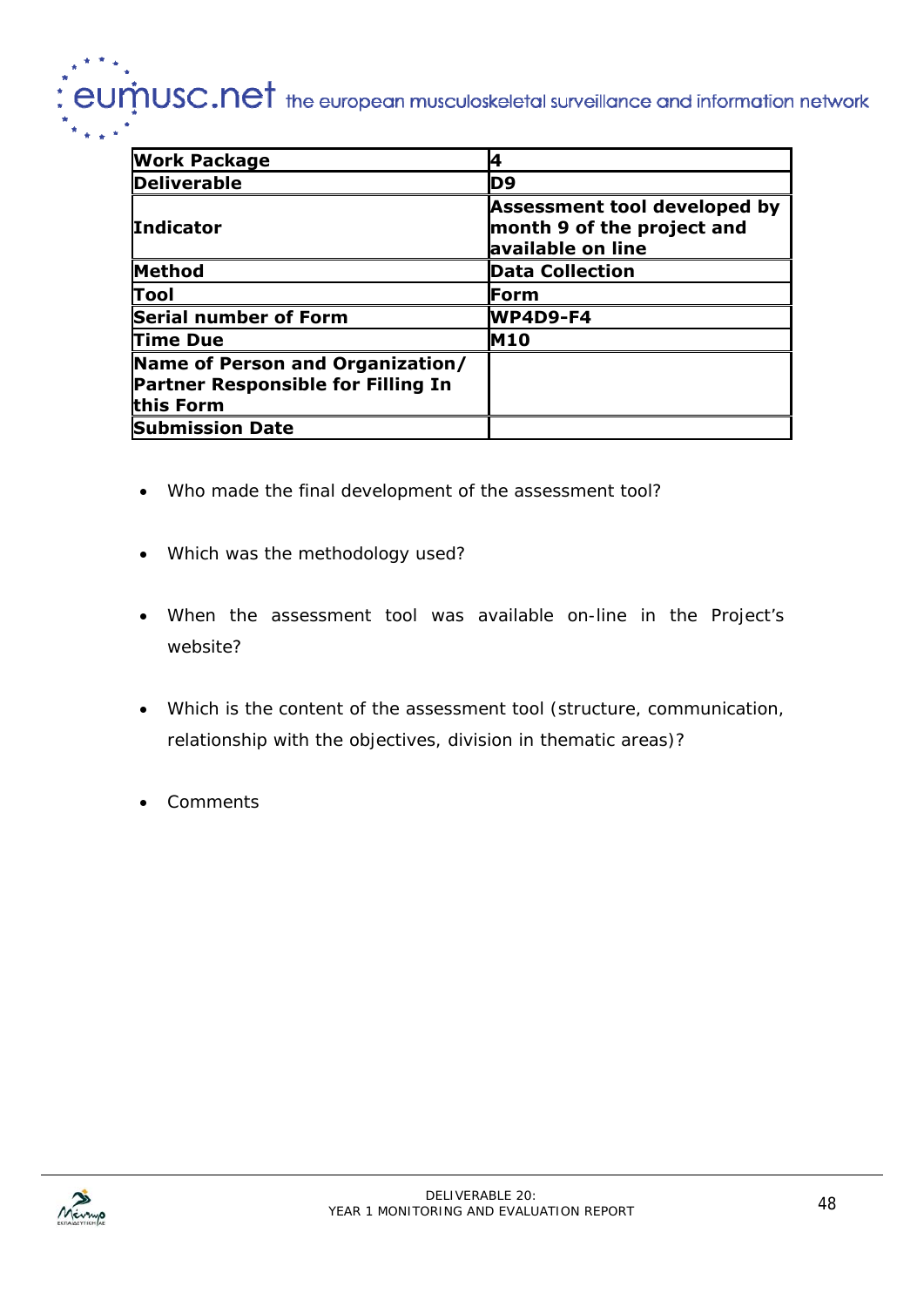## $J\dot{M}$ USC.Net the european musculoskeletal surveillance and information network

| <b>Work Package</b>                                                                        |                                                                              |
|--------------------------------------------------------------------------------------------|------------------------------------------------------------------------------|
| <b>Deliverable</b>                                                                         | D9                                                                           |
| <b>Indicator</b>                                                                           | Level of usability, relevance and<br>completeness of the assessment<br>ltool |
| Method                                                                                     | Interview                                                                    |
| lTool                                                                                      | Semi structured interview form                                               |
| <b>Serial number of Form</b>                                                               | WP4D9-SS1                                                                    |
| <b>Time Due</b>                                                                            | <b>M10</b>                                                                   |
| Name of Person and Organization/<br><b>Partner Responsible for Filling In</b><br>this Form |                                                                              |
| <b>Submission Date</b>                                                                     |                                                                              |

- How do you evaluate the overall usability of the assessment tool?
- Which are the major advantages/disadvantages of the assessment tool according to your opinion?
- Which is assessment tool's value added for the identification of status regarding musculoskeletal conditions across Europe (health, social, employment and economic impact)?
- Which was the level of cooperation between Leader of WP4, researcher and working group:
- Observance of timetable:
- Success in relation to set targets:
- Comments

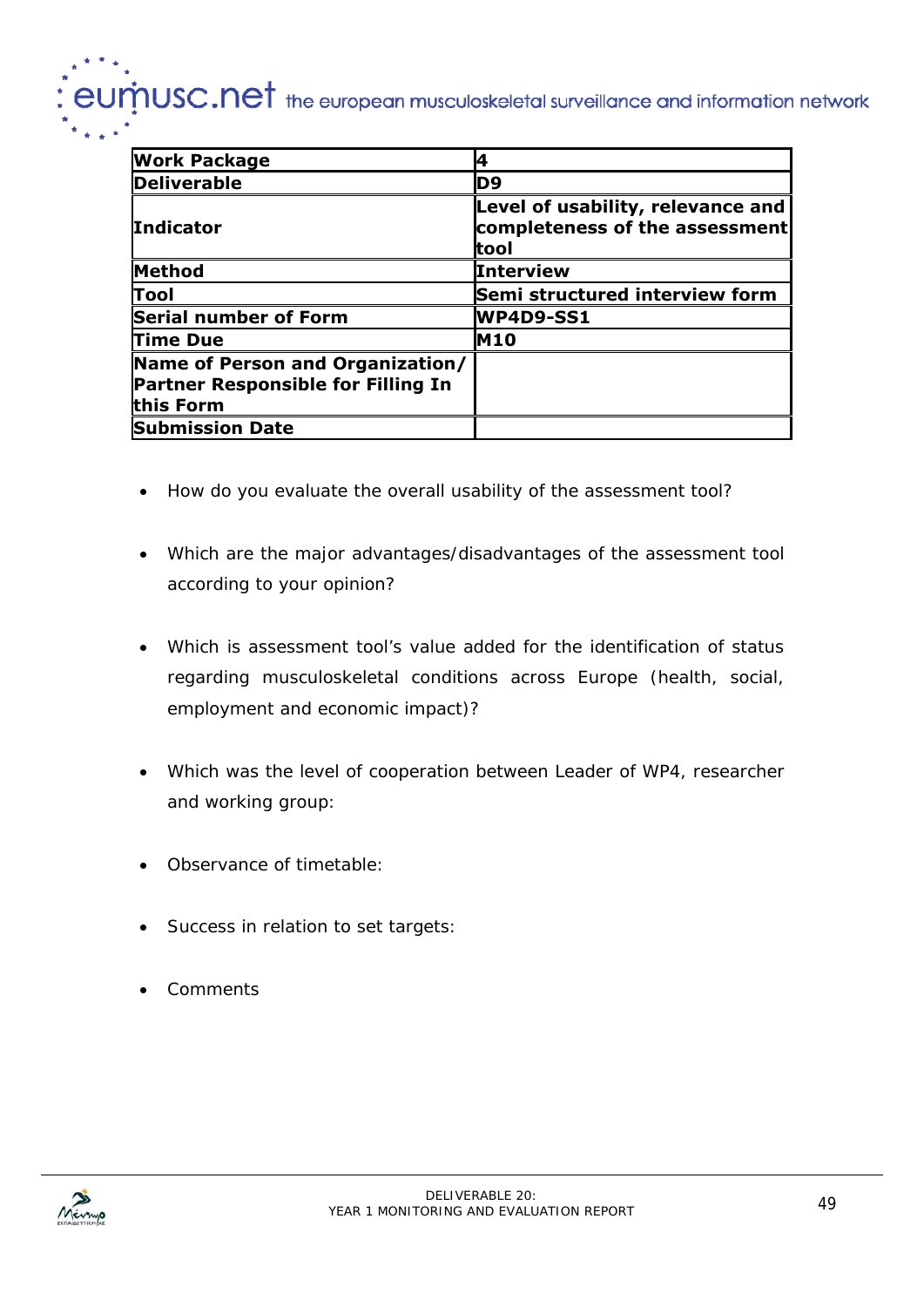## $J\dot{m}$ USC.Net the european musculoskeletal surveillance and information network el

| <b>Work Package</b>                                                                        |                                                    |
|--------------------------------------------------------------------------------------------|----------------------------------------------------|
| <b>Deliverable</b>                                                                         | <b>D10</b>                                         |
| <b>Indicator</b>                                                                           | Web based information system<br>drafted by month 4 |
| Method                                                                                     | Data Collection                                    |
| Tool                                                                                       | Form                                               |
| <b>Serial number of Form</b>                                                               | WP4D10-F1                                          |
| <b>Time Due</b>                                                                            | M5                                                 |
| Name of Person and Organization/<br><b>Partner Responsible for Filling In</b><br>this Form |                                                    |
| <b>Submission Date</b>                                                                     |                                                    |

- Which were the objectives for the formulation of the web based information system?
- When the web based information system was drafted?
- Who drafted the web based information system?
- Which were the major problems encountered for the drafting of the web based information system?
- How is the web-based information system evaluated in relation to the initial objectives?
- Comments

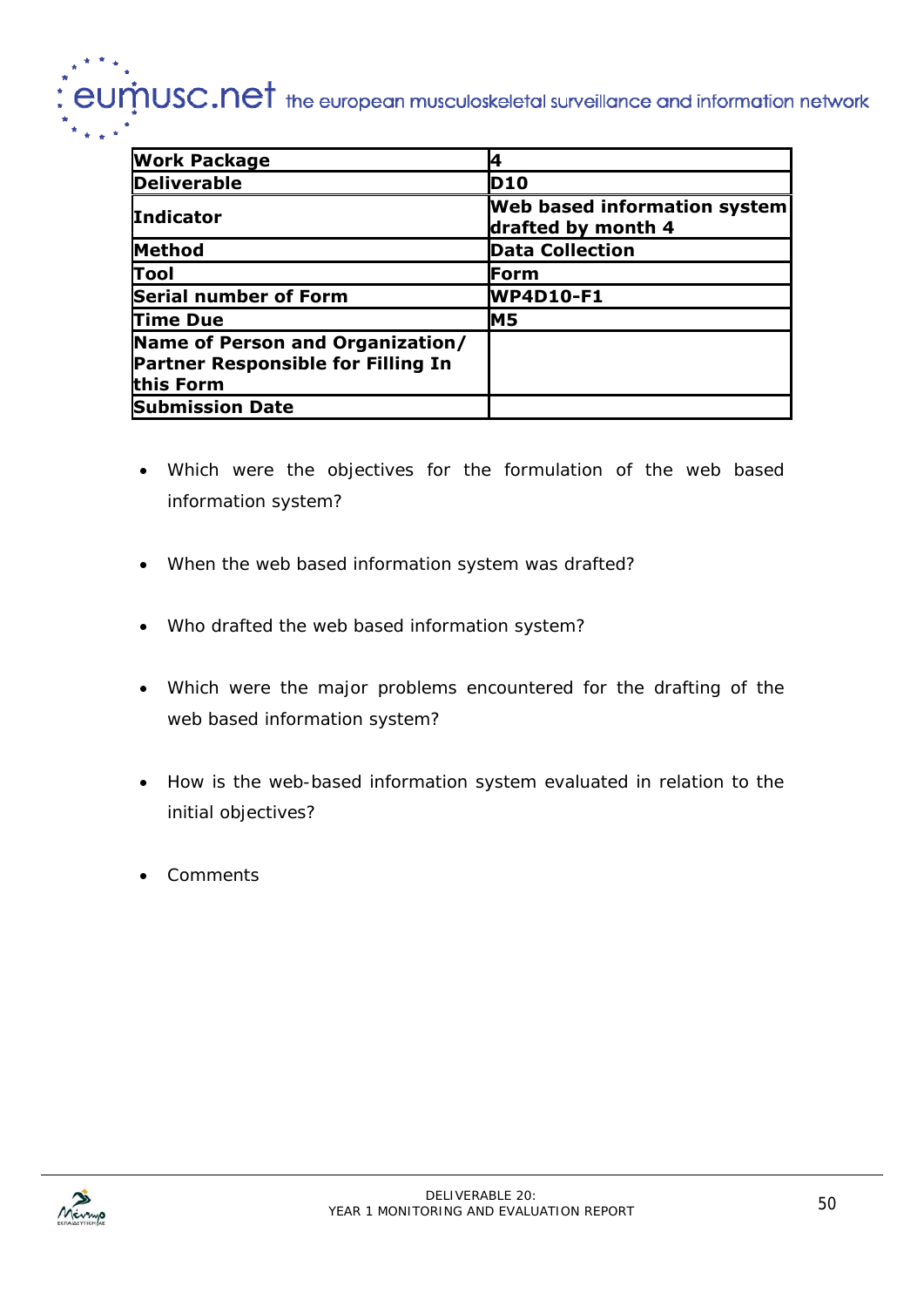## $J\dot{M}$ USC.Net the european musculoskeletal surveillance and information network

| <b>Work Package</b>                                                                        |                                                       |
|--------------------------------------------------------------------------------------------|-------------------------------------------------------|
| <b>Deliverable</b>                                                                         | <b>D10</b>                                            |
| <b>Indicator</b>                                                                           | Web based information system<br>developed by month 11 |
| Method                                                                                     | Data collection                                       |
| Tool                                                                                       | Form                                                  |
| <b>Serial number of Form</b>                                                               | <b>WP4D10-F2</b>                                      |
| <b>Time Due</b>                                                                            | <b>M12</b>                                            |
| Name of Person and Organization/<br><b>Partner Responsible for Filling In</b><br>this Form |                                                       |
| <b>Submission Date</b>                                                                     |                                                       |

- Who made the final development of the web based information system?
- Which was the methodology used?
- When the web based information system was available on-line in the Project's website?
- Which is the content of the web based information system (structure, communication, relationship with the objectives of the WP, division in thematic areas)?
- Comments

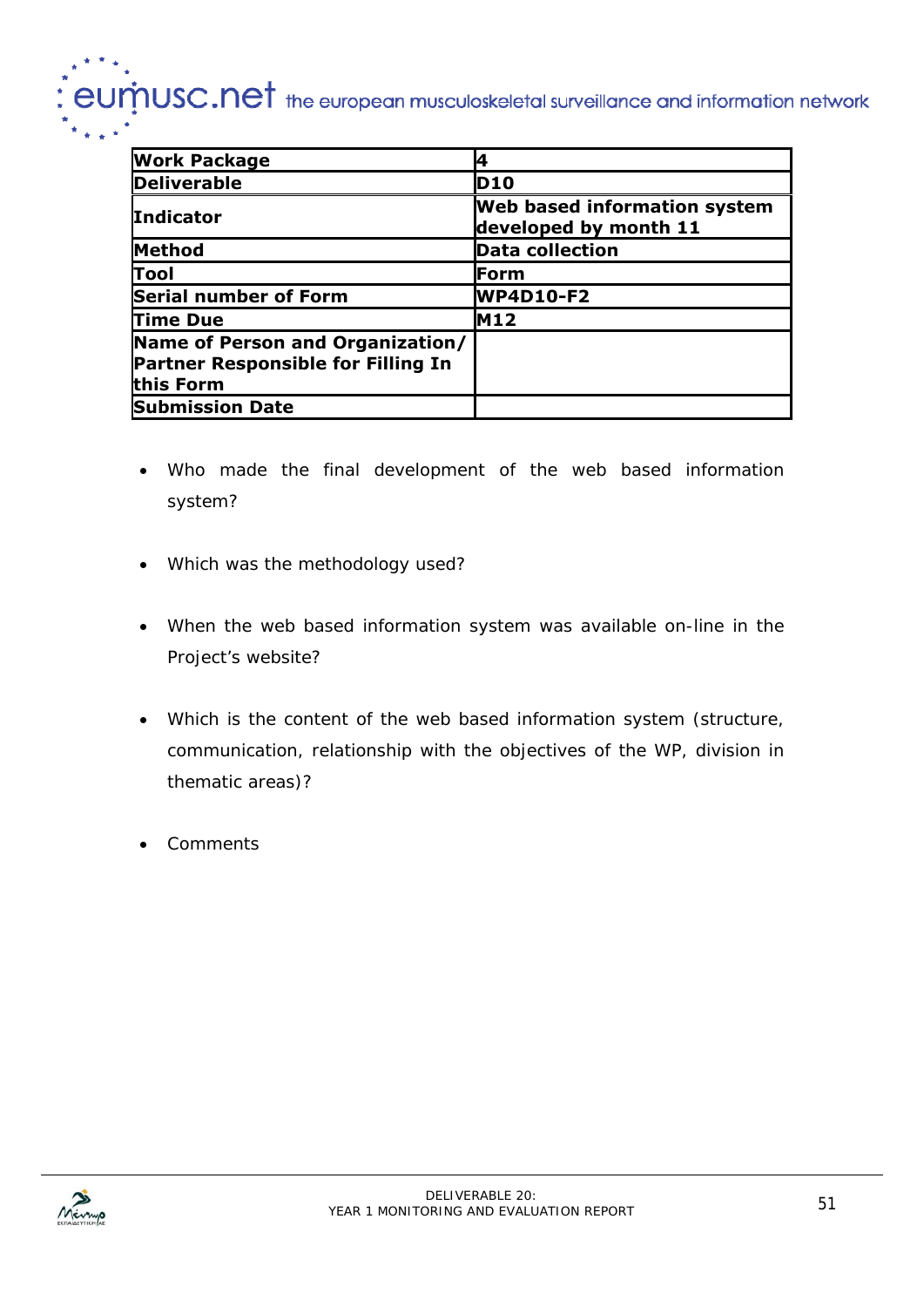## $\boldsymbol{\dot{p}}$ USC.Ne $\boldsymbol{t}$  the european musculoskeletal surveillance and information network

| <b>Work Package</b>                                                                 |                                                                                           |
|-------------------------------------------------------------------------------------|-------------------------------------------------------------------------------------------|
| <b>Deliverable</b>                                                                  | <b>D11</b>                                                                                |
| <b>Indicator</b>                                                                    | Report on social, employment<br>and economic impact of<br>$\,$ musculoskeletal conditions |
| <b>Method</b>                                                                       | <b>Interview</b>                                                                          |
| lTool                                                                               | Semi structured interview<br>lform                                                        |
| <b>Serial number of Form</b>                                                        | WP4D11-SS1                                                                                |
| <b>Time Due</b>                                                                     | <b>M12</b>                                                                                |
| Name of Person and Organization/<br>Partner Responsible for Filling In<br>this Form |                                                                                           |
| <b>Submission Date</b>                                                              |                                                                                           |

- Who drafted the report?
- When the report was submitted?
- Have the aim and objectives of the report been achieved?
- In which degree?
- In which extent did the output meet the needs and particularities of the users?
- In which extent have the methodologies (working methods) used and the tasks developed for the study been appropriate?
- In which degree did the particular activities and procedures used for the development of the study have a reasonable flow and an appropriate time sequence?
- Describe the problems faced during the elaboration of the study (if any).

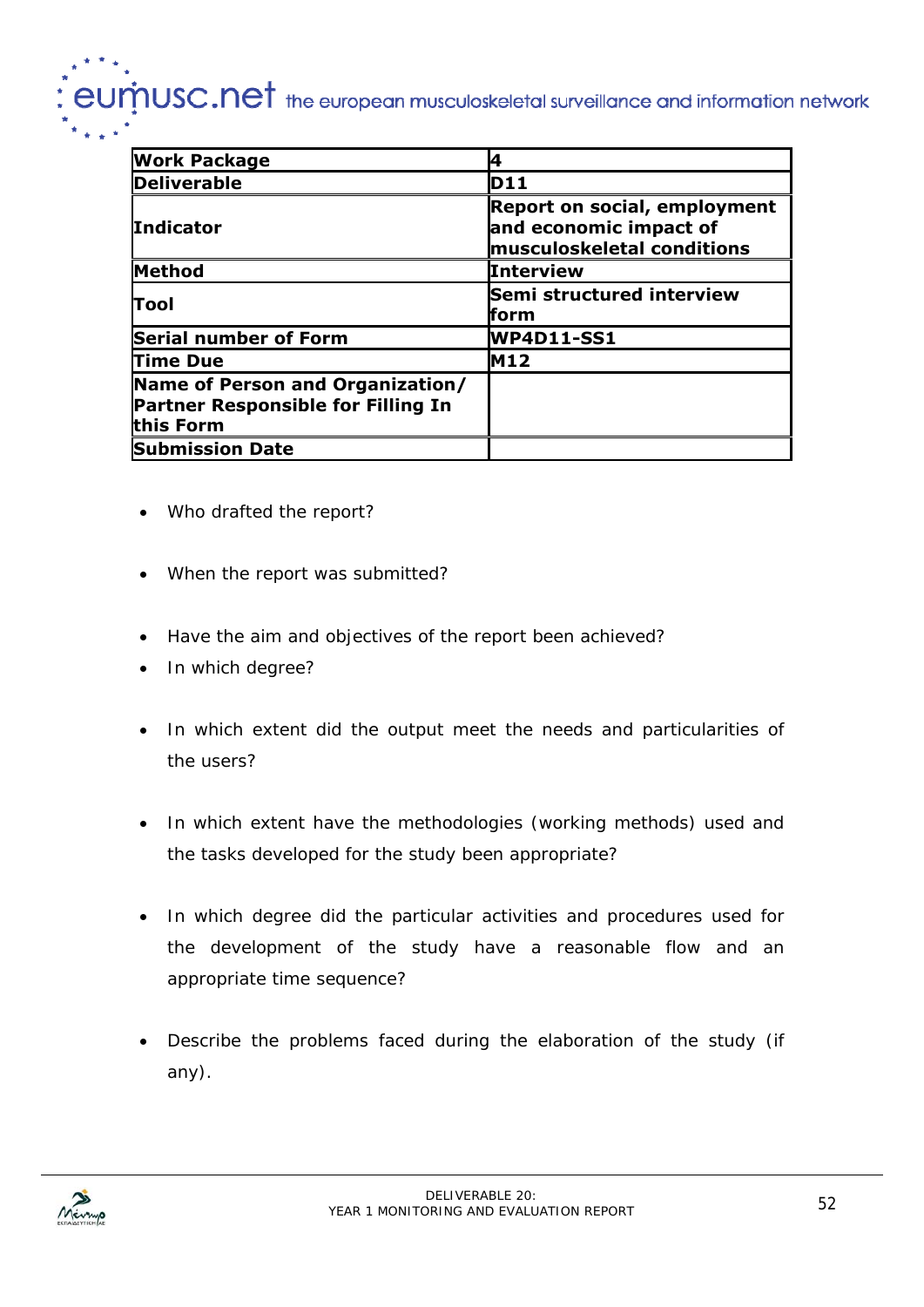

- Is the material usable outside the project?
- Has time limited the quality of the end result?
- Have you had sufficient means (secretarial support, internet, library access, photocopies etc) for the tasks?
- Comments

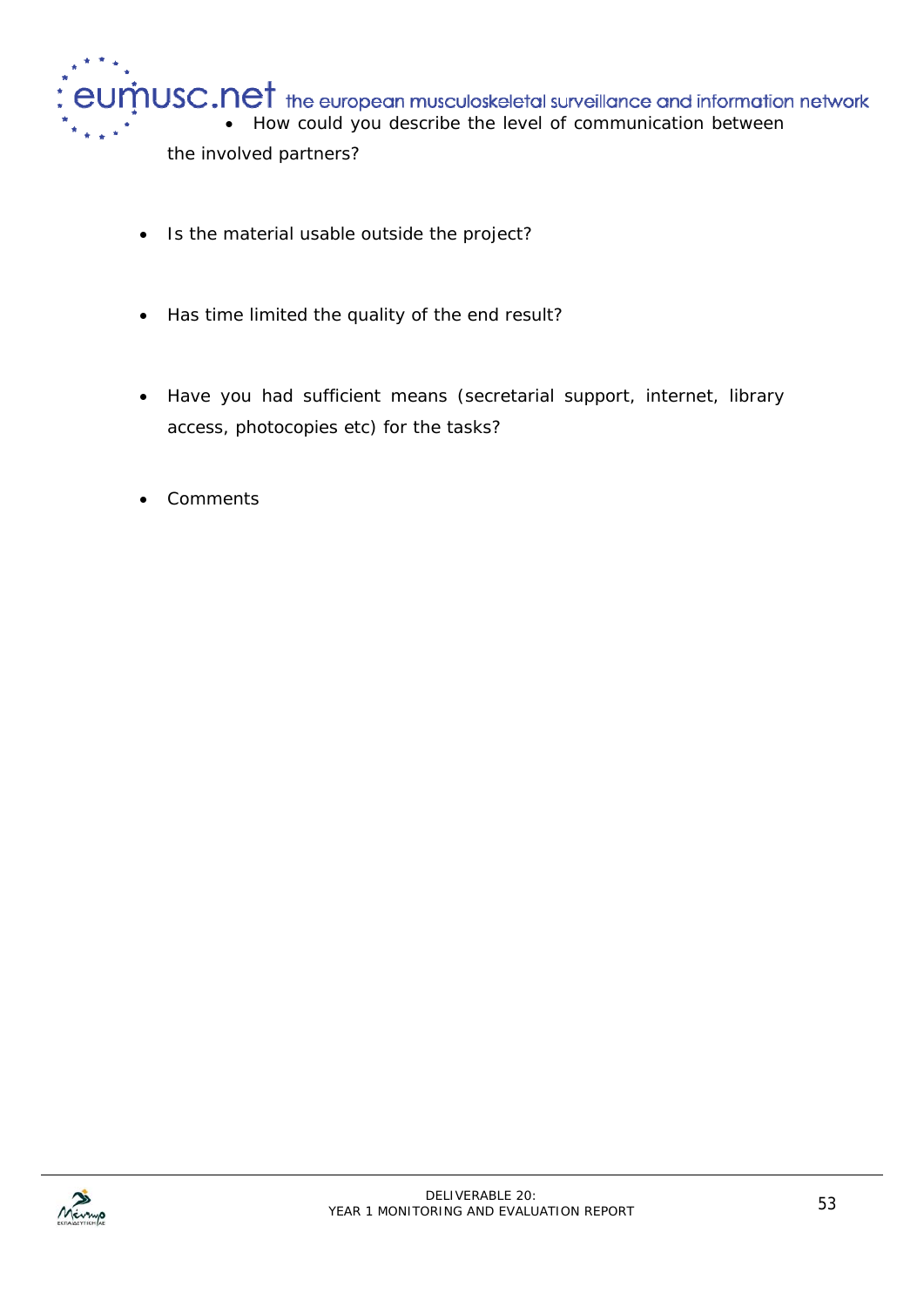# $\boldsymbol{\dot{p}}$ USC.Net the european musculoskeletal surveillance and information network

| <b>Work Package</b>                                                                        |                                                         |
|--------------------------------------------------------------------------------------------|---------------------------------------------------------|
| <b>Deliverable</b>                                                                         | D12                                                     |
| <b>Indicator</b>                                                                           | Standards of Care drafted by<br>$\blacksquare$ month 10 |
| Method                                                                                     | <b>Data Collection</b>                                  |
| Tool                                                                                       | ⊪Form                                                   |
| <b>Serial number of Form</b>                                                               | <b>WP5D12-F1</b>                                        |
| Time Due                                                                                   | <b>M11</b>                                              |
| Name of Person and Organization/<br><b>Partner Responsible for Filling In</b><br>this Form |                                                         |
| <b>Submission Date</b>                                                                     |                                                         |

- When the working group was formatted?
- Which were the selection criteria for the appointment of a researcher?
- What problems have you faced in the communication with partners and experts?
- Which were the objectives for the formulation of the standards of care?
- When the standards of care were drafted?
- Who drafted the standards of care?
- Which were the major problems encountered for the drafting of the standards of care?
- How are the standards of care evaluated in relation to the initial objectives?
- Comments

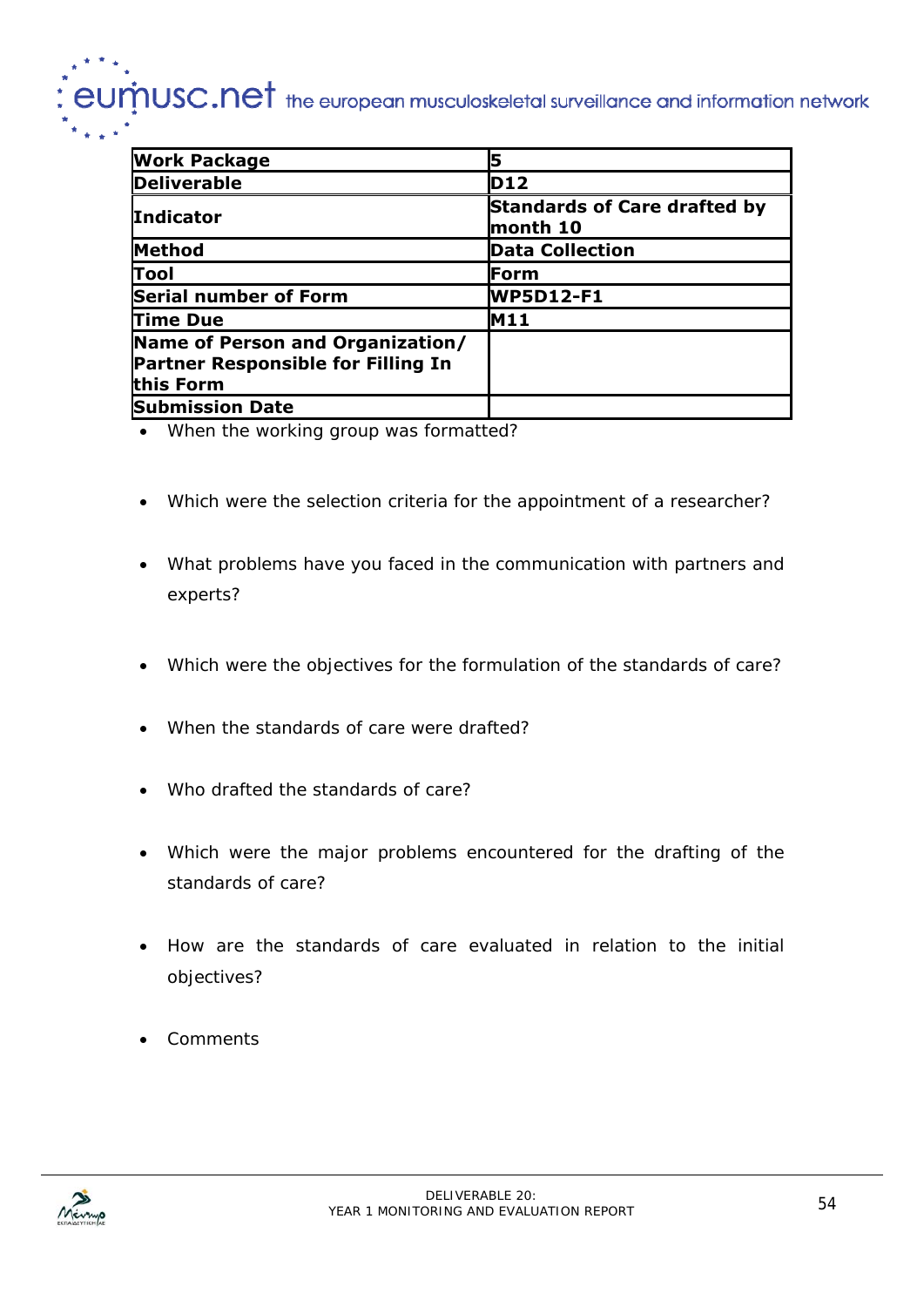## $\overline{\phantom{a}}$   $\overline{\phantom{a}}$   $\overline{\phantom{a}}$   $\overline{\phantom{a}}$   $\overline{\phantom{a}}$  the european musculoskeletal surveillance and information network

| <b>Work Package</b>                                                                        |                                                                                    |
|--------------------------------------------------------------------------------------------|------------------------------------------------------------------------------------|
| <b>Deliverable</b>                                                                         | D6                                                                                 |
| <b>Indicator</b>                                                                           | Number of the surveillance<br>network members monthly<br>registered on the website |
| <b>Method</b>                                                                              | <b>Data Collection</b>                                                             |
| lTool                                                                                      | ⊪Form                                                                              |
| <b>Serial number of Form</b>                                                               | <b>WP8D6-F1</b>                                                                    |
| <b>Time Due</b>                                                                            | Monthly (M4 onwards)                                                               |
| Name of Person and Organization/<br><b>Partner Responsible for Filling In</b><br>this Form |                                                                                    |
| <b>Submission Date</b>                                                                     |                                                                                    |

• Which is the number of the surveillance network members monthly registered on the website as well as their relevant average duration of hits by type?

| <b>MONTH X</b>                                |               |                                 |  |
|-----------------------------------------------|---------------|---------------------------------|--|
| <b>SURVEILLANCE</b><br><b>NETWORK MEMBERS</b> | <b>NUMBER</b> | <b>AVERAGE DURATION OF HITS</b> |  |
| <b>Health Professionals</b>                   |               |                                 |  |
| <b>Patient Associations</b>                   |               |                                 |  |
| <b>Public Health Institutions</b>             |               |                                 |  |
| <b>Universities</b>                           |               |                                 |  |
| Policy makers                                 |               |                                 |  |
| <b>Health Equity Advocates</b>                |               |                                 |  |
| <b>NGOs</b>                                   |               |                                 |  |
| TAI.                                          |               |                                 |  |

• Comments

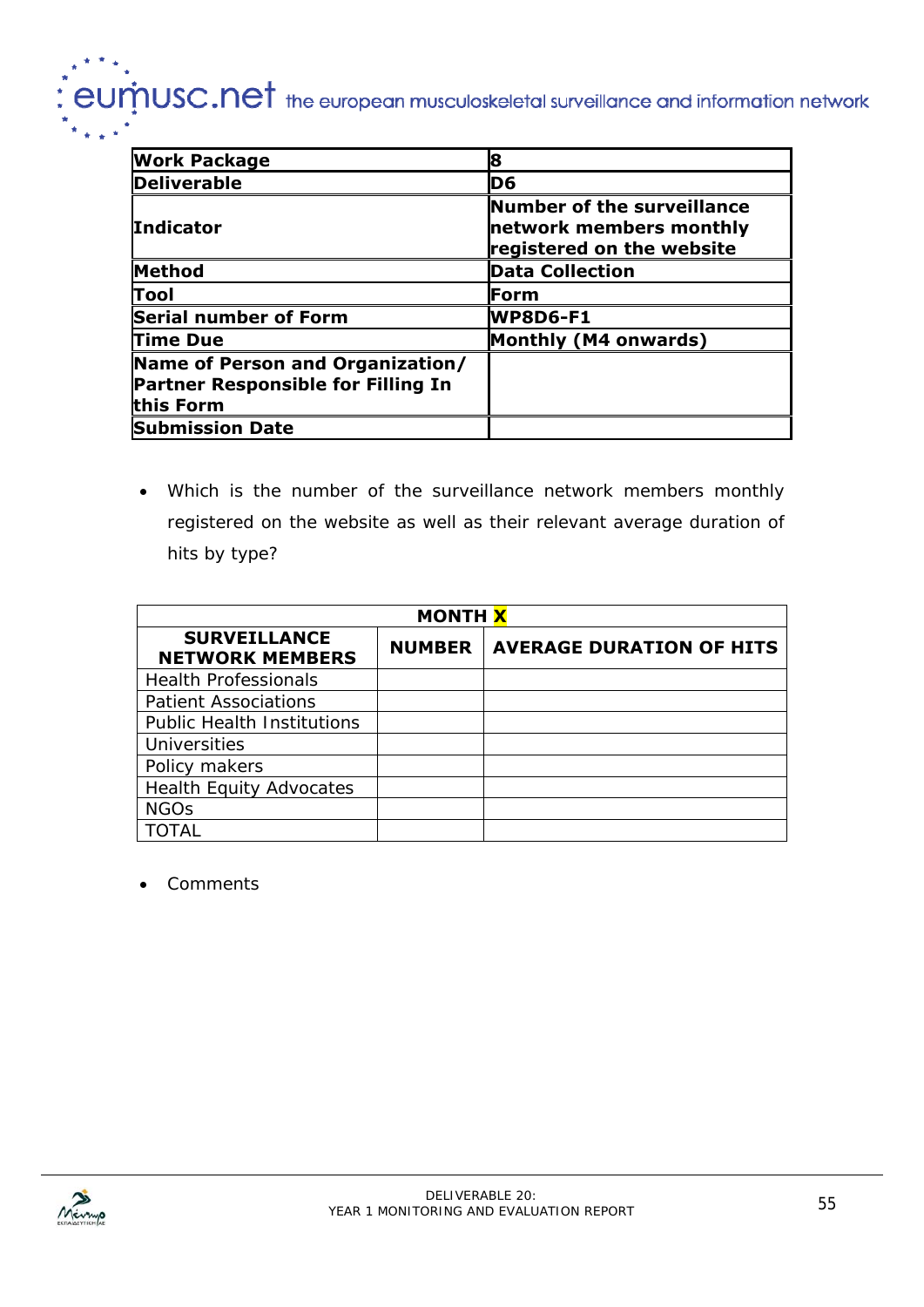# $\boldsymbol{\dot{p}}$ USC.Ne $\boldsymbol{t}$  the european musculoskeletal surveillance and information network

| <b>Work Package</b>                       |                                |
|-------------------------------------------|--------------------------------|
| <b>Deliverable</b>                        | ID6                            |
| <b>Indicator</b>                          | Project website availability   |
| Method                                    | <b>Interview with WP8 Lead</b> |
| Tool                                      | Semi structured interview      |
| Serial number of Form                     | WP8D6-SS1                      |
| Time Due                                  | M4                             |
| Name of Person and Organization/          |                                |
| <b>Partner Responsible for Filling In</b> |                                |
| this Form                                 |                                |
| <b>Submission Date</b>                    |                                |

- When the website was available?
- Who was responsible for the development of the website?
- Was a subcontractor employed? If YES, which were the criteria for selecting a subcontractor?
- Which was the process/methodology for developing the website?
- How an agreement was reached on the contents of the website?
- Who was involved in the construction of the website?
- Were there any deviations remarked in what concerns the cost and the time-schedule for the construction of the website?
- Which is the success degree in relation to set targets?
- Comments

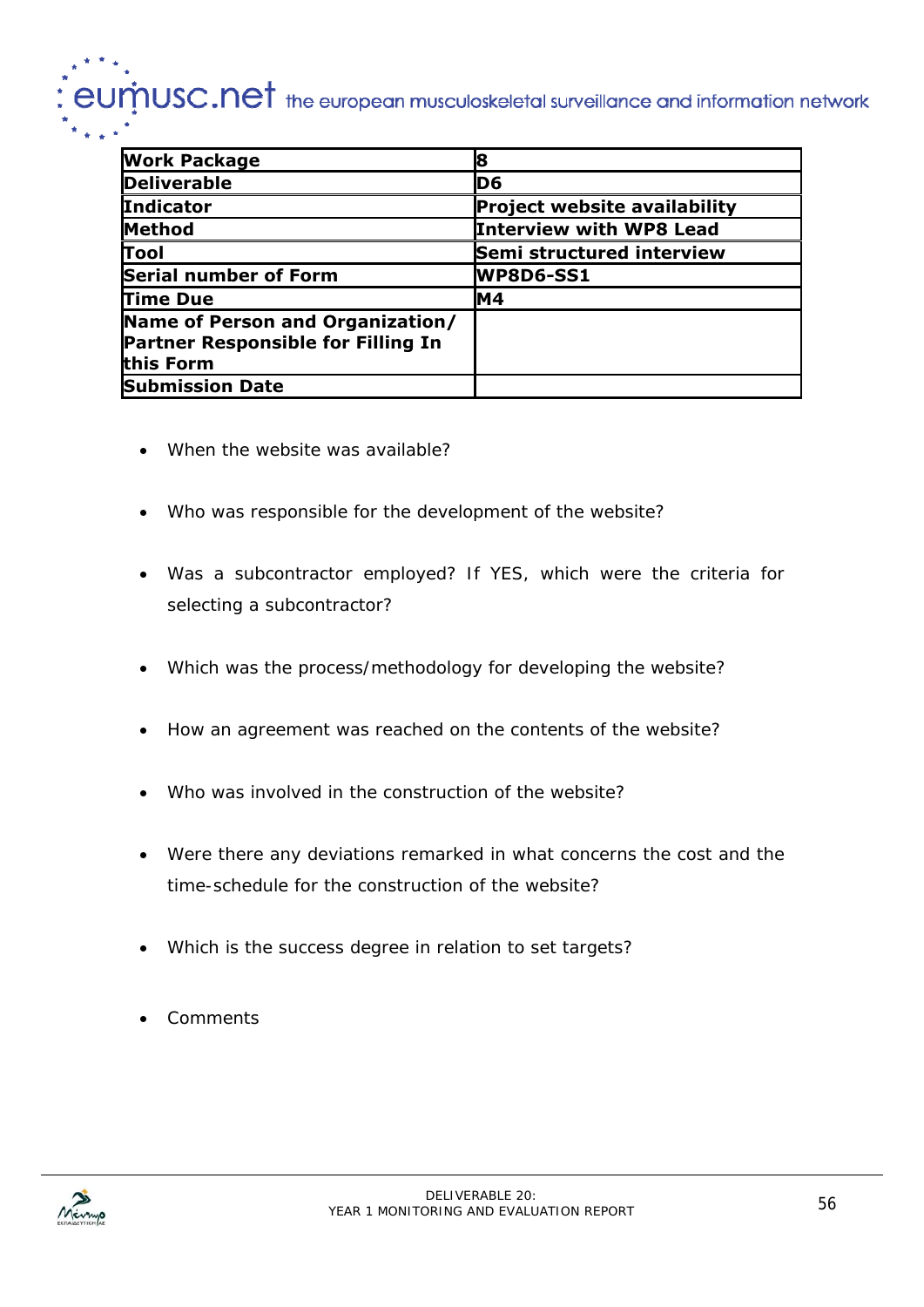# : eumnusc.net the european musculoskeletal surveillance and information network

| <b>Work Package</b>                       | 8                              |
|-------------------------------------------|--------------------------------|
| <b>Deliverable</b>                        | D6                             |
| <b>Indicator</b>                          | <b>Project website quality</b> |
| <b>Method</b>                             | <b>Data Collection</b>         |
| Tool                                      | <b>Questionnaire</b>           |
| <b>Serial number of Form</b>              | <b>WP8D6-Q1</b>                |
| Time Due                                  | <b>M4</b>                      |
| Name of Person and Organization/          |                                |
| <b>Partner Responsible for Filling In</b> |                                |
| this Form                                 |                                |
| <b>Submission Date</b>                    |                                |

|     | $1 = not at all$<br>$3 = fair$<br><b>Rating:</b><br>$2 = poor$ | $4 = good$ |                |                |        |
|-----|----------------------------------------------------------------|------------|----------------|----------------|--------|
|     |                                                                |            |                |                |        |
|     | <b>INTERFACE</b>                                               | 1          | $\overline{2}$ | $\mathbf{3}$   | 4      |
| 1.  | Do the fonts make the text easy to read?                       | $\Box$     | $\Box$         | $\Box$         | $\Box$ |
| 2.  | Is the text style suitable for the web?                        | □          | $\Box$         | $\Box$         | □      |
| 3.  | Are texts and images well balanced?                            | $\Box$     | $\Box$         | $\Box$         | □      |
|     | <b>COMMENTS/SUGGESTIONS:</b>                                   |            |                |                |        |
|     | <b>SURFING</b>                                                 | 1          | $\overline{2}$ | $\overline{3}$ | 4      |
| 4.  | Does every page have surfing options?                          | $\Box$     | $\Box$         | $\Box$         | □      |
| 5.  | Is there a function to go back to the home page?               | $\Box$     | $\Box$         | $\Box$         | $\Box$ |
| 6.  | Is it easy to find contents of interest?                       | $\Box$     | $\Box$         | $\Box$         | $\Box$ |
|     |                                                                |            |                |                |        |
|     | <b>TECHNICAL FUNCTIONS</b>                                     | 1          | $\overline{2}$ | 3              | 4      |
| 7.  | Are the functions adequate and correct?                        | $\Box$     | $\Box$         | $\Box$         | $\Box$ |
| 8.  | Is the loading time of the web site acceptable?                | $\Box$     | $\Box$         | $\Box$         | П      |
| 9.  | Does the web site have any links that do not work?             | $\Box$     | $\Box$         | $\Box$         | $\Box$ |
|     | <b>COMMENTS/SUGGESTIONS:</b>                                   |            |                |                |        |
|     | <b>CONTENTS</b>                                                | 1          | $\overline{2}$ | $\overline{3}$ | 4      |
| 10. | Does the home page correctly communicate the objectives of     | $\Box$     | □              | $\Box$         | П      |
|     | the web site?                                                  |            |                |                |        |